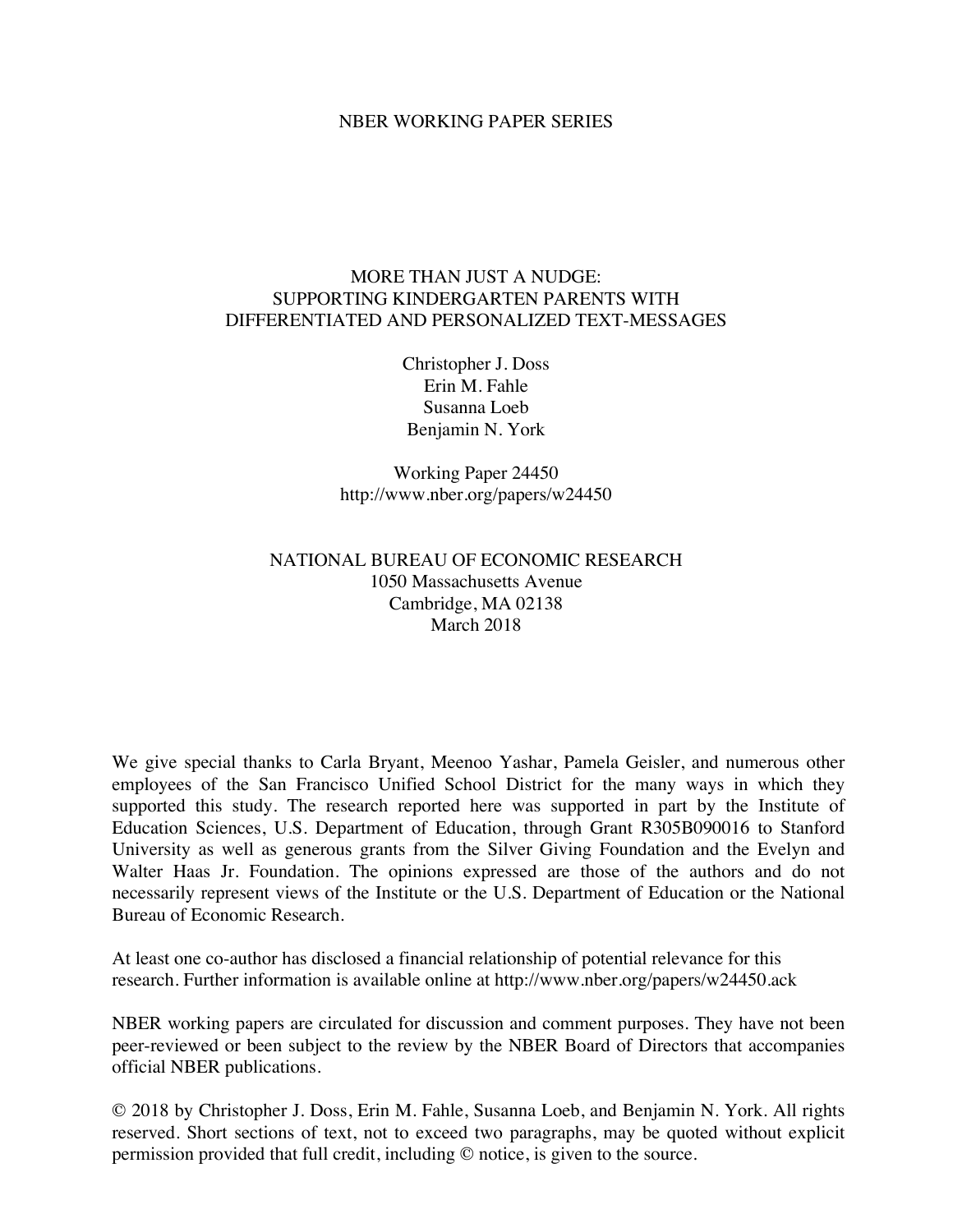More than Just a Nudge: Supporting Kindergarten Parents with Differentiated and Personalized Text-Messages Christopher J. Doss, Erin M. Fahle, Susanna Loeb, and Benjamin N. York NBER Working Paper No. 24450 March 2018 JEL No. C93,D91,I21

# **ABSTRACT**

Recent studies show that texting-based interventions can produce educational benefits in children across a range of ages. We study effects of a text-based program for parents of kindergarten children, distinguishing a general program from one adding differentiation and personalization based on each child's developmental level. Children in the differentiated and personalized program were 63 percent more likely to read at a higher level (p<0.001) compared to the general group; and their parents reported engaging more in literacy activities. Effects were driven by children further from average levels of baseline development indicating that the effects likely stemmed from text content.

Christopher J. Doss Stanford University cdoss@stanford.edu

Erin M. Fahle Stanford University 520 Galvez Mall Stanford, CA 94305 efahle@stanford.edu Susanna Loeb 524 CERAS, 520 Galvez Mall Stanford University Stanford, CA 94305 and NBER sloeb@stanford.edu

Benjamin N. York ParentPowered Technologies 10 Mulberry Ct. #3 Belmont, CA 94002 ben.york@parentpowered.com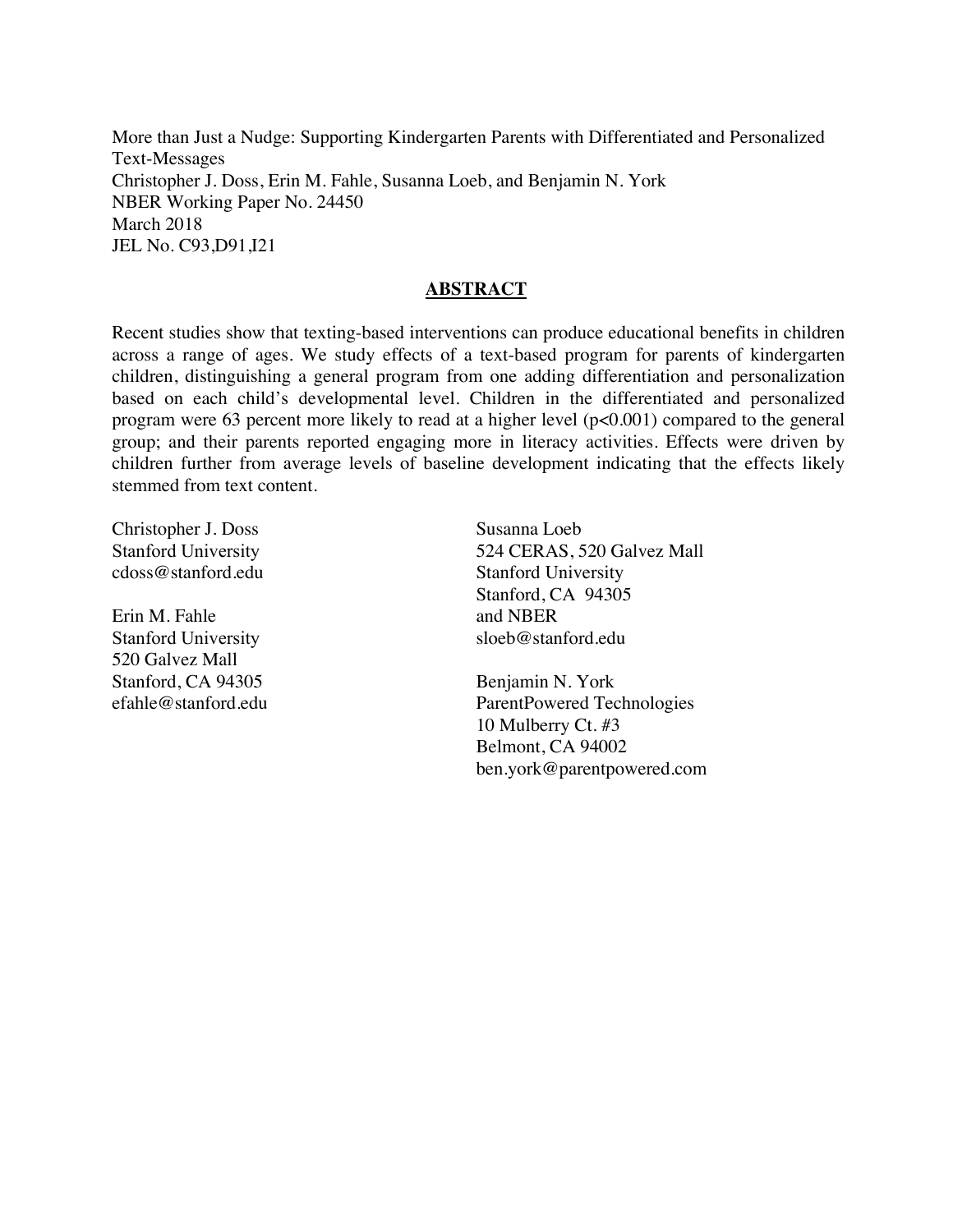#### **1. Introduction:**

Educational interventions based on behavioral economics principles have shown promise for combatting some of the persistent disparities in education outcomes. Some of these interventions focus on helping participants hold their attention to tasks that need to be completed repeatedly over long periods of time (Bergman 2016). Others provide small bits of information regularly with easily operationalized tasks in order to overcome both information asymmetries and the cognitive load required for behavior change (York, Loeb, and Doss 2017). This information and support encourages parents and students to behave in ways that are more consistent with positive educational outcomes. Researchers have fielded successful interventions at all levels of education ranging from prekindergarten (York, Loeb, and Doss 2017), to K-12 (Kraft and Rogers 2015; Bergman 2016), to the transition to college (Hoxby and Turner 2013; Castleman and Page 2015). Such programs, due to their low cost and ease of implementation, provide researchers with opportunities not only to directly support students and parents but also to test the mechanisms underlying the effects of these programs.

This study aims to identify the importance of personalization and differentiation within a text-messaging program for parents of young children. Personalization conveys a combination of child-specific information and a potential increased sense of familiarity. It may provide parents with better information about their child and encourage a sense of connection that could lead to greater incentives for behavior change. Differentiation provides activities for parents that are targeted to their child's level of development and thus is potentially more effective for generating learning gains than a generic program. Differentiation may, in turn, encourage parents to engage more with the program if their children more successfully complete the developmentally appropriate activities. On the other hand, if program-inspired behavior change comes solely or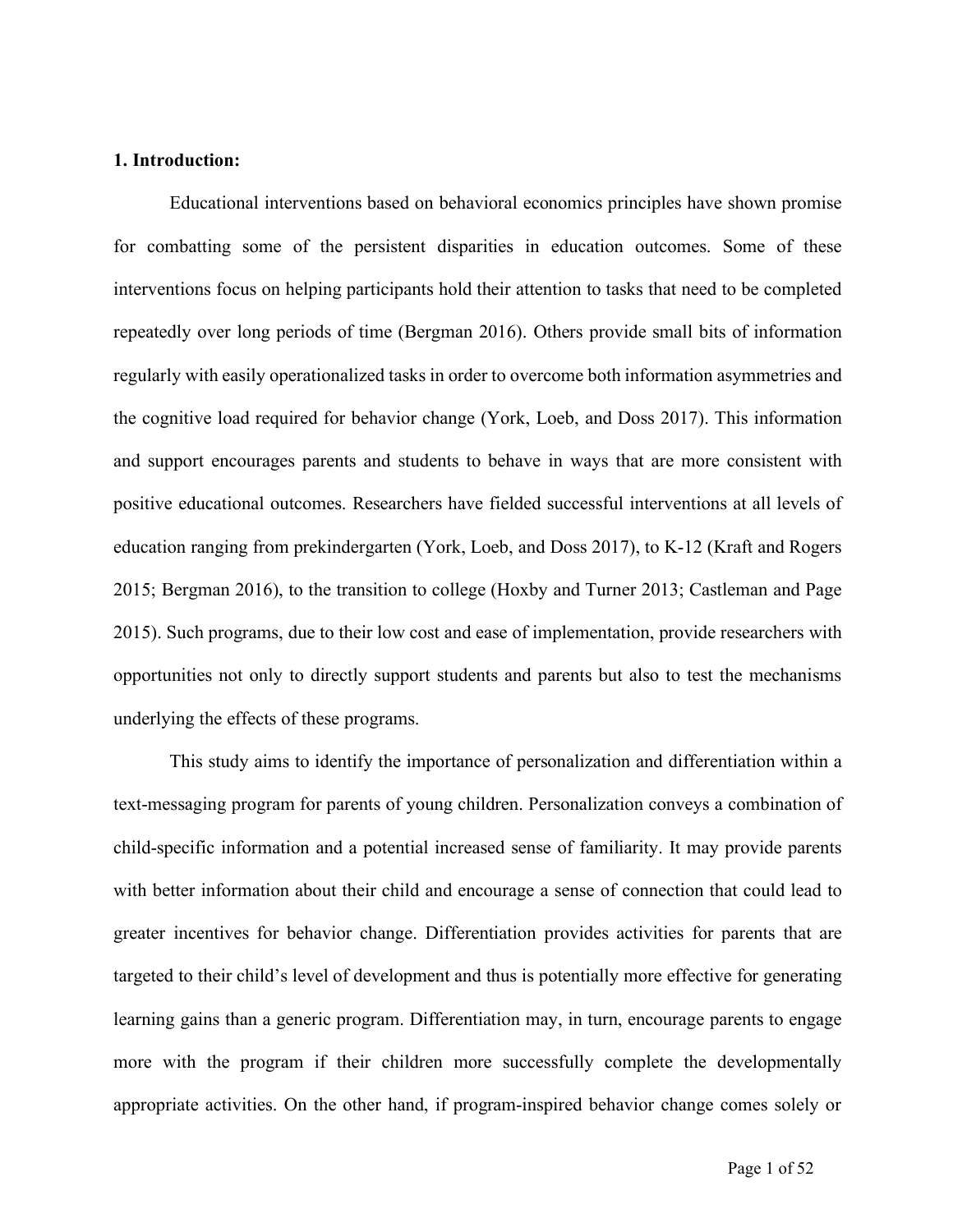primarily from holding attention through regular reminders ("nudges"), we would not expect either differentiation or personalization to affect program effectiveness.

We field a randomized control trial to explicitly test the additional benefits of differentiating and personalizing information in a program for kindergarten parents modeled after the original READY4K! program for prekindergarten parents. The READY4K! program has been shown to increase the number of reported academic activities done at home and in turn to increase pre-literacy skills of children (York, Loeb, and Doss 2017). This study follows the first cohort of participants from the original experiment into their kindergarten year, recruits additional kindergarten families, and randomizes families to receive a small number of control text messages unrelated to literacy, general literacy texts, or literacy texts that are differentiated and personalized.

We employ a "light touch" differentiation and personalization that leverages extant data to adjust text messages. We personalize the texts by informing parents how well their child knew a particular skill based on the child's performance on formative assessments. We then differentiate the texts by aligning the activity more closely to the child's skill level. Through this experimental design we are able to test whether the differentiated and personalized information provision generates a greater parental response and greater academic gains in reading when compared to a general provision of information. Thus, we are able to identify the causal effect of differentiation and personalization separate from the effect of information provision alone.

We find that differentiation and personalization increases parental take up of the program as measured by parental survey responses and increases the reading ability of students as measured by district assessments. Specifically, differentiation and personalization caused students to be 63 percent more likely to move up a reading level than their peers in the general program ( $p<0.001$ ), with the academic effects particularly pronounced for students in the bottom and top quartiles of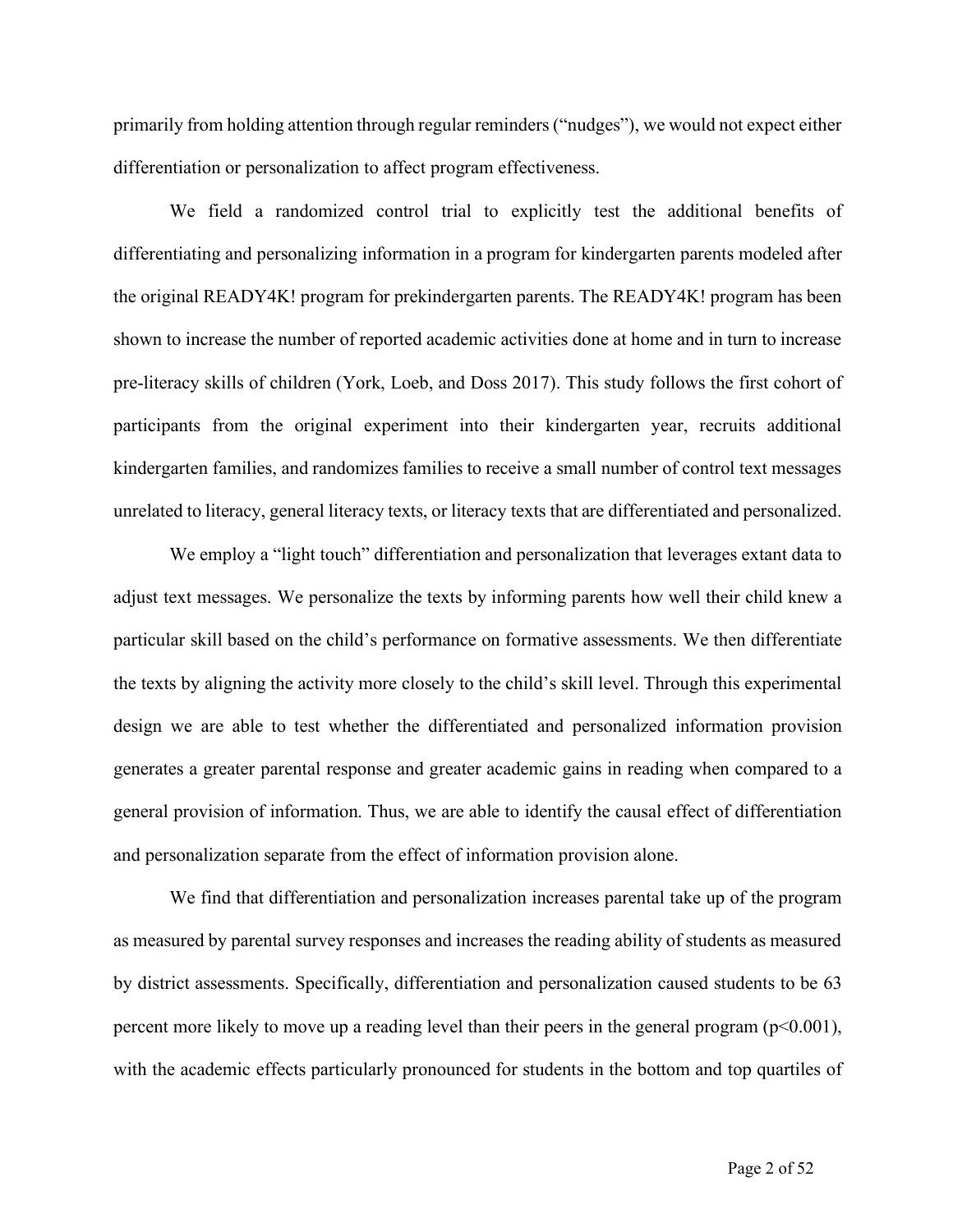the baseline skill distribution. The differentiated and personalized texts also positively affected parents' reports of the ease of building reading skills by 32 percent of a standard deviation ( $p<0.05$ ) when compared to the general texting program, while increasing parental engagement in literacy activities with their child by 26 percent of a standard deviation  $(p<0.05)$  when compared to the control group. There is some suggestive evidence that the differentiation caused parents to use the texts more, indicating that a closer match of the text to the children's skill level led parents to engage in the activities to a greater extent. The greater amount of information in the texts, however, may have caused parents to visit their children's school less often.

# **2. Background**

Recent experiments in education have demonstrated that parent texting interventions based on behavioral economics principals are effective in improving students' educational outcomes. The precursor to this study, the READY4K! experiment conducted in the prekindergarten context, applied several of these principals. Families in the treatment group received three literacy texts per week for eight months. The program provided a parenting curriculum that was designed to remedy information asymmetries and limited attention, breakdown the cognitively complex task of engaging in academic tasks with small, easy-to-achieve activities, provide encouragement, and reframe distal rewards to be more proximal. Though the evidence of information asymmetries is mixed (Avery and Kane 2004; Grodsky and Jones 2007; Hastings and Weinstein 2008; Valant and Loeb 2014), suboptimal behavior due to limited attention (Karlan et al. 2016), the cognitive complexity of tasks (Mullainathan and Thaler 2000), and time inconsistent preferences (DellaVigna 2009) is well established. Addressing these behavioral barriers with the READY4K! program yielded substantial literacy benefits. The program, implemented in the San Francisco Unified School District (SFUSD), increased take up of home literacy activities and parental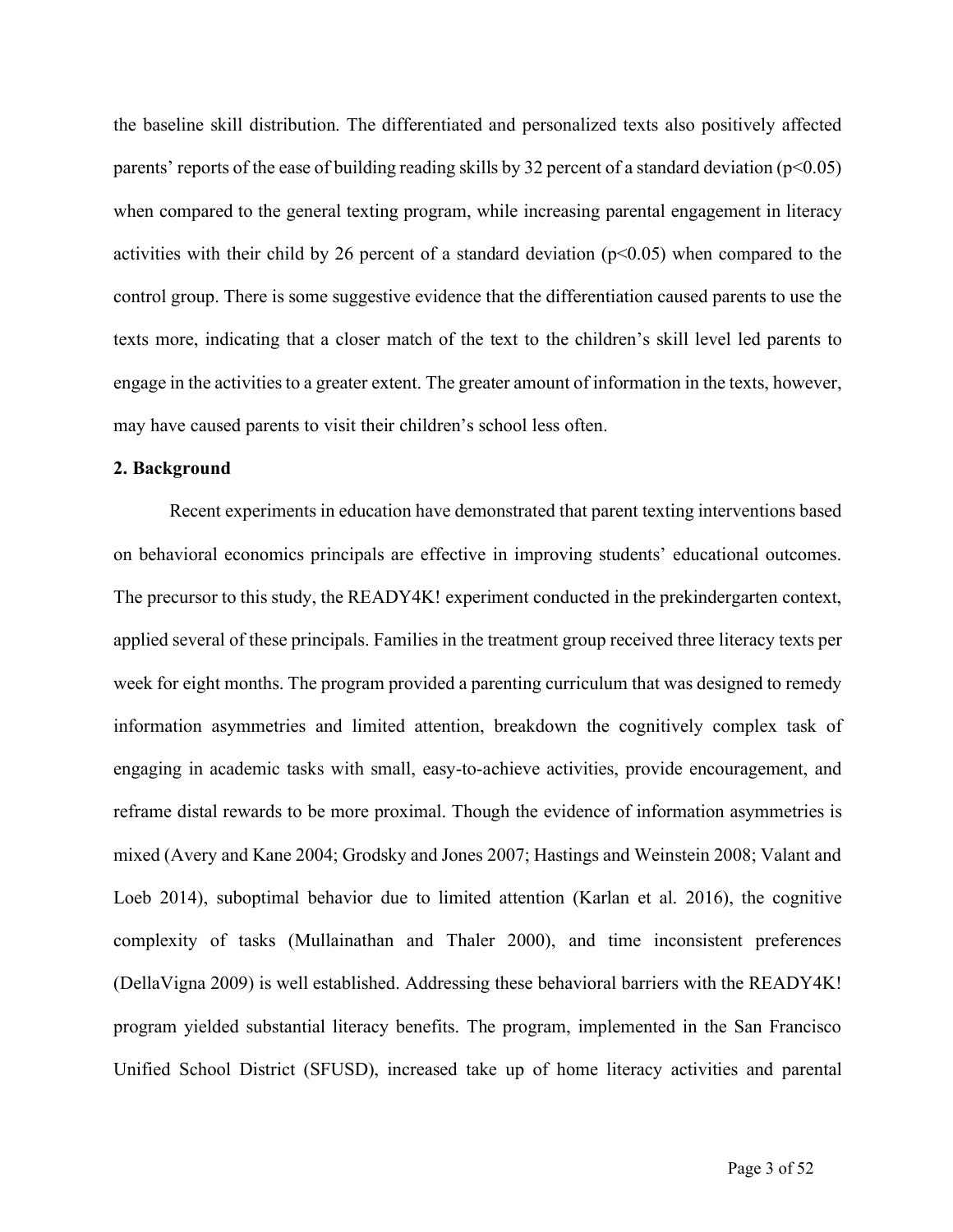involvement in schools by approximately 20 percent of a standard deviation and increased some pre-literacy test scores by approximately 10 percent of a standard deviation (York, Loeb and Doss 2017).

Addressing behavioral barriers through texting has been applied to a range of levels of education. These interventions often include child-specific information to address information asymmetries and limited attention. On the K-12 level, Bergman (2016) used email, text messages, and phone calls to inform parents of their child's missing assignments. The information given was student-specific and detailed, often containing specific class assignments and page numbers, and clearly personalized for specific parents and students. The intervention led to a 21 percent of a standard deviation increase in student GPA, a 25 percent increase in assignment completion, and a 28 percent decrease in classes missed. Kraft and Rogers (2015) used the same three mediums to establish weekly teacher-parent communication in the summer school context. In one treatment arm teachers conveyed positive messages regarding their child's behavior and academic performance. In another treatment arm, teachers highlighted areas where the child could improve. The authors found that this intervention increased the probability of passing the summer school class by 6.5 percentage points – a 41 percent reduction in failing the class. The results were driven mostly by the child-specific suggestions parents received on where the child could improve. Receiving positive information regarding child-specific successes produced positive, though imprecise, point estimates.

At the post-secondary level. Castleman and Page (2015) fielded an intervention to help ease the transition to college for new high school graduates. A text messaging arm of the treatment sent differentiated and personalized reminders during the summer regarding deadlines for filling out the required paperwork to matriculate into college. The information in the messages was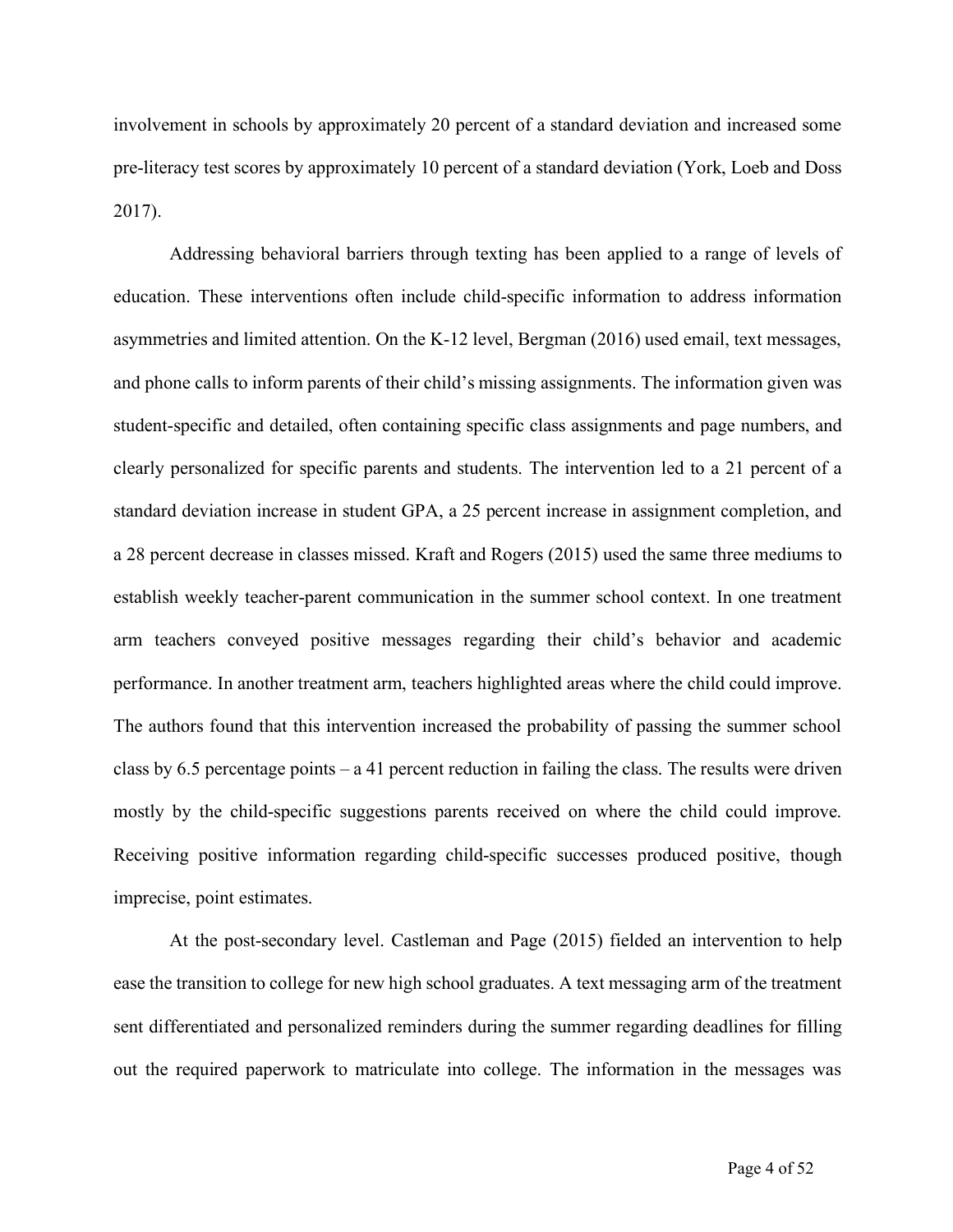specific to the requirements of the college in which the student was accepted and planned to matriculate. Students received reminders to access important paperwork, register for orientation, register for placement tests, complete housing forms, and complete health insurance forms. A second treatment arm used in-person peer mentors that reached out to students directly to offer help in completing the required tasks. Both treatments increased college enrollment among students who had less access to college counseling during the academic year.

Though this line of literature is compelling, it is unclear which elements of the programs are driving the results. The current study seeks to test whether these texting programs are effective because they address limited attention through reminders (a "nudge") or through the other behavioral barriers that require a greater interaction with the content, which is often personalized and differentiated to program participants. In this vein, we test whether differentiating and personalizing the READY4K! intervention increases (or decreases) program effectiveness. We personalize the text messages by providing information to parents about their child's skill level, as measured by formative assessments already administered by the district. We differentiate the text messages by providing parents a literacy activity tailored roughly to their child's skill level. A significant, differential effect of the personalized and differentiated version of the text messages will provide evidence that parents are actively engaged with the program content. The program can reduce the cognitive load inherent in parenting, provide novel information to parents, and address time-inconsistent preferences only if parents absorb the content of the messages. If they do not, then the positive effects of the texting programs are likely driven simply by nudges that hold attention.

Interaction with the content opens the door to the possibility that personalization and differentiation uniquely affects parent behavior. There are many different channels through which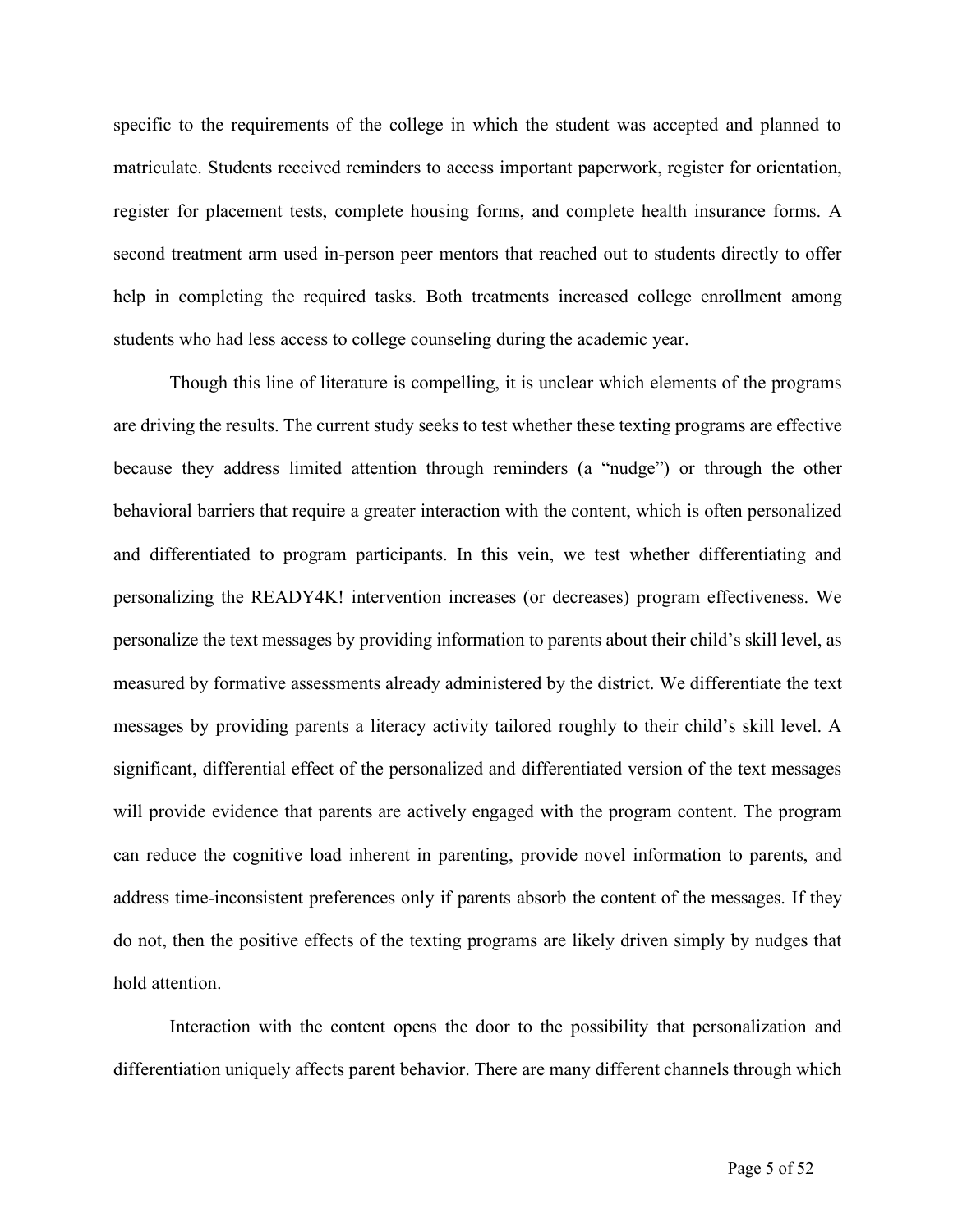this effect can occur. The mere knowledge that the texts are tailored to a child may induce parents to engage with the texting program more regularly. To our knowledge, no study has tested to see whether personalization of interventions engenders more trust and fidelity to treatment from participants. However, behavioral economics has produced a robust line of literature that shows that how information is presented to people affects subsequent behavior. For example, the social norms literature shows that presenting someone with information on their peers' behavior can lead to lower energy use (Allcott 2011) and increased savings (Kast et al. 2012), charitable giving (Frey and Meier 2004), and voter turnout (Gerber and Rogers 2009). The text messages in this experiment do not provide information about the behavior of the parents' peers, but do provide information about the parents' children. The close relationship between parents and children may amply the effects seen in the larger social norms literature.

The information conveyed about parents' children's performance on formative assessments may also update inaccurate beliefs regarding their children's ability. For example, parents may not realize their children are weak or strong on certain literacy skills and therefore fail to invest in their children's development efficiently. In Malawi, Dizon-Ross (2017) illustrates that parents inefficiently invest in their child's academic success due to inaccuracies in their perceptions of their child's ability. The gap between perceived and actual ability is as large as one standard deviation. After receiving information specific to their children, parents began to invest in their children more efficiently. Their willingness to pay for remedial materials decreased as a function of their children's revealed performance and they more accurately picked textbooks that matched to their children's ability. One year later the higher forming children were more likely to transfer to better schools and were less likely to drop out, though lower performing siblings were hurt academically in the process.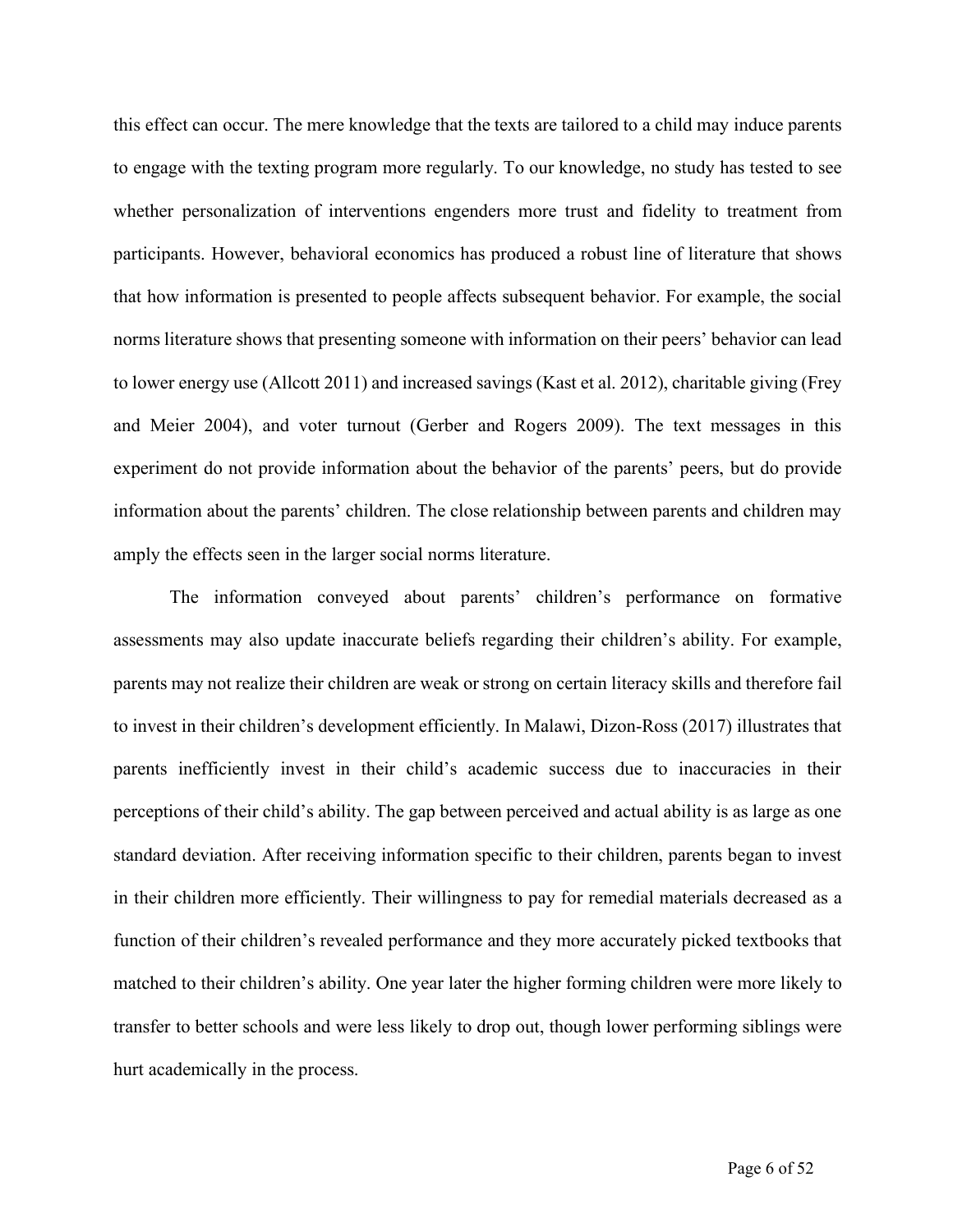Finally, the closer alignment of the difficulty of the task to the child's skill may lead to a greater probability of success in carrying out the activities. This success may in turn produce a recursive feedback mechanism that encourages parents to continue with the program. Lower performing children who previously received tips that were too advanced may have failed at the activities, causing parents to disengage from the program. Advanced children who, in the counterfactual, receive activities that are too easy, may have gained little from the experience, causing parents to disengage from the program. Again, no study has specifically probed this mechanism.

Apart from inducing behavioral changes in parents, aligning the difficulty of the activity to the ability of the child may also produce differential academic gains. Education theorists posit that students advance in knowledge when taught concepts that are slightly beyond, but still close to, the student's ability, a concept called the "Zone of Proximal Development" (ZPD) (Vygotsky 1978a, 1978b). Traditionally, practitioners have used formative assessments to provide information on where a child's ZPD lies and have grouped students by ability to tailor instruction and activities to students whose ZPD lie in approximately the same place. Many studies have shown that the use of formative assessments and data can improve the educational outcomes of children. In a meta-analysis of studies conducted between 1988 and 1998, Black and William (1998a, 1998b) find that the use of formative assessments can increase student performance by 40 to 70 percent of a standard deviation, with effects prominent for low-performing children. In kindergarten, benefits of using formative assessments have been seen in reading, math, and science outcomes (Bergen and Sladeczek 1991). Ability grouping in the classroom context has also generally led to positive academic results for children by as much as a quarter of a standard deviation (Kulik and Kulik 1992, 1982; Robinson 2009). The effects, however, are not uniformly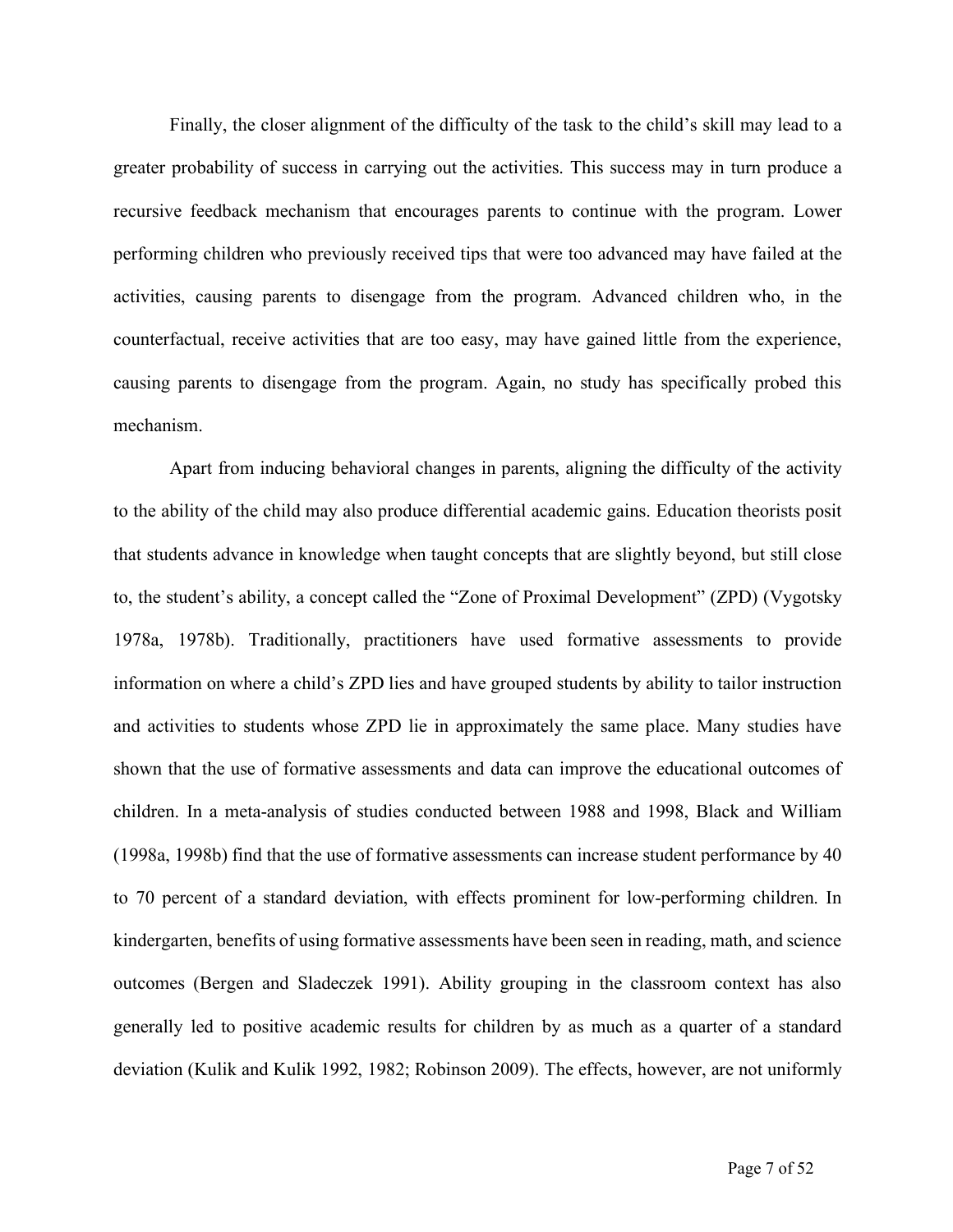positive, with some evidence that lower performing children can be hurt through ability grouping (Lou et al. 1996).

With the rise of artificial intelligence, technology has been used to more efficiently identify a child's ZPD so that instruction can be tailored to the child. As the software gathers information on the child's ability it tailors the program and activities to be more aligned to the child's skill. As the child's skill changes and grows, the software adapts the educational outputs accordingly. This process also provides teachers information that can be used to differentiate instruction. The evidence on these types of software is mixed. Van Klaveren and colleagues (2017) compare test score outcomes of Dutch children randomly assigned to either a static or adaptive practice technology and find no overall benefits to the adaptive technology and negative effects of about 8 percent of a standard deviation on higher performing children. Pane and colleges (2014) analyze the efficacy of the Cognitive Tutor Algebra I program that provides a curriculum designed around an adaptive technology software. They found mixed results when comparing children in schools randomly assigned to the curriculum to children in traditional Algebra I classrooms. Positive results appear for high schoolers in the second year of the experiment. These two studies were included in a recent review of educational technologies by Escueta et al. (2017). Across 29 studies, she finds a similar mix of results, with some interventions providing large benefits to children, and others producing null results.

To the extent that the differentiation and personalization of text messages produce differences in outcomes, we will be unable to disentangle the effect of differentiation from personalization. We will also be unable specifically test for the behavioral mechanisms through which differentiation and personalization can act. However, indirect evidence on this latter point can be culled by analyzing responses on parent survey items. We also assess whether the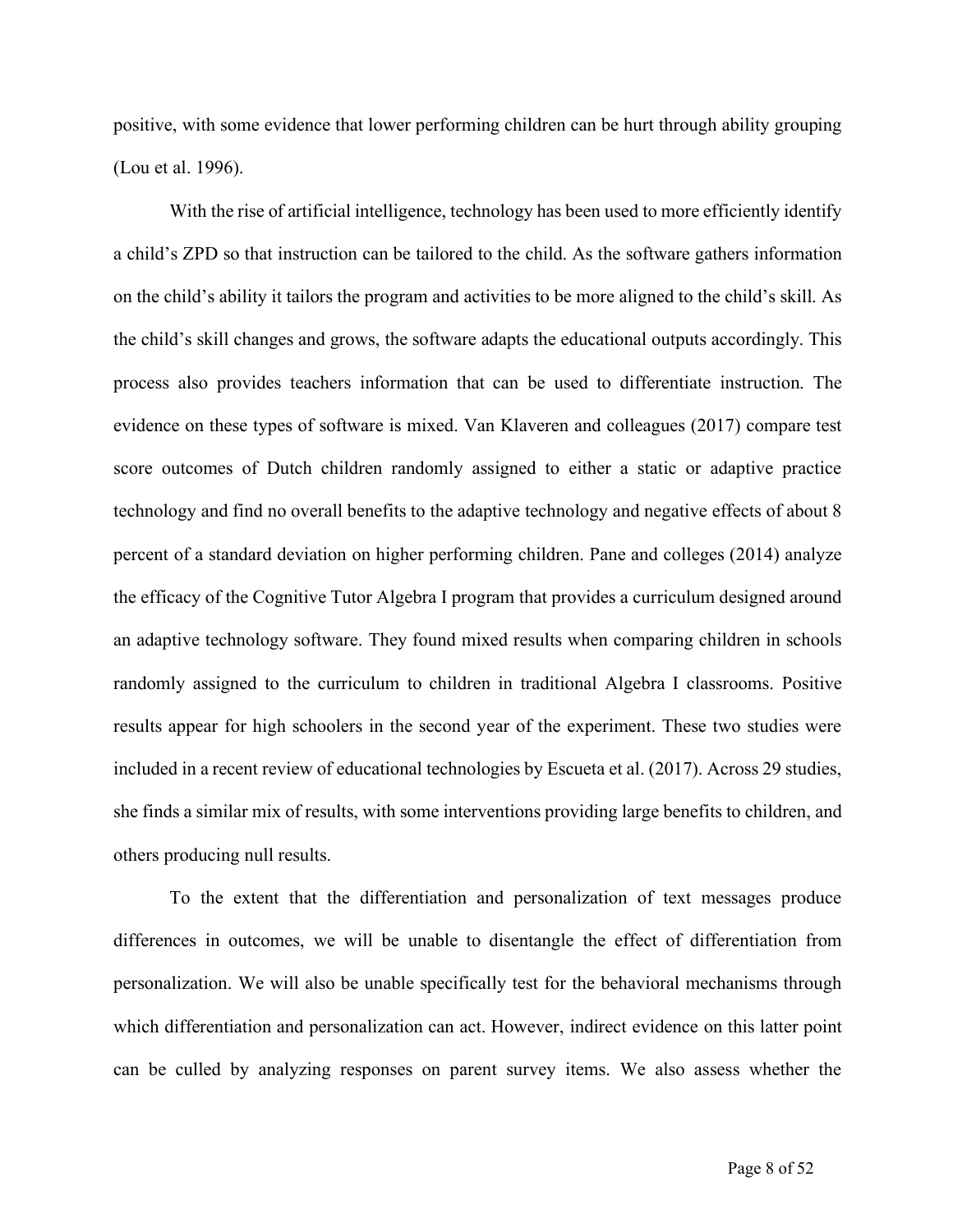intervention was more successful for students of average baseline ability or for students who started at the tails of the baseline ability where differentiation was greatest, potentially distinguishing the effects of personalization engendering a feeling of familiarity from the other potential mechanisms.

# **3. The Intervention**

This study is an extension of the READY4K! intervention run in conjunction with the San Francisco Unified School District (SFUSD) starting in the 2013-2014 school year. In the original program, treatment families received three texts per week. The "FACT" text was sent on Mondays and informed families of the skill of the week and the importance of that skill for the academic growth of their child. On Wednesdays families received a "TIP" message that suggested an home literacy activity based on that skill. These literacy activities were meant to fit as seamlessly as possible into the parents' day and to capitalize on items and materials found in their home and neighborhood. These "TIP" texts aimed to provide an easy choice to parents and thus reduce the cognitive load inherent in parenting that stems from making multiple and ambiguous choices. Finally, on Fridays, families received a "GROWTH" text that contained a more advanced activity that was meant to extend the learning opportunity presented earlier in the week as well as encouragement aimed to provide some immediate gratification. Control families received one text every two weeks that contained general district information and did not promote parent-child interactions. The eight-month long program touched on a variety of pre-literacy skills such as letter recognition, letter sounds, rhyming, and early literacy behaviors. Participants could choose to receive the texts in English, Spanish, or Chinese (York, Loeb, and Doss 2017). For this study, we built on the original READY4K! format of FACT/TIP/GROWTH but created new texts to match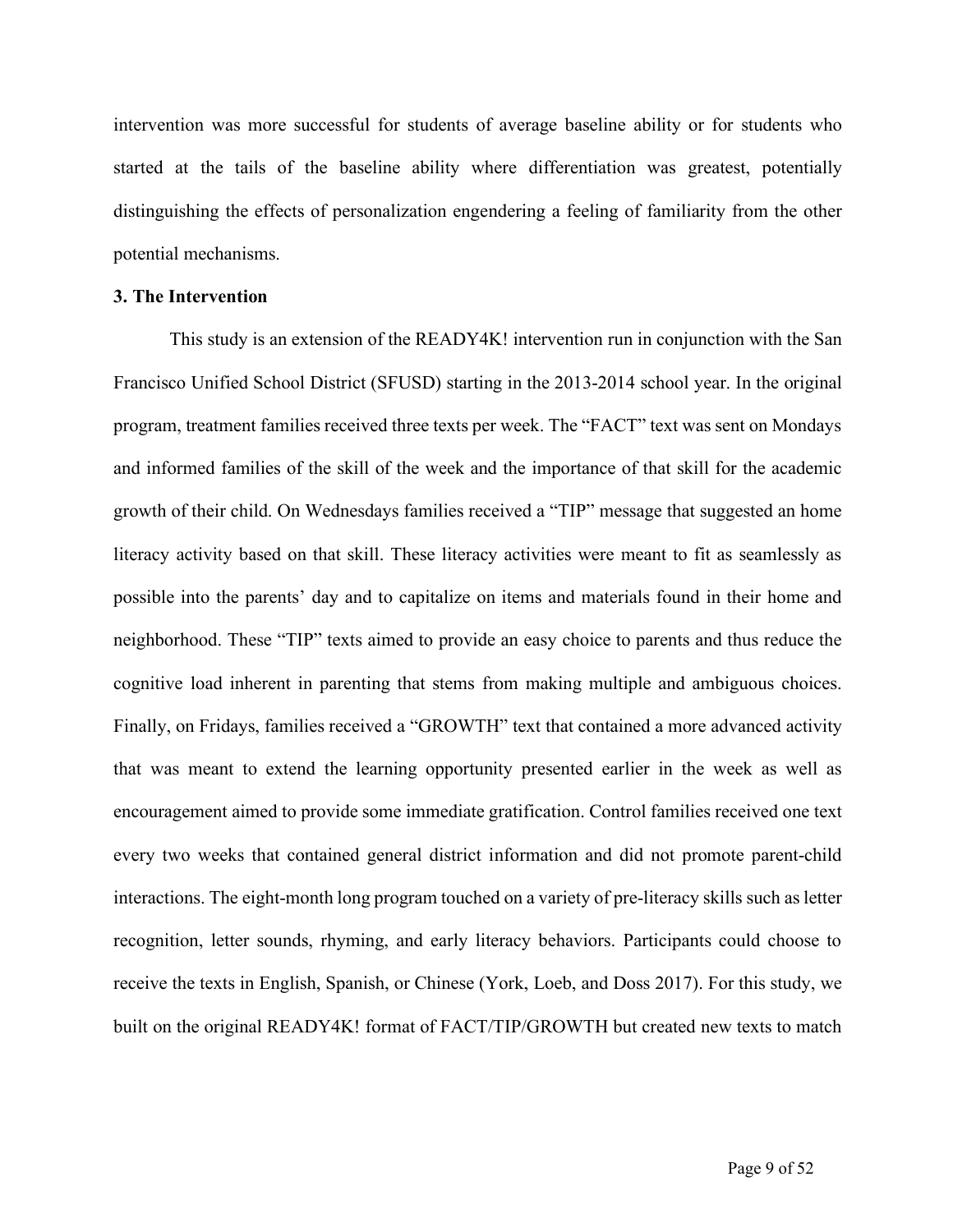the skills covered in kindergarten. We created both a generic version and a differentiated and personalized version targeted to students' developmental level.

To field the study, we followed the first cohort from the original experiment into their kindergarten year and recruited more of their kindergarten peers. The original participants in the control condition remained in the control condition in the second year. The original participants in the treatment condition were re-randomized to either continue receiving general literacy texts or to receive differentiated and personalized literacy texts. Newly recruited participants were randomized to receive either general texts, differentiated and personalized texts, or control texts. To keep the proportion of families treated the same in each cohort, half the new participants were randomized to receive control texts, and half were randomized into the two treatment arms.

To recruit new participants in the study, we worked with parent liaisons in each elementary school. In August 2014, we provided a brief training to liaisons to explain the study, its purpose, and provide materials with which to recruit families. Through their regular course of business, liaisons recruited families to participate in the study. <sup>4</sup> Families that consented to participate completed a baseline survey to elucidate their home literacy habits and the skill level of their children on a variety of literacy skills. We used some of the same questions from the baseline survey in the original year so that we could pool answers between cohorts and use the responses as covariates in an effort to increase the precision of our estimates. As an incentive, liaisons were paid \$10 for every family they recruited into the study. Participants in both the treatment and

**.** 

<sup>&</sup>lt;sup>4</sup> The job of a parent liaison to facilitate communication between families and the school. One responsibility of parent liaisons is to coordinate school services to students and parents and refer families to school resources. It is during this process that parent liaisons recruited parents for the study. If a parent liaison talked to a parent in the context of coordinating or referring services, they informed the parent of the program. If the parent consented they then completed the consent form and baseline survey.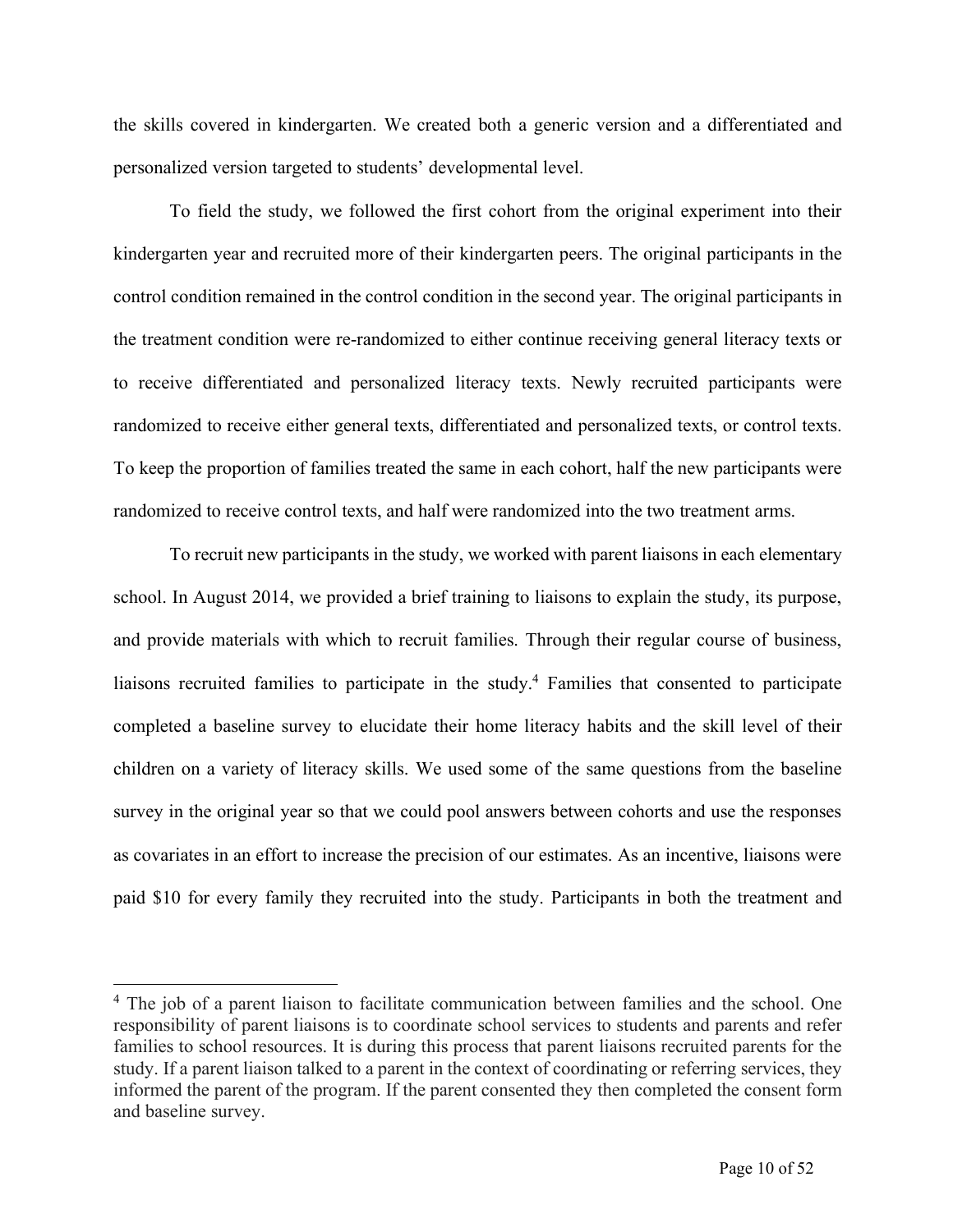control conditions were paid \$10 a month as long as they remained in the program, with the aim of covering texting costs for parents without unlimited texting plans.

We began texting at the end of October 2014 and continued for ten months. We used fall first grade literacy assessments as the primary outcome of interest. Details regarding the three randomized conditions are as follows:

(1) *Differentiated and Personalized Text Treatment:* Treatment followed the same general design as the first year of the experiment. Families received three texts a week: a "FACT" text on Mondays, a "TIP" text on Wednesdays, and a "GROWTH" text on Fridays. Only the TIP and GROWTH texts were differentiated and personalized using child level formative assessment data on skills that corresponded to the week's topic. The literacy texts reviewed skills from prekindergarten such as letters, letter sounds, and rhyming. Then they eased parents into asking their child to read and helped parents teach their children to read with greater accuracy and comprehension. Figure 1 presents the differentiated and personalized versions of the texts (see Figure A1 in the online appendix for additional examples).

We insert two pieces of information in the TIP texts. First, we personalize the texts by giving parents an indication as to where their child falls in the distribution of skills. As seen on Figure 1 we indicate that the child is "beginning" to learn the skill, "growing" in their knowledge of the skill, has a "solid" understanding, or has a "strong" knowledge of the skill. We positively framed each text so that parents of children on the lower end of the distribution would not become frustrated. This framing is akin to an "injuctive norm" in the behavioral economics literature. Additionally, the texts are differentiated such that parents receive one of four different activities based on their child's prior academic information. At first we used parental responses from the baseline surveys, and once available, we switched to data from the fall, winter, and spring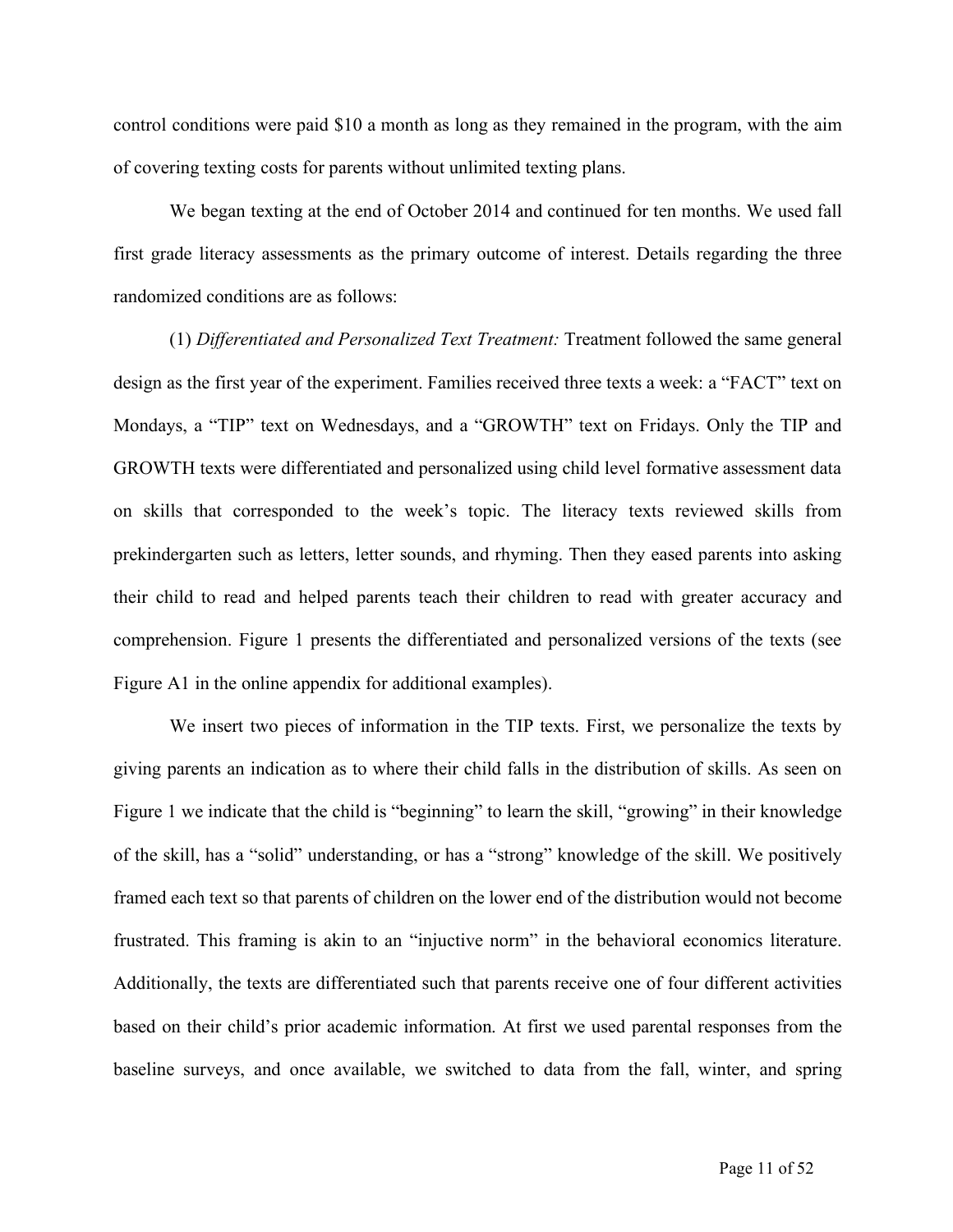administrations of the Fountas and Pinnell Benchmark Assessment System (BAS) administered by the child's kindergarten teacher. We identified the relevant skill for each week as measured by the BAS and divided the skill's scale into four equal intervals. Students scoring in each interval received different TIP and GROWTH texts. Those on the lower end of the distribution received easier versions of the TIP and GROWTH, while those at the upper end of the distribution received more advanced versions. A child was not necessarily in the same category each week because a child may be weaker on one skill, but stronger in another. <sup>5</sup> The information in the TIP text often would not fit into one text. In those cases, families received two texts on Wednesday, one right after the other. As a result, families in this condition received one extra text message per week, though the timing and spacing of texts was very similar across treatment groups.6

(2) *General Text Treatment:* The families randomized into the general text treatment also received FACT, TIP, and GROWTH texts each week. The FACT texts were identical to those received in the differentiated and personalized text condition. The TIP and GROWTH texts, however, did not include the strength of their children on the particular skill, and every family in this condition received the same activity. The activity was most often similar to, if not identical to,

 $\overline{a}$ 

<sup>5</sup> While we explicitly informed parents that the tip was based on their child's formative assessment performance, we did not explicitly indicate to parents that "beginning," "growing," "solid," and "advanced" were terms that indicated a child's performance along a continuum of skill levels. Parents could have deduced the implied meaning of these words if their child fell in different groups over time, across skills. This was the case for almost all parents. Only 1 child was consistently in a group throughout the experiment.

<sup>&</sup>lt;sup>6</sup> There may be an effect of receiving one extra text per week, in addition to the personalization and differentiation. In other work, we are explicitly testing the effect of receiving more TIPS during the week. In one treatment arm recipients received a FACT/TIP/GROWTH program akin to the general program in this study. In another treatment arm recipients received a FACT/TIP/TIP/TIP/GROWTH program. Preliminary results show no differences in outcomes but survey responses were slightly less positive for the group that received five texts. These results indicate that the extra text received in this outcome likely did not affect academic outcomes and may have slightly attenuated survey results (Cortes et al 2017). Results available on request.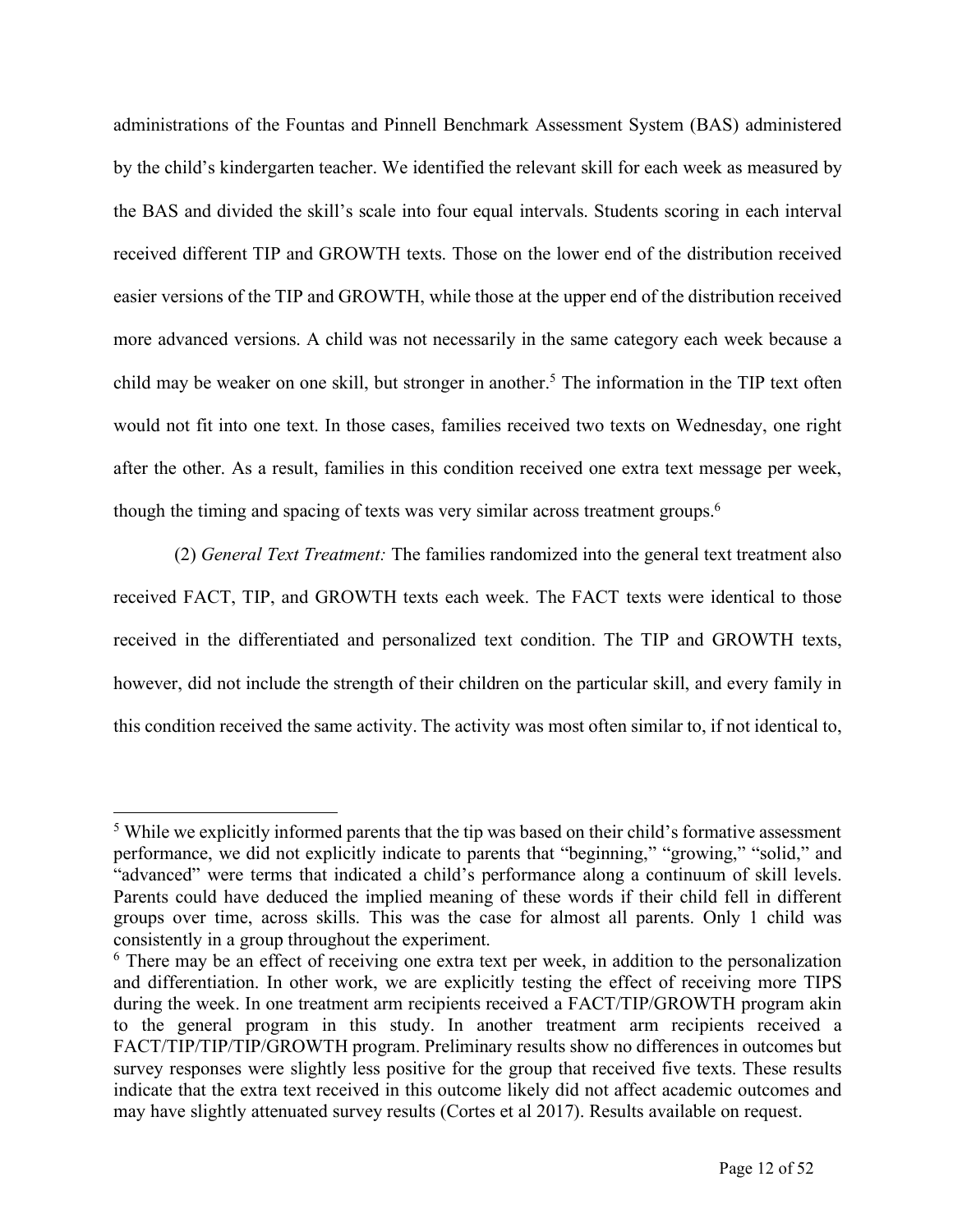the activity given to families in one of the middle two groups in the differentiated and personalized text treatment. This treatment condition is directly analogous to the original texting experiment. Figures 1 and A1 (in the online appendix) give examples of the general texts.

(3) *Control Text Condition:* Families in the control condition received one text, every other week, with information about the school district. The two examples presented in Figure 1 provide information on emergency preparedness and on how the food in SFUSD is prepared.

For all conditions, parents could choose to receive the texts in English, Spanish, or Chinese.

# **4. Data and Empirical Strategy**

#### *4a. Data and Sample*

The initial sample included 504 children and families from the original experiment and 290 newly recruited children and families. These 794 students were randomized into one of the three conditions and received texts from October 2014 through August 2015. We collected three primary sources of outcome data on these children. In May 2015, we surveyed the kindergarten teachers of all the children in the study. We asked questions regarding how well the teacher knew the parents of the children, how often parents talked to the teacher, how often parents asked questions regarding specific academic skills, and how well the child performed on specific academic skills. Teachers were not informed of the treatment status of individual children so as not to bias the results. Each teacher received \$50 for completing the survey.

In September 2015, after texting was complete, we sent parents enrolled in the program a post-survey. We asked questions regarding their attitudes towards building literacy skills in their children, how often they engaged in specific learning activities with their children, how often they interacted with their children's teacher, and how they viewed the texts they received. We also compensated parents \$50 for completing the survey.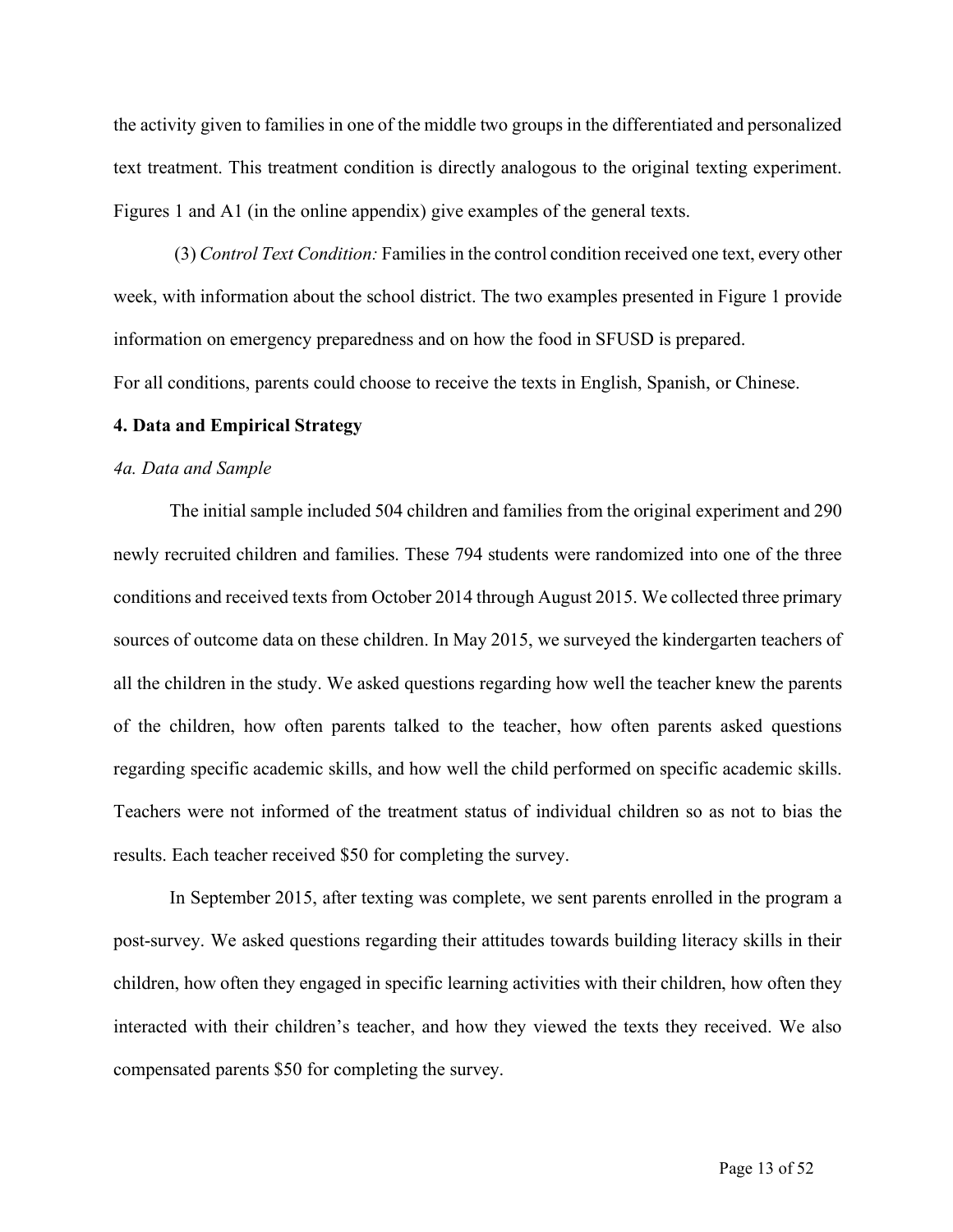Finally, we use the fall first grade administration of the Fountas and Pinnell Benmark Assessment System (BAS) as a measure of children's academic skills. The BAS is a formative assessment tool that has been shown to be a valid assessment of literacy development in children (Fountas and Pinnell 2012). Teachers first assess the ability of children to recognize upper-case and lower-case letters, letter sounds, initial word sounds, 25 high frequency words, rhyme, blend sounds into words, and demonstrate early literacy behaviors. After mastering six of the eight foundational skills children are asked to read books of increasing difficulty. The teacher begins with the easiest books, level A. After the child reads with sufficient accuracy and comprehension, they move on to harder books (levels B-Z). A teacher stops after reaching a book that the child cannot read with sufficient accuracy and comprehension. In kindergarten, most children are still mastering foundational skills, while in first grade the vast majority of children are reading books of varying difficulty. The texts are therefore primarily differentiated based on a child's performance on the eight foundational skills listed above. The outcome of interest is whether children are reading more complex books in the fall of first grade and whether they reach development benchmarks set forth by Fountas and Pinnell.

Of the 794 participating families, teachers provided information on 442 (56% response rate) students, 519 families responded to the survey (65% response rate), and 641 students completed the fall first grade BAS (81% assessment rate). The 153 students who do not have assessment data left the district. This level of mobility in the early grades is not uncommon. Only 28 children that we recruited in the beginning of the year left during the year or in transition to first grade. The remaining 125 children are from the original cohort recruited during SFUSD's prekindergarten enrollment process. These students left the district between enrolling for prekindergarten and transitioning to first grade. To obtain the final analytical sample we restrict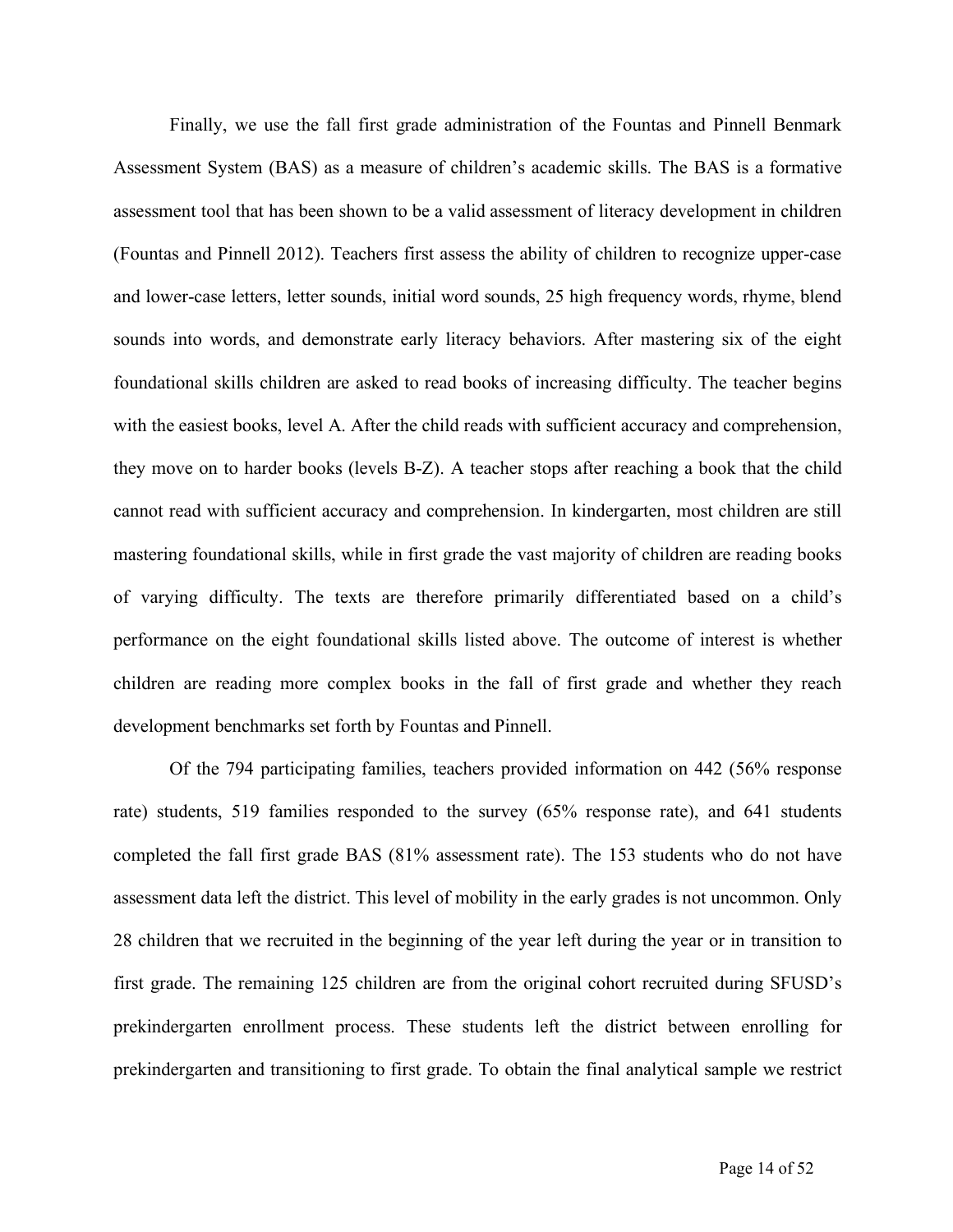the sample to those parents who answered enough baseline survey questions to construct three measures of their pre-treatment characteristics. The baseline survey was designed to measure three constructs: baseline child skills, baseline frequency of literacy activities in the home, and background characteristics of the parent. To get a measure of each construct, we estimated a graded response model separately on each subsection of the survey. Graded response models (GRMs) are used frequently in survey analysis with Likert-type items, and provide an estimate for all respondents of where they fall along the construct of interest, termed their "ability" estimate. We selected GRMs over factor analysis due to their ability to produce estimates in the presence missing data, avoiding imputation (Samejima 1997). We use these ability estimates, rather than the individual questions, as control variables in our analyses.

In the end, we have three analytic samples. The final parent survey sample consists of 475 families, the teacher survey sample consists of 409 children, and the BAS sample consists of 578 children. We check to ensure that attrition and pre-treatment covariates remain balanced in all samples. Finally, we merge this data to district administrative data on student background characteristics such gender, ethnicity, and date of birth.

Table 1 presents the descriptive statistics on each analytic sample. Though there are slight differences among samples, the demographics are largely similar. Panel A presents the characteristics of children in the sample. Looking at the academic outcome sample, 51% of the children are male. The two largest ethnicities are Hispanic (35%) and Asian (33%), with fewer white children (7%) and children from other ethnicities (19%). The average age in the sample is 5.4 years old. At baseline parents rated their children 3 out of 4 in letter knowledge and a 3 out of 5 in letter sounds and rhyming, on average. In comparison, the broader SFUSD kindergarten cohort has more white students (14 percent) and fewer Hispanic and Asian students (27 percent and 23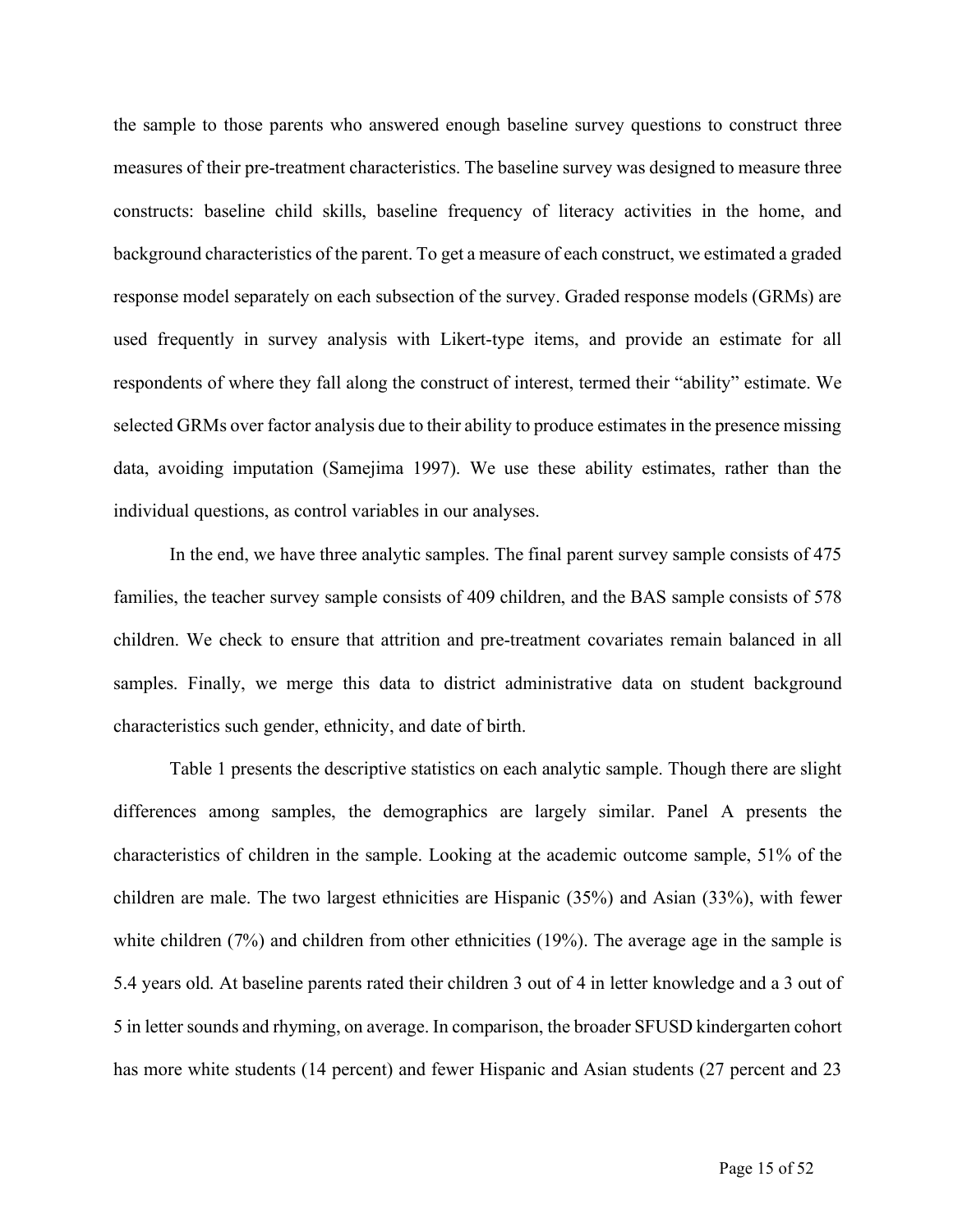percent, respectively). Both samples, however, have approximately the same proportion of males, students from other ethnicities, and students of approximately the same age.

Panel B presents descriptive statistics on the parents. Most have less than a bachelor's degree (65%) and are on average 34 years old. Over half (53%) chose to receive the text messages in English, with fewer choosing to receive them in Spanish (26%) and Chinese (22%). A little less than half the sample (42%) is new to the program this year. On average parents rated themselves between 2.8 and 3 out of 4 when asked how frequently they engage in literacy activities with the child. The texting program primarily served non-white and lower-income families.

#### *4b. Empirical Strategy*

We use the following model to estimate the effect of the texting program on student and family outcomes:

(1) 
$$
Y_{is} = \beta_0 + \beta_1 \text{GeneralText}_{is} + \beta_2 \text{PersonalizedText}_{is} + X_{is}\beta_3 + \alpha_s + \varepsilon_{is}
$$

In Equation 1 we regress an outcome *Yis* for student, *i*, in school, *s*, on *GeneralTextis,* an indicator for receiving the general literacy texts, *PersonalizedTextis,* an indicator for receiving differentiated and personalized texts,  $X_{is}$ , a vector of baseline characteristics, and  $\alpha_s$ , a school fixed effect.  $\varepsilon_{is}$  is a stochastic error term. *Xis* contains an indicator for receiving the texts in English, Spanish, or Chinese, the child's gender, ethnicity, age in years, and factors of baseline survey questions on literacy skills and rates of home literacy activities. Randomization occurred within school site, and the school fixed effect,  $\alpha_{s}$  is the school site where randomization took place. For children in their second year of the experiment this is their prekindergarten school site and for children in their first year of the experiment this is their kindergarten school site. First or second year status does not vary within randomization school sites. We therefore do not include an indicator for being new to the experiment in  $X_{is}$ . The coefficients of interest are  $\beta_l$  and  $\beta_2$ , which provide estimates of the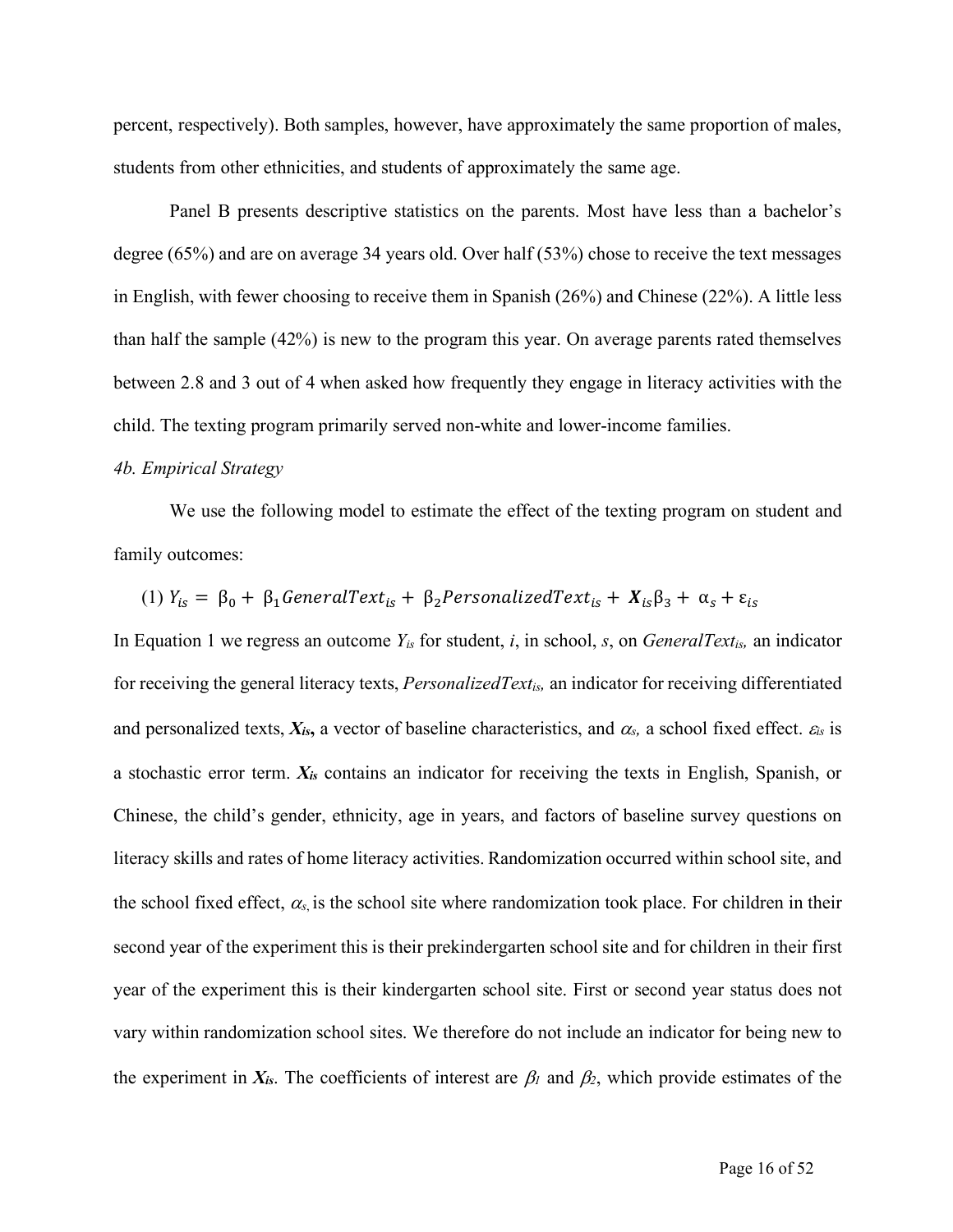effect of receiving general and personalized and differentiated texts, respectively, on the outcome of interest. The omitted group in this case is the control group. We cluster all standard errors at the randomization site level.

In supplementary analyses, we replace the indicator for receiving general texts with an indicator for receiving *any* literacy text, *AnyLiteracyTextis*, which is equal to one for students in either the general text treatment or the differentiated and personalized text treatment. All other elements of the equation remain the same. In this specification,  $\beta_2$  provides an estimate of the effect of the personalization and differentiation, relative to the effect of receiving general text messages. In an effort to be parsimonious, we do not present the results of this model. Its main advantage is that it indicates whether the difference in effects between the general text messages and the personalized and differentiated text messages are statistically significant. We reference the significance in the body of the paper when relevant.<sup>7</sup>

The outcomes, *Yis*, are the individual teacher and parent survey questions and the reading level of the child as measured by the BAS. To reduce the number of outcomes from the surveys we use exploratory factor analysis to determine which questions measure the same underlying construct. The questions in the parent survey load onto four separate factors: (1) a parent belief factor regarding the ease of building literacy skills including the support they feel in building those skills, (2) a literacy activity factor capturing the frequency with which the parents engage in literacy activities with their child, (3) a teacher factor regarding the frequency with which parents interact with their child's teacher, and (4) a text factor regarding parental attitudes to the texting program. In creating the final factors, we used principal components analysis and rotated the loading matrix to create orthogonal factors. For the teacher survey, we took the analogous

<u>.</u>

<sup>7</sup> Results are available upon request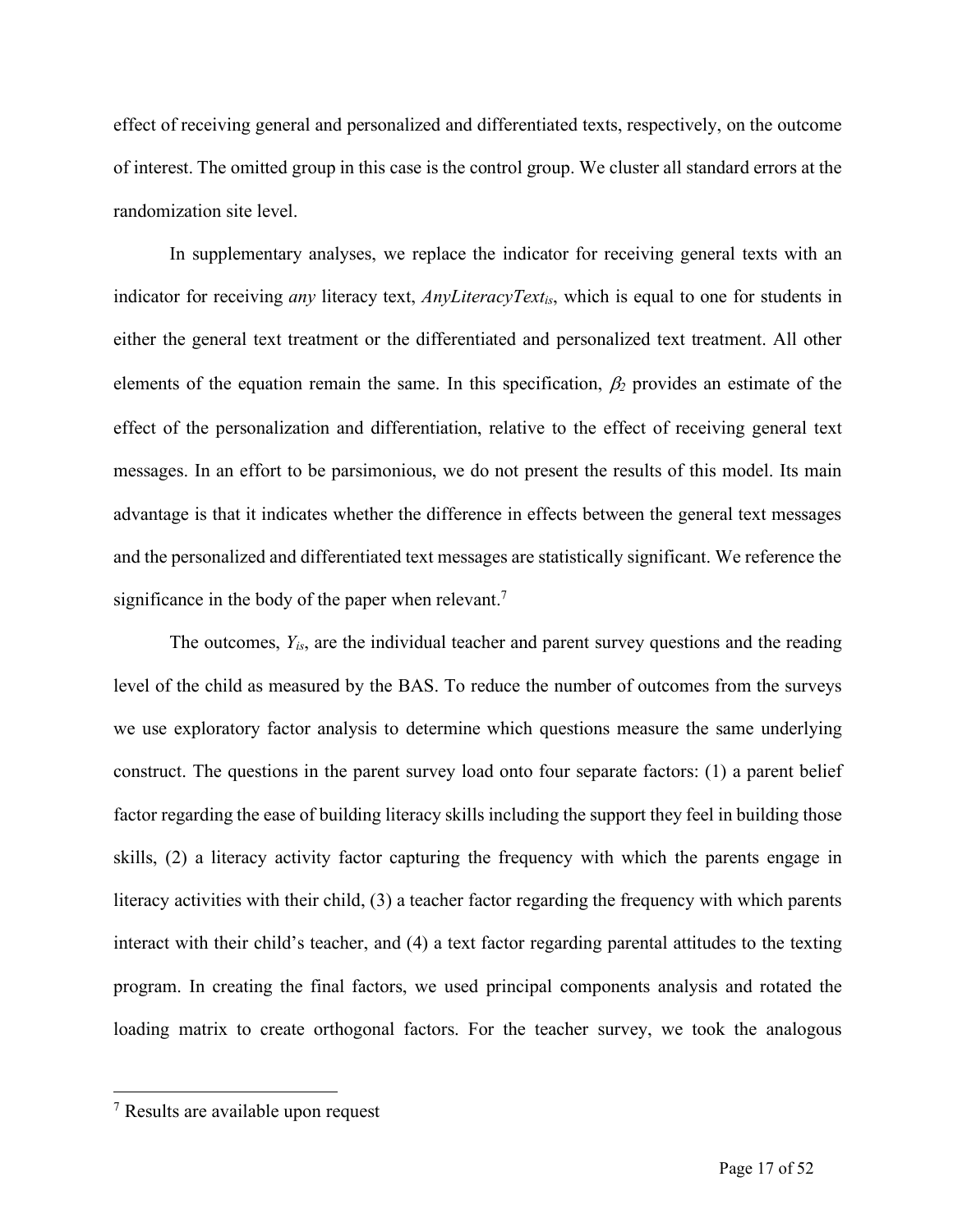questions from the parent survey and created a teacher version of that factor, so that the two are directly comparable. Table A1 in the online appendix presents each question contained in each of these factors and the weighting of the elements variables for each of these factors.

#### *4c. Randomization Checks*

The covariates are largely balanced between treatment and control for each analytic sample. Table A2 in the online appendix presents these results for 14 covariates tested in each of the three samples, for a total of 42 tests. No variable in the parent survey sample was significantly unbalanced. In the teacher survey sample, one variable was unbalanced at the 10 percent level (male) and one variable was unbalanced at the 5 percent level (white). In the academic sample, one variable was unbalanced at the 1 percent level (white). The rate of imbalance is about what one would expect to occur by chance in the parent survey and academic samples, but is a little higher in the teacher survey sample. All our main specifications include covariates and we present all results with and without covariates. For all outcomes, addition of the covariates does little to change the point estimates, and ultimately does not change our inferences, providing an indication that imbalance is not a concern in this study.

We also test whether students differentially left the analytic samples. Table 2 shows that, overall, we do not find evidence that students differentially attrited from the parent survey sample or the academic sample. Attrition is marginally significant for the personalization and differentiation treatment arm in the teacher sample (-7.5 percentage points). We further check to see whether measurably different children left the sample. Appendix Table A3 in the online appendix shows no imbalance in the academic and parent survey samples, but older students are marginally less likely to attrit from the general texting group in teacher survey sample. Because the point estimates on the overall attrition is larger (and marginally significant) and the attrition by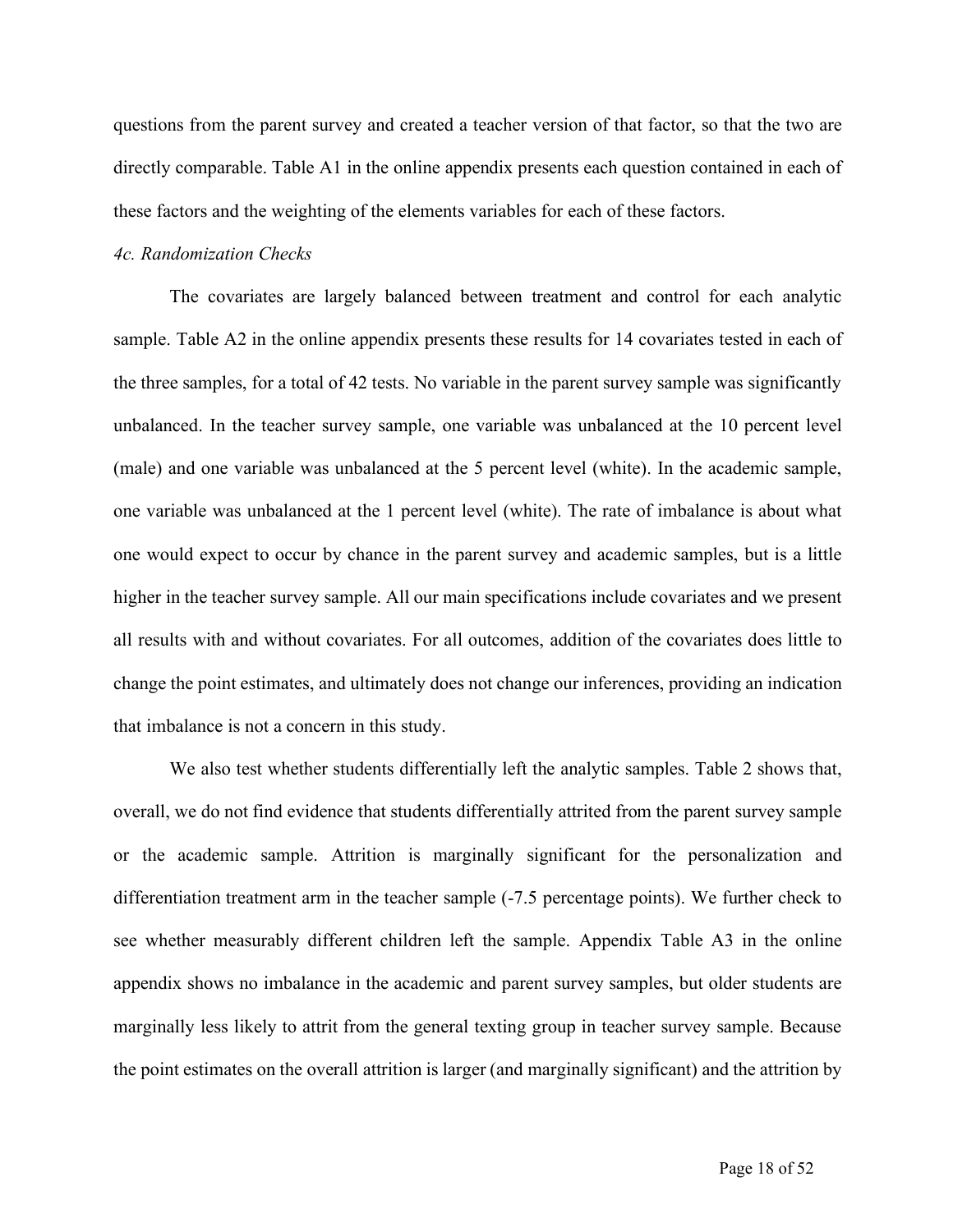age is marginally imbalanced in the teacher sample, we implement Lee (2009) style bounds on the teacher survey sample as a robustness check.

# **5. Main Results**

Tables 3 through 5 present the main results of the intervention and show that the differentiated and personalized texts had positive effects. Table 3 presents the results on the fall first grade Fountas and Pinnell BAS. Panel A shows the effects of the program on the reading level of children, with level A being the easiest book and level Z being hardest book. A small minority of children (8%) were not yet reading. We analyze the results in three ways. First,

we capitalize on the ordinal nature of the reading scale and use ordinal logit models. To aid the interpretability of the results we create a standardized, linear scale from the reading levels and present results as effect sizes. We also present the results of linear probability models that show the effect on the probability of reading at level A, C, E, or G and above. Level A indicates that the child is first able to read, and levels C, E, and G represent the  $25<sup>th</sup>$ ,  $50<sup>th</sup>$ , and  $75<sup>th</sup>$  percentiles of the reading distribution. Panel B presents the effects of the program on the probability of meeting district benchmarks. These benchmarks track the Fountas and Pinnell recommended benchmarks. Levels C, D, and E are the cutoffs for approaches, meets, and exceeds expectations. The academic results indicate that differentiated and personalized text messages had a significant effect on the reading ability of children while the general texts did not. Children whose parents received the differentiated and personalized texts messages were 63 percent more likely than the control group to move up a reading level  $(p<0.001)$ . This estimate translates to an 18 percent of standard deviation increase in reading level  $(p<0.05)$ . These children were also 8.84 percentage points ( $p$ <0.05) more likely to read at level E or above, were 12.05 percentage points ( $p$ <0.001) more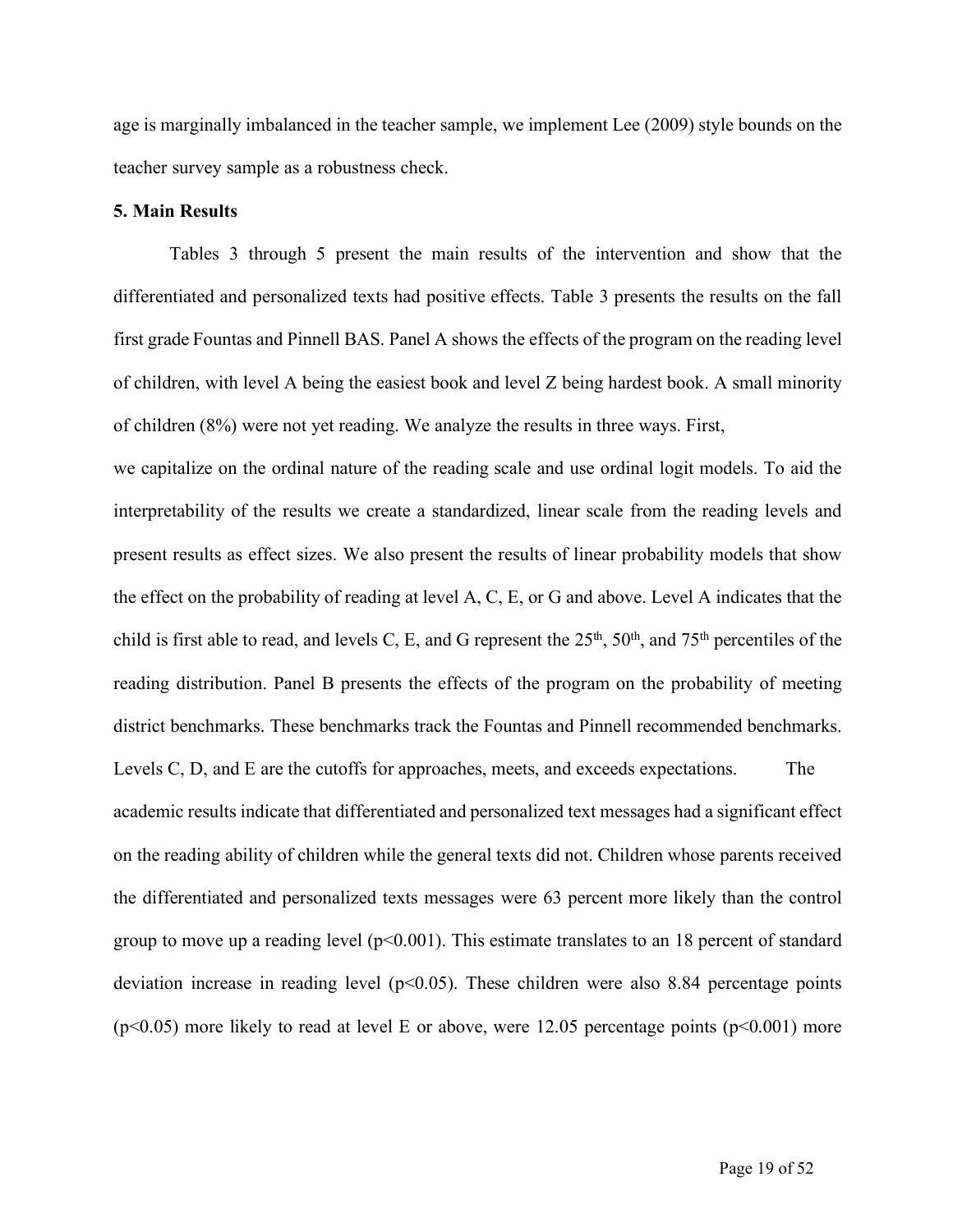likely to exceed expectations, and 9.00 percentage points ( $p<0.01$ ) more likely to meet or exceed expectations.

Tables 4 and 5 present the survey results which give clues to the mechanisms underlying the academic results. We present the results of the factors of survey questions in Panel A, as well as the results of individual questions in Panels B and C. Table A1 in the online appendix gives all questions that compose each factor. Table 4 shows that overall the texting program had limited effects on parent beliefs towards activities and building academic skills in their children. The program had the greatest effects on parent ratings of how easy it is to build literacy skills in their children. The general texting treatment caused a marginally significant, 27 percent of a standard deviation *reduction* in parent ratings on the extent to which they feel building literacy skills is easy. The differentiated and personalized intervention significantly mitigated these negative effects. Parents in the personalized treatment group responded 32 percent of a standard deviation  $(p<0.05)$  more positively than parents in the general treatment group. These results are consistent with the notion that knowledge of a child's skill level, with an appropriately differentiated activity, can positively affect parent beliefs. If general text messages were unaligned a child's skill level and too hard for parents, they could cause parents to believe that building literacy skills is difficult.

The program had a stronger effect on the frequency with which parents engaged in home literacy activities. Panel C of Table 4 shows that the greatest effects are in reading words with children, taking books when leaving the house, reviewing parts of a book, reviewing the direction of reading, correcting mistakes while reading, and practicing rhyming, with effect sizes ranging from 24 to 37 percent of a standard deviation. Differentiation and personalization drove some of these results. When combining all activities questions into a factor, Panel A of Table 4 shows that that general texts had a positive, but insignificant point estimate of 14 percent of a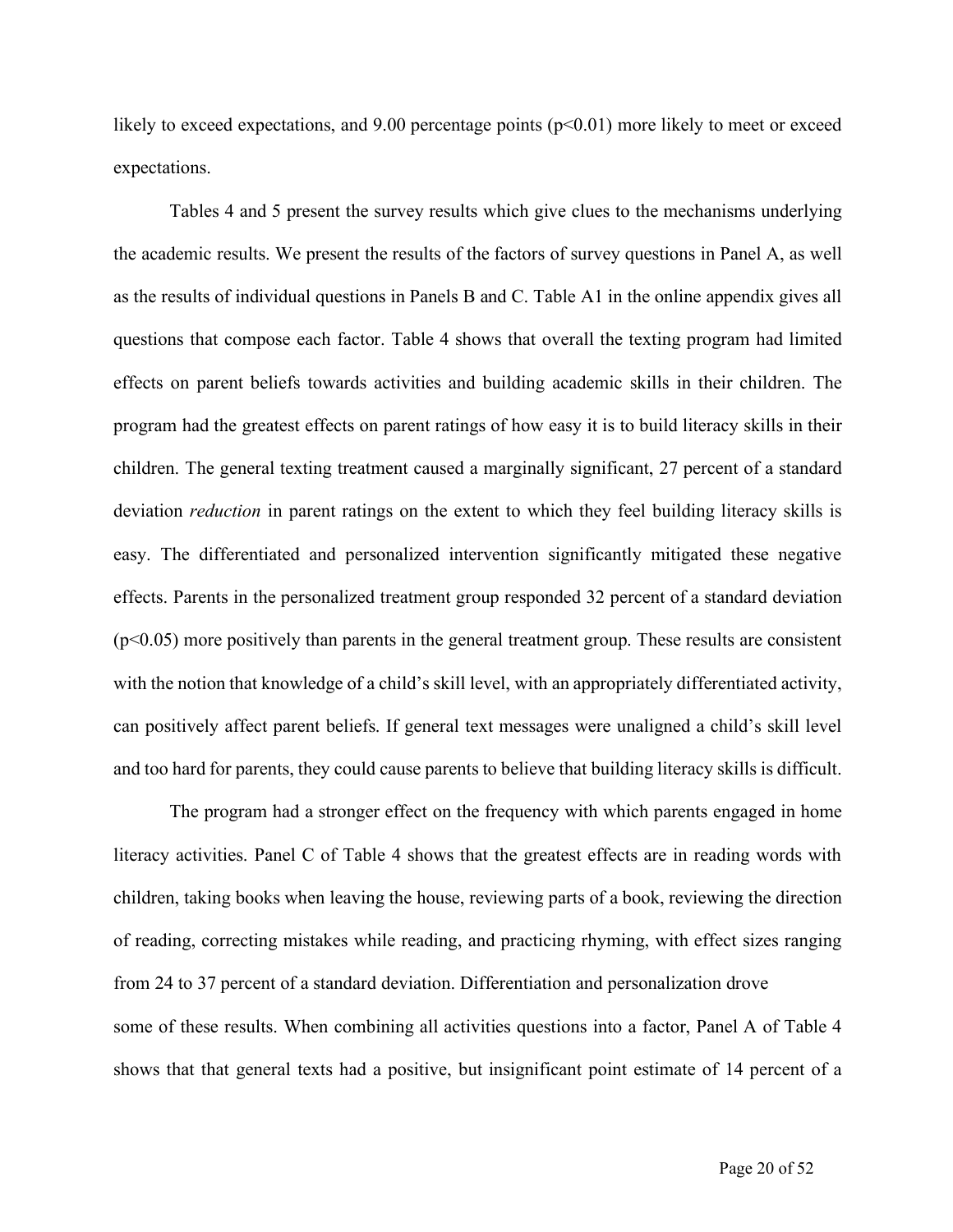standard deviation and that personalized texts had a significant 26 percent of a standard deviation  $(p<0.05)$  effect on home activities compared to the control group. We do not have the power to separate a differentiation and personalization effect from a base texting effect for this composite variable.

Table 5 presents the results of the intervention on parent involvement at school both from the parent perspective (Panel B) and the teacher perspective (Panel C). From the parent perspective, the largest effect is seen on how well they know their child's teacher and how often they inquire about how their child is getting along with other children. Columns 3 and 4 indicate that, compared to the control group, the general texts increased each of those two dimensions by 26 percent of a standard deviation  $(p<0.05)$  but the personalized texts did not have a significant effect. The differentiated and personalization aspect of the treatment marginally significantly decreased the positive effect on knowing the teacher generated by the general texts by 21 percent of a standard deviation when compared to the general text message group. The remainder of the estimates shows that the general texts increased specific questions parents asked teachers by about 10 to 20 percent of a standard deviation. The frequency with which parents talk to teachers about their child's interests and literacy skills reach marginal significance. The point estimates on the personalized and differentiated treatment in Table 5 are generally of equal magnitude or smaller compared to the general texts. Only one question, the frequency with which parents ask how well their child is doing in school reaches marginal significance with a point estimate of 17 percent of a standard deviation. When combining these measures into one factor in Panel A the pattern remains. General texts have a larger effect on teacher interactions of 23 percent of standard deviation (p<0.10), while personalized texts had a smaller, insignificant effect of 11 percent of a standard deviation.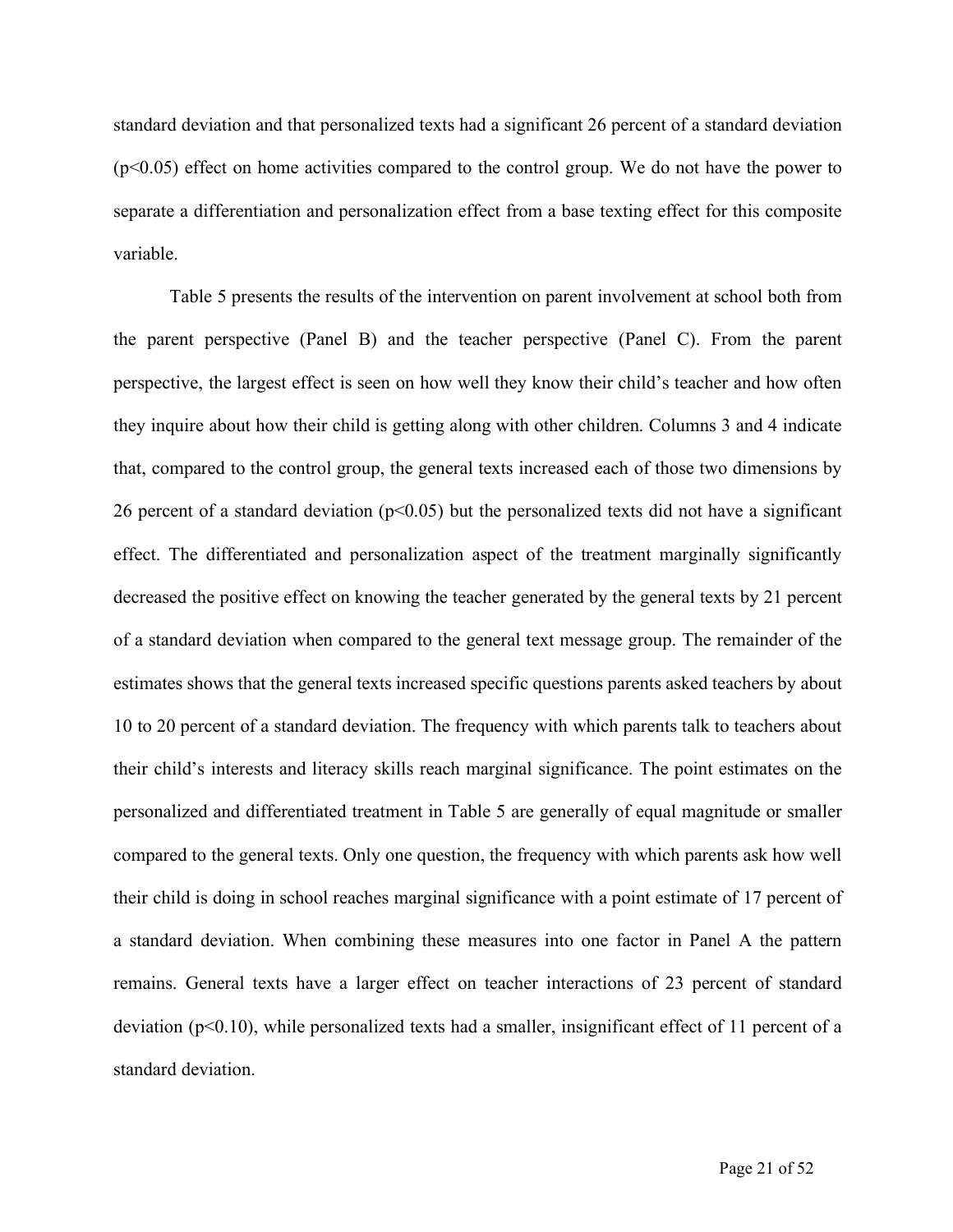The results are fairly consistent when analyzing the same questions from the teacher perspective. Column 3 of Panel C in Table 5 shows that the general text treatment had positive effects on parents talking to their child's teacher about their child's interest literacy skills, and home activities with effect sizes of 23 percent of a standard deviation ( $p<0.10$ ), 25 percent of a standard deviation ( $p<0.10$ ) and 28 percent of a standard deviation ( $p<0.05$ ) respectively. The remainder of the point estimates are generally positive, but not significant. Column 4 however shows that the point estimates on the personalized texts are negative, with the effect on teachers knowing the parents reaching a marginally significant -26 percent of standard deviation. The differentiation and personalization texts lead to an estimated 32 to 43 percent of a standard deviation less positive effect for many questions when compared to the general text messages. This negative effect is also seen in the composite of the teacher reports in Panel A. The point estimates indicate that the personalization of the texts may have induced parents to talk to teachers less when compared with the general text messages and mute any gains in teacher interactions generated by the general text messages. These results, as well as the results from the parent questions, are plausible if the greater amount of information regarding the child skill level, in combination with greater success in implementing the differentiated literacy activity, produced less of an incentive to talk to the teacher regarding how their child is progressing in school.8

<u>.</u>

<sup>&</sup>lt;sup>8</sup> The more positive reports of teacher interactions from parents of the personalized and differentiated group when compared to the teacher reports on the same questions may indicate that social desirability bias is greater for personalized and differentiated text recipients. While this is a possibility, this phenomenon would further support the assertion that parents are interacting with the content of the texts. In addition, the larger effects of the personalized and differentiated texts on academic outcomes indicate that larger survey point estimates are not completely driven by social desirability bias and parents are, in fact, engaging in activities to a greater extent compared to the general texting group.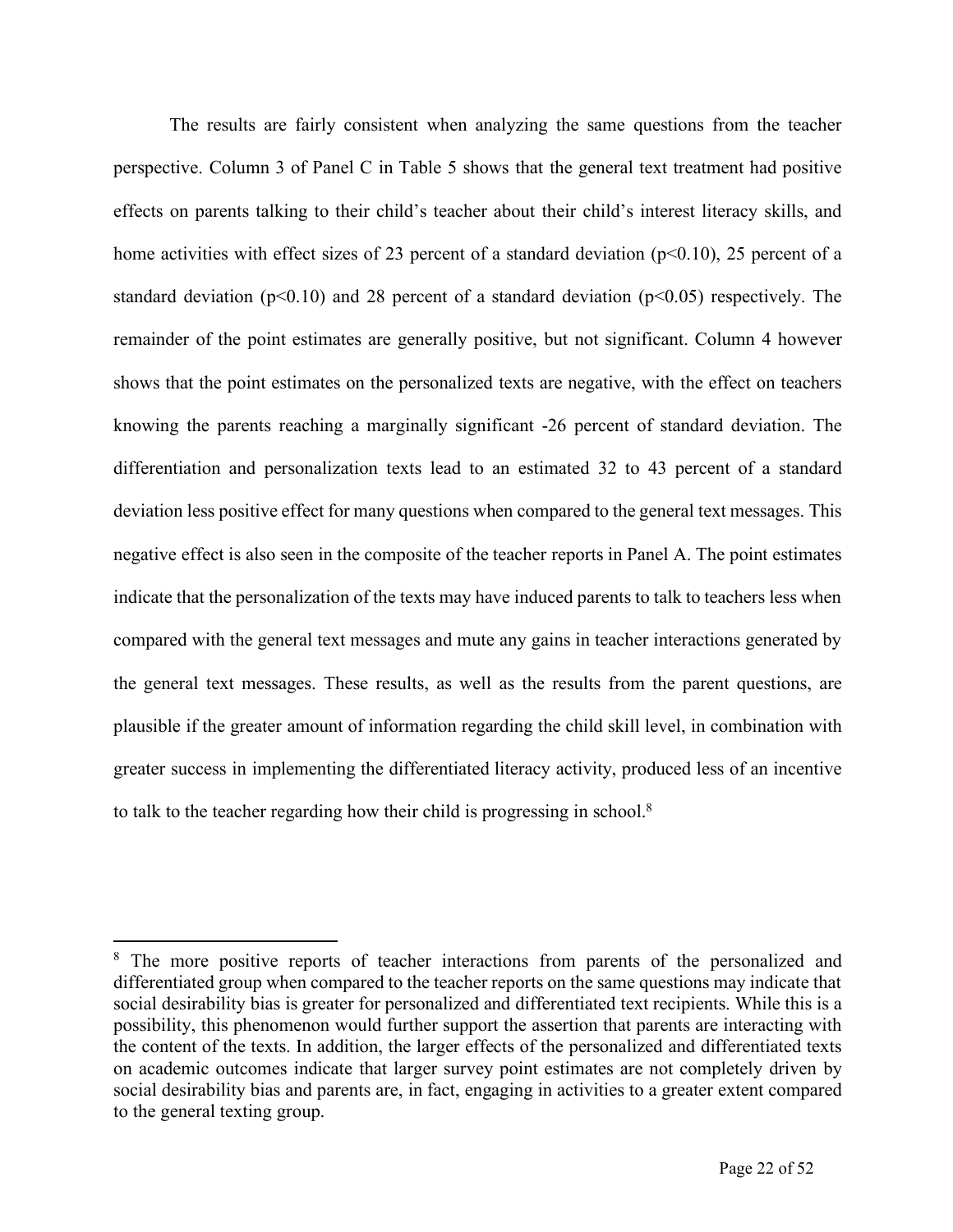Despite the potential decreases in interaction with the school, the greater extent to which parents engaged in activities in the personalization and differentiation group likely led to the academic advantages seen in Table 3. Unclear, however, is whether the knowledge that the texts were personalized engendered a greater fidelity to the program, whether updating parent beliefs about the child's skill caused a more efficient allocation of resources to the child, or whether a closer match between the difficulty of the texts and the skill level of the child led to greater success in carrying out the tips and established a positive, recursive feedback mechanism that encouraged parents to continue to engage in the texts. Parents in both groups may have interacted with the activities in similar ways and the closer alignment of the differentiated text to the child itself may have been the sole cause of the increased academic skills.

Though we cannot definitively identify which mechanisms are at play, responses to questions that elicited parental attitudes towards the text messages can provide some clues. Table 6 provides these results. We asked parents the extent to which they thought the texts were made for them and their children. Interestingly, there is little difference in response between the two groups that received the treatment texts. Both sets of parents reported the texts were made for their children to a much higher degree than the control group, with effect sizes around 40 percent of a standard deviation (p<0.001). Personalized and differentiated texts message did not elicit a greater response on this dimension. These results indicate that parents in the personalization and differentiation group did not see the text messages as more tailored to their child. Without this realization, personalization likely did not induce parents to adhere to the program more faithfully,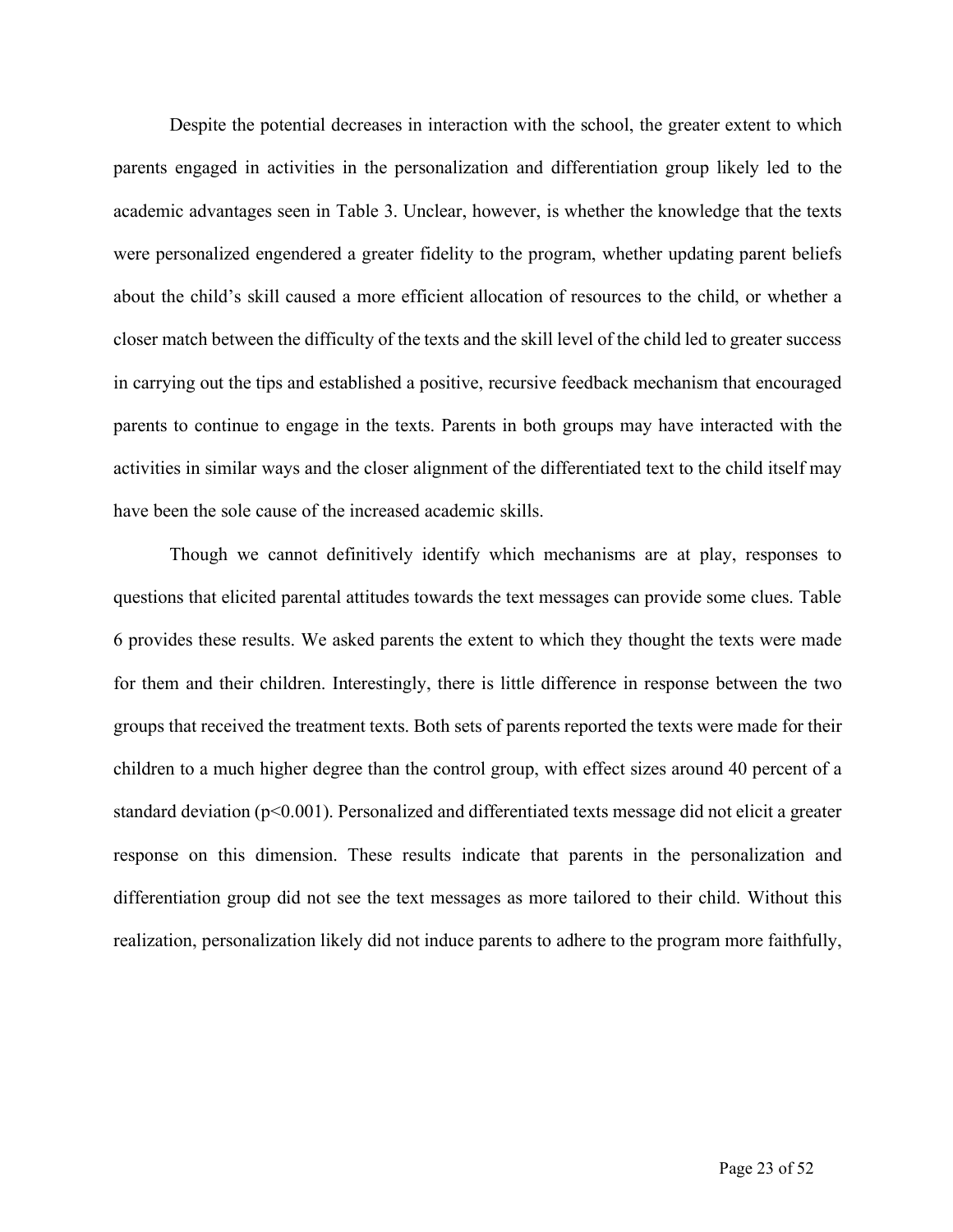nor were they likely to more efficiently allocate resources to their children after receiving information on their child's skill level. <sup>9</sup>

We see greater differences in point estimates when we asked parents to what extent they used the texts, thought the texts were helpful, and would recommend the texts. In the case of using and recommending texts, the personalized and differentiated texts had a 29 and 23 percent of a standard deviation effect, respectively ( $p<0.05$ ), while the general text messages had positive, but insignificant effect. In the case of the texts being helpful, both groups reported a significant effect compared to the control group. For each of those three questions the personalized and differentiated group effects were about 15 percent of a standard deviation higher than the general texting group, though we do not have the power to determine if this difference is significant. Though we must be extremely cautious in interpreting insignificant differences, these results do not eliminate the possibility that a greater success the personalized and differentiated text messages caused parents to engage with the program more faithfully.

# **6. Heterogeneity of Results**

<u>.</u>

Prior research on social information experiments indicates that the effects of such interventions can vary significantly by baseline characteristics. Allcott (2011) demonstrates that providing families with information on their neighbor's energy usage will, on average, decrease their own energy use. Perhaps predictably, the effects are concentrated on the highest preintervention energy users, with no effects seen on the lowest pre-intervention energy users. Gerber and Rogers (2009) illustrate that presenting voters with a script that frames an upcoming election as a "high turnout" election will, on average, induce people to vote more compared to a script that

<sup>&</sup>lt;sup>9</sup> There is no effect of the program on the rate with which the texts were read, indicating that all parents received the texts and even the control group read the texts.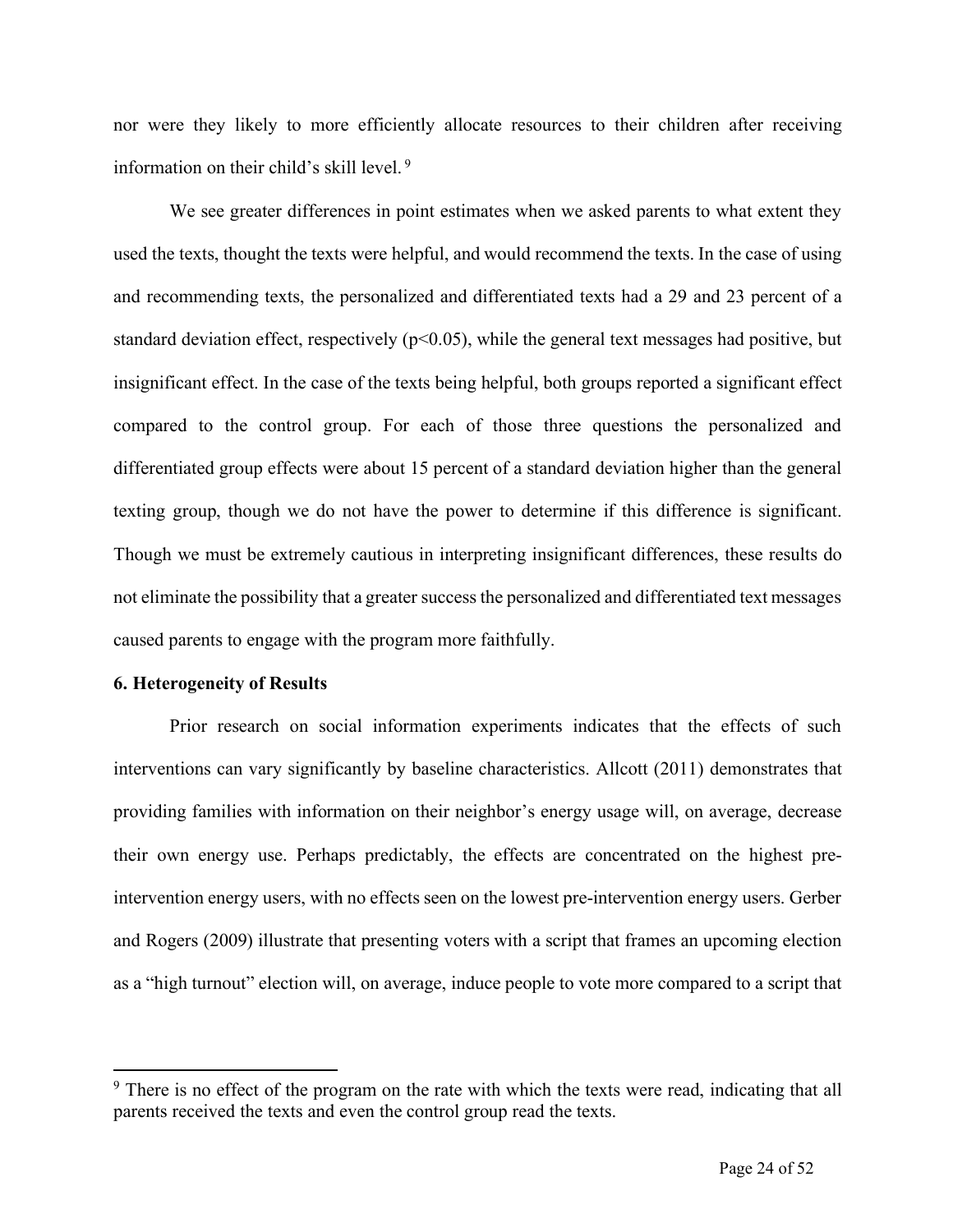frames the election as a "low turnout" election. They present evidence that the intervention was more effective for participants who voted less frequently in prior elections. Beshears et al. (2015) present a more nuanced result and show that the same intervention can have opposite effects depending on where participants fell in the baseline distribution. Their intervention provided social behavior regarding 401(k) savings and found that the intervention encouraged those who were previously contributing at high rates to save more, but discouraged those who were not previously saving much from contributing to their plans.

We analyze heterogeneity by the baseline skill distribution.<sup>10,11</sup> Specifically we estimate the effects of the intervention separately on students who fall in the middle two quartiles of the baseline skill distribution and on students who fall in the tails of the distribution. To do this analysis we must restrict the sample to those families who are new to the program. York, Loeb and Doss (2017) showed that texting in the first year positively affected pre-literacy skills. Because we are retaining the control group in this analysis, there will be a positive correlation between fall kindergarten test scores and texting treatment status for those families in the second year of the program.

<u>.</u>

<sup>&</sup>lt;sup>10</sup> We also have analyzed the results by texting language. Splitting the sample into three languages greatly reduces the power to detect effects. Generally, the children of the parents receiving texts in Chinese saw the greatest academic gains. Results available upon request.

<sup>&</sup>lt;sup>11</sup> We find little heterogeneity in academic outcomes by year of participation in the program. Both sets of families benefited to about the same extent, with differentiation and personalization driving the results. Effects are slightly higher for first year families, but are not significantly different than effects on returning families. If the first-year participants saw larger effects, this could be a result of texting fatigue in second-year participants. If this program was rolled out to a new, comparable, population of recipients we might expect to see slightly larger effects. However, because the inferences remain stable between years, we would expect personalization and differentiation to provides benefits regardless of whether participants received texts in the previous year. Academic results by length of time in the program are shown in Table A4 in the online appendix.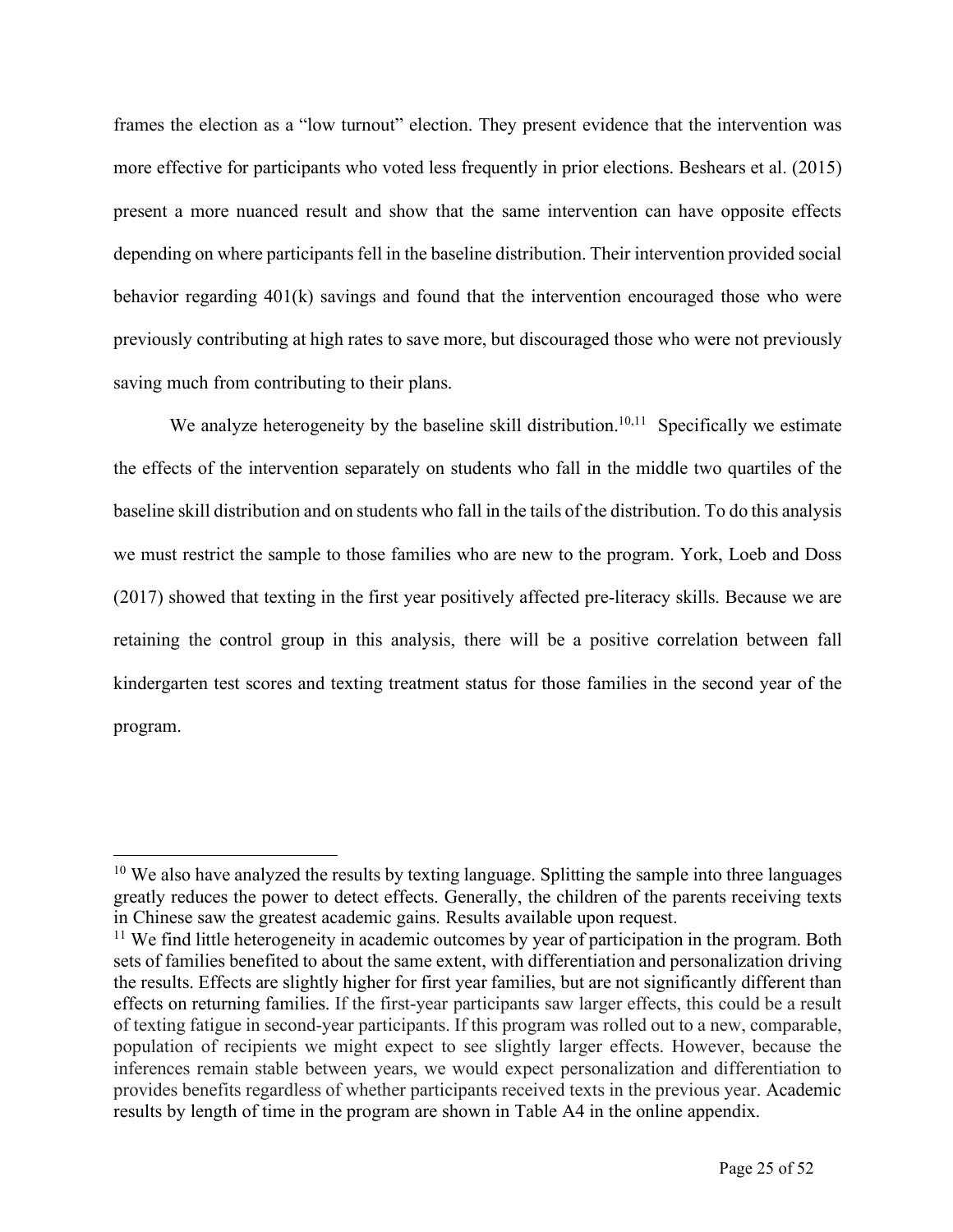Previous results provide some evidence that the differentiation of the texts is driving the results. If this were the case, one would expect the effects to be concentrated on the tails of the distribution where differentiation is greatest. General texts most often corresponded to texts sent to either the second or third quartile. It is also possible that parents at the tails of the distribution respond to the personalization more strongly. In this case, the effects are unclear ex ante. On one hand the personalization may have greater effects on the tails of the distribution if parents are particularly motivated by signals that their child is doing relatively well or poorly. Similarly, the intervention could have smaller, or negative, effects at tails of the distribution if parents on the low end of the distribution are discouraged by the knowledge that their child is doing relatively poorly, or if parents at the top of the distribution feel less compelled to engage in the activities after learning their child is already advanced.

Table 7 shows the results of the heterogeneity analysis on the academic outcomes.<sup>12,13</sup> Panel A presents effects on the middle two quartiles and Panel B presents the effects on the first and fourth quartiles. Column 3 of Panel A in Table 7 shows that there is a marginally statistically significant effect of the general texts on the probability of meeting or exceeding expectations of 17.13 percentage points (p<0.10). Differentiation and personalization, however, produce no differential effect with a quantitatively similar coefficient in Column 4. Meanwhile neither treatment texting intervention had a detectable effect on the probability of approaching expectations or exceeding expectations. The ordinal logit model is imprecisely estimated. The results are quite different in Panel B, which presents results for families whose children are in the

**.** 

<sup>&</sup>lt;sup>12</sup> Sample sizes are too small to draw conclusions from the parent and teacher survey samples. <sup>13</sup> Table A5 in the online appendix presents descriptive statistics on the sample by quartile. Families of children in the lower quartiles were more likely to be Hispanic and less likely to be Asian and white. Parents rated their children lower on baseline skills and reported engaging in literacy activities less frequently in the home. They were also less educated.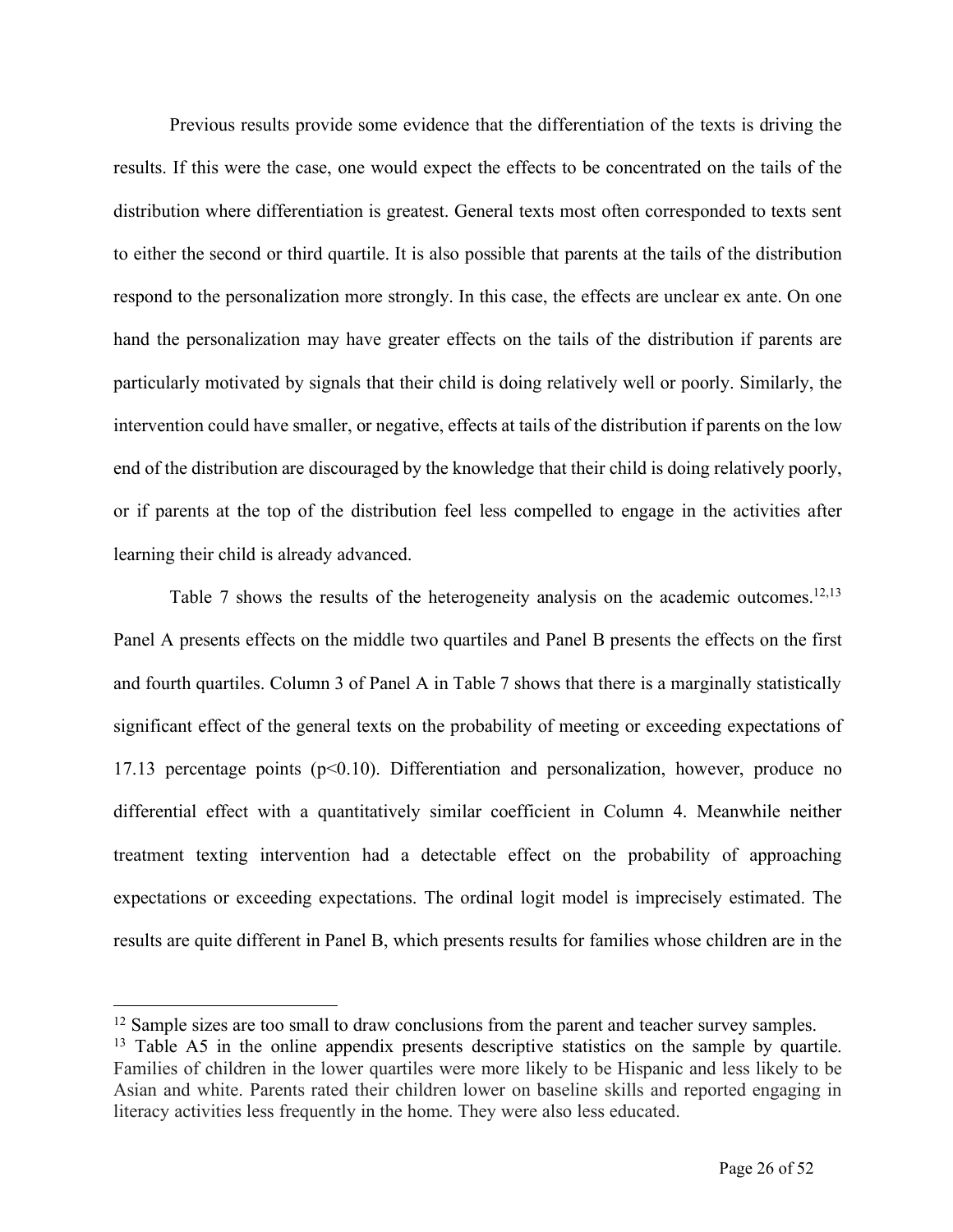first and fourth quartiles of baseline academic skills. Column 3 and 4 indicate that the general texts had no effect on the academic skills of the children, but differentiation and personalization had a large effect on the probability of exceeding expectations and on the ordinal logit. Differentiation and personalization caused students to be 2.5 more likely to move up a reading level and increased the probability of exceeding expectations by 21.5 percentage points ( $p<0.05$ ).

These results support the previously presented evidence that differentiation is a driver of the results. Any positive feedback mechanism caused by a greater probability of success with the texts is more likely to occur in the tails where differentiation is the greatest. Also possible, however, is the fact that personalization may have been differentially effective for families in the tails of the baseline skill distribution. If parents did not previously realize their child was performing relatively poorly, the new information may have spurred them to more faithfully adhere to the program. Similarly, receiving positive feedback on their child's performance may have encouraged parents at the top of the distribution to build on that success by engaging in the texts to a greater extent.

# **7. Comparisons with the First Year of the Program**

Though there is ample evidence that the personalization and differentiation of the texts provided academic benefits above the general texting curriculum and the control group, the general text messaging curriculum produced no discernable benefits. Table A4 in the online appendix indicates this is the case for both cohorts of participants in the program. At first, this may seem inconsistent with the results from the prekindergarten experiment which estimated that a general texting curriculum can increase preliteracy skills by 10 percent of a standard deviation (York, Loeb, and Doss 2017). A deeper look at the results shows that the first cohort of students in the prekindergarten experiment, which subsequently participated in this follow-up experiment, saw no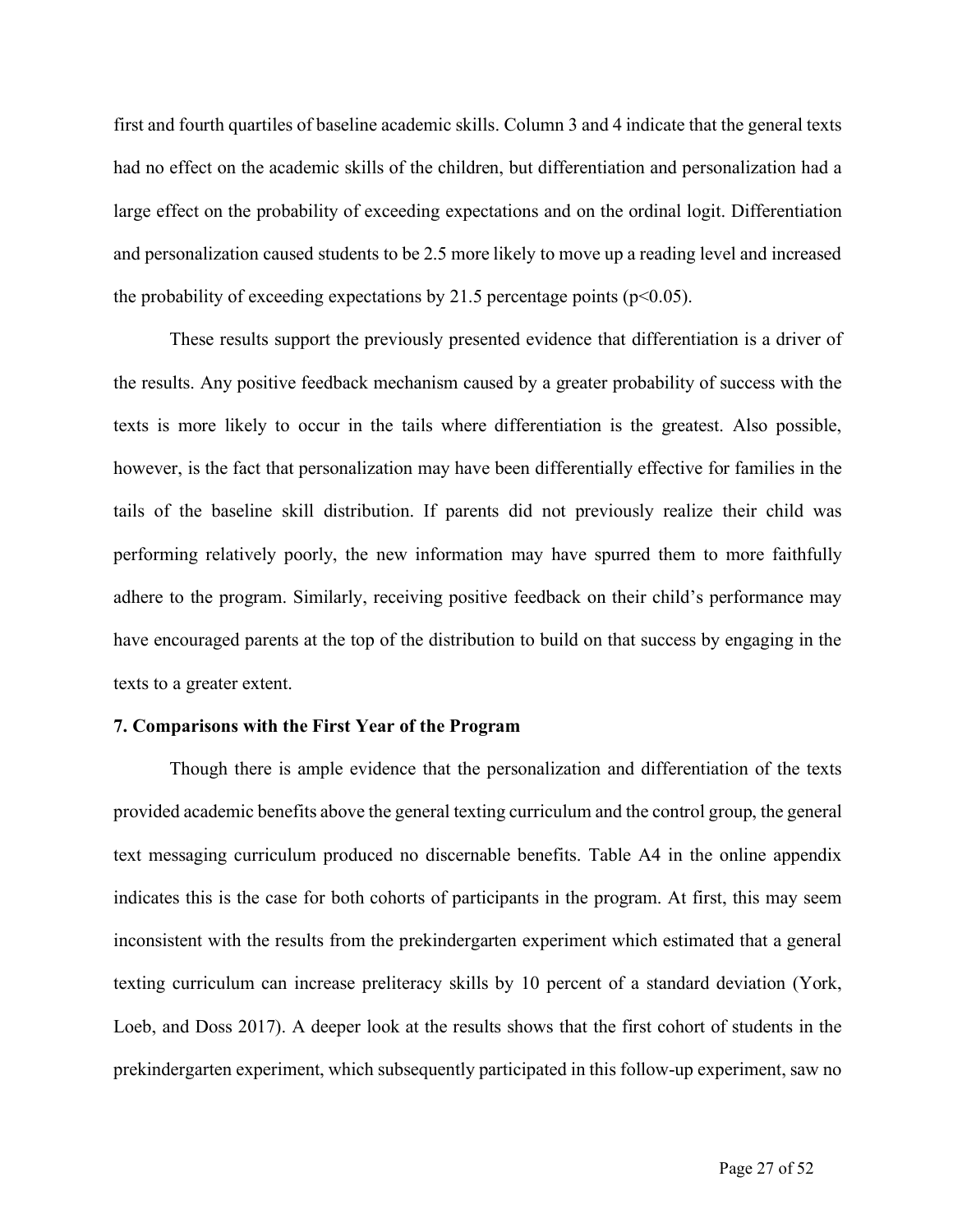significant effect of the general program on preliteracy skills. The general effects on the full population are driven by the second cohort of students that received a combination program.14 However, both cohorts of the prekindergarten experiment saw large gains for students below the baseline prekindergarten skills distribution. In both years, those children experienced a 30 percent of a standard deviation increase in preliteracy skills. This result provides evidence that general texting programs may be most effective for weaker students.

To probe this question with a direct comparison, we take the students that we followed from the prekindergarten experiment and look at the fall first grade outcomes by baseline of the prekindergarten skills distribution. Sample sizes limit any firm conclusions but the pattern of point estimates indicates that the general texting program may have been more effective for students below the median of skills. Panel A of Table 8 shows that point estimates for the general text condition are large and equal in magnitude to the personalized and differentiated condition. Panel B shows that for students above the median, the point estimates are for the general texting condition are zero or even negative. Again, one must be very cautious in interpreting insignificant point estimates, but the pattern is consistent with the notion that general text messaging curricula benefit weaker students at baseline. Table 7 shows that for students at the tails of the distribution, the effect of personalization and differentiation is largest for the probability of exceeding expectations. This finding further suggests that general texts may be too easy for advanced students, and the differentiation ameliorated this mismatch. This evidence, however, is purely suggestive and we cannot preclude the possibility that elements of the prekindergarten program

 $\overline{a}$ 

<sup>&</sup>lt;sup>14</sup> We hypothesize that the combined program may impart greater benefits because switching between domains may be more effective at maintaining parents' attention, there may be spillover benefits to literacy by working on math and socio-emotional skills, and success in one domain may encourage parents to continue when they experience difficulties in another domain.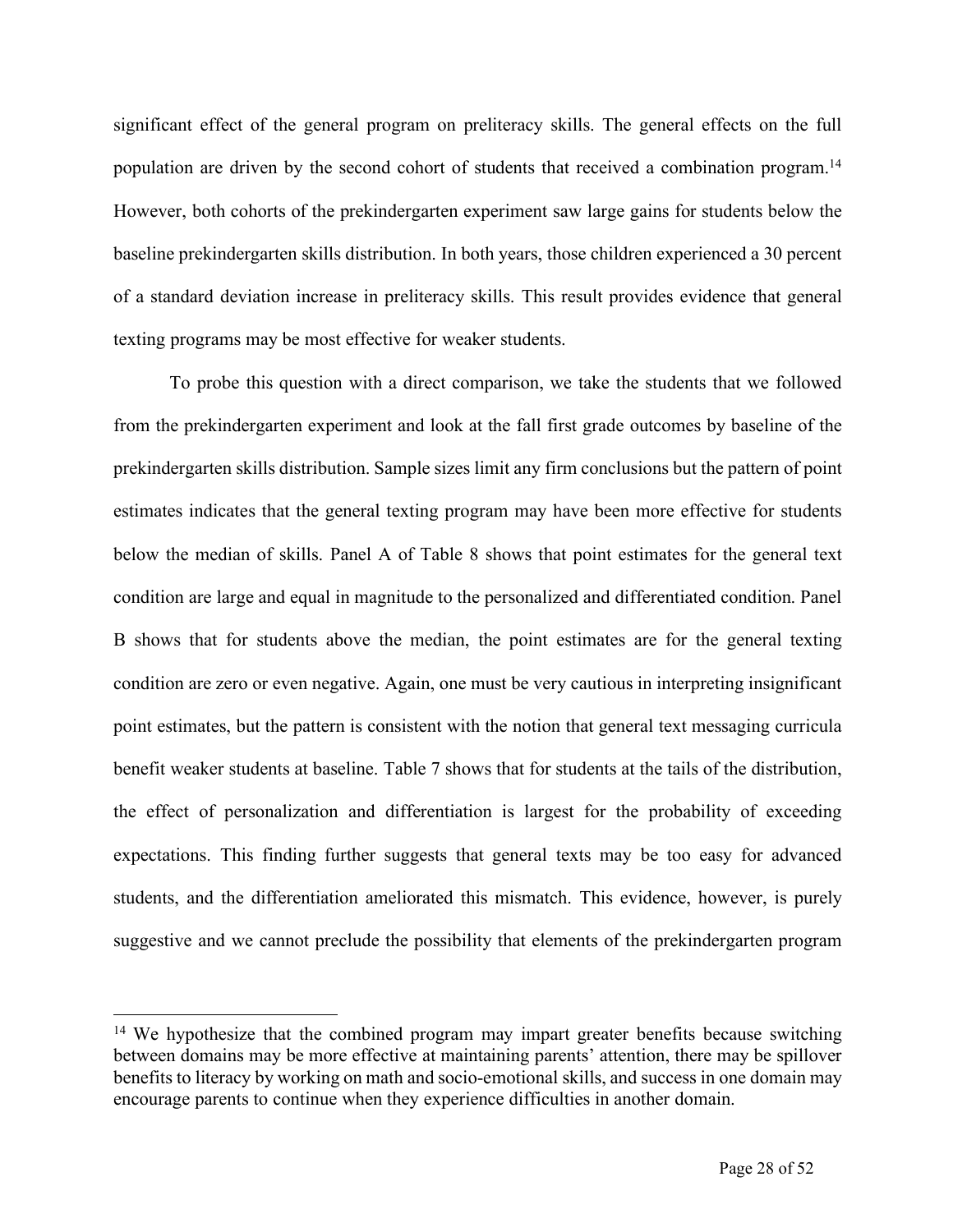did not replicate. To that end we support replication of the results by providing the text messages used in the prekindergarten experiment and this follow-up study.

#### **8. Robustness Checks**

One threat to internal validity of a randomized control trial is differential attrition between treatment and control groups. If different types of people are attriting from each condition our results could be biased. Table 2 presented the overall probability of attrition in each of our models. The probability of attrition is not significantly different in the academic and parent survey samples and marginally significant in the teacher survey sample. We further assessed if there was differential attrition status by covariate and found some imbalance in the teacher survey sample (Table A3 in the online appendix). Because the teacher survey has the greatest amount of attrition, we engage in a Lee (2009) style bounding exercise for that sample of students. Point estimates indicate that fewer people attrited from the two treatment groups. We therefore calculate a trimming proportion, *p*, for each treatment arm, compared to the control group. We then trim each treatment arm at their respective *p*th and 1-*p*th quantile. Re-running our models on these trimmed samples will provide our upper and lower bounds, respectively.

Table 9 presents the results of this bounding exercise. Column 1 and 2 (bolded) present the original estimates from Columns 3 and 4 of Panel C of Table 5. Comparing the original and upper bound estimates, little changed. The effects on the base text treatment remain positive, become slightly larger in magnitude, and become more significant. Coefficients on the differentiated and personalized text messages generally become slightly more positive (or less negative) but their lack of significance remains. In our lower bound estimates, all point estimates become predictably more negative. Point estimates from the general text messaging arm become insignificant and near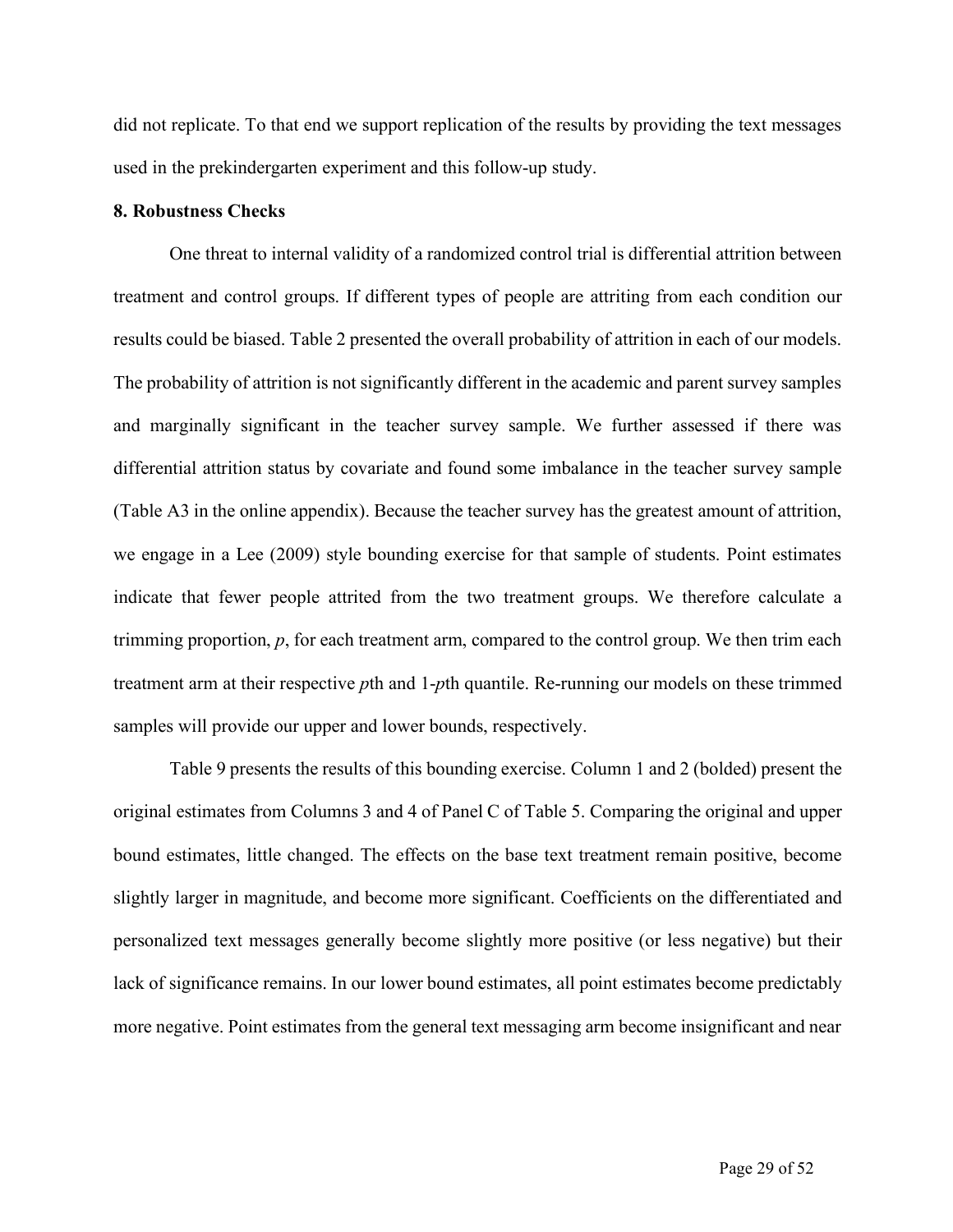zero or slightly negative. Estimates for the differentiated and personalized arm become more negative, and in some cases, significant.

Recall our general conclusion was that there was evidence that the general texting treatment increased parental-teacher contact, but that the differentiation and personalization treatment arm mitigated that effect. The upper bound estimates provide more robust evidence for this inference, while the lower bound estimates indicate that, at worst, the general texts did not affect parentteacher interaction, and the differentiated and personalized text messages may have significantly decreased interactions. Importantly, the effect of differentiation and personalization relative to the general texting program remains the same in all three estimates. Our overall conclusion therefore remains the same: relative to the general texting program, differentiation and personalization resulted in less parent-teacher contact. This substitution may be due to the greater amount of information contained in the differentiated and personalized texts. The general texts most likely had positive effect on these interactions, though in our most extreme robustness checks they could have had null results.

# **9. Discussion and Conclusions**

In this study, we demonstrate that a low-cost personalized literacy texting intervention can substantially affect student academic outcomes above and beyond a general texting program. Specifically, the differentiation and personalization of the messages caused children to be 63 percent more likely to move up a reading level. Tailoring instruction based on formative assessments has previously been associated with increased student learning in K-12 classrooms (Kulik and Kulik 1984, 1992; Bergen and Sladeczek 1991; Black and William 1998a, 1998b), but this is the first study to show that this approach can also improve parent-child academic interactions. Further, this study provides evidence that text messaging interventions can do more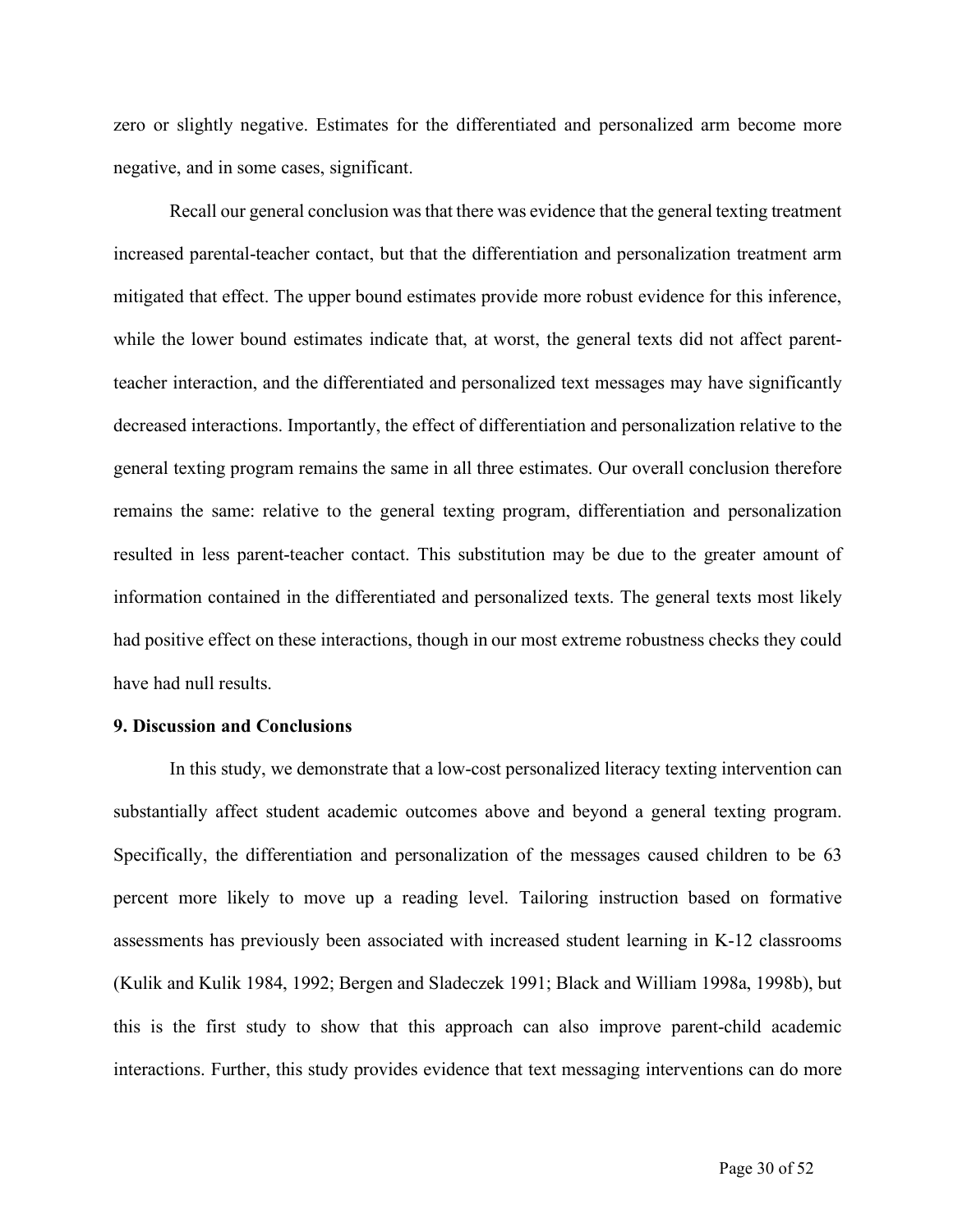than merely maintain parents' attention or "nudge" behaviors via reminders. The significant effects of personalization on parent and student outcomes indicate that parents interact with, and absorb the content of the messages as well. This finding supports our hypothesis that the original READY4K! program was effective because it took the complex task of parenting and broke it down into small and easy tasks that were meant to fit into daily life and capitalize on everyday objects.

There are several mechanisms through which the additional gains seen in this study could have been realized. We hypothesized that personalization aspect of the texts could have engendered more trust with the program which would lead to a greater uptake in the activities and thus greater gains in literacy outcomes. Also possible is that information on child performance embedded in the texts updated parental perception of their children's ability and allowed them to more efficiently allocate resources. Meanwhile, the differentiation of the messages helped to better align the difficulty of the task with the child's developmental ability, thus increasing the chance that a parent could successfully engage in the activity with their child. This success may also encourage parents to persist in the program. Finally, the behavior of the parent could have stayed constant and the greater match between text difficulty and student ability could have led to the achievement gains.

Though we cannot definitively pinpoint which mechanisms are at play, survey results indicated that parents in the two treatment text groups saw the texts as equally tailored to their children. This result may indicate that they did not overtly recognize the personalization aspect of the texts, precluding the possibility that personalization engendered more fidelity to the program or that the parents updated their perceptions of their child skill level. More likely, the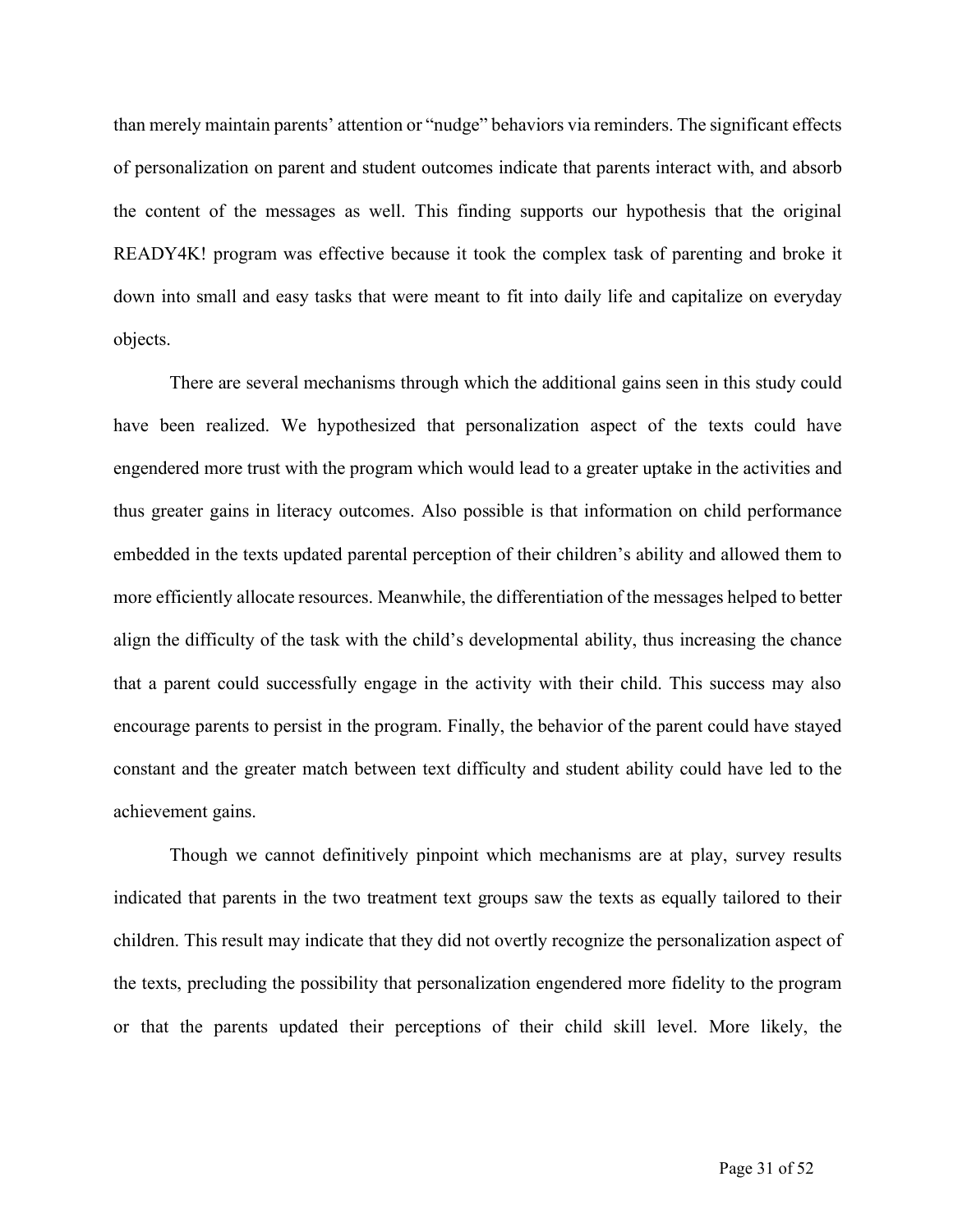differentiation itself led to better outcomes and parents may have had more success in enacting the differentiated activities, leading to a positive feedback loop.

This hypothesis is further supported by our heterogeneity analysis, which indicates that the effects of the differentiation and personalization were particularly concentrated at the tails of the baseline skills distribution where differentiation of the texts was the greatest. There is some evidence that this differentiation was particularly helpful for the higher performing children, as the strongest effects were seen in the probability of exceeding expectations. One may be concerned that the program may increase disparities if the those who were higher at baseline benefit the most from this program. Children in the higher quartiles come from more advantaged families. However, the initial study provided evidence that a general text messaging, with perhaps easier activities, is more effective for children with weaker skills at baseline and the differentiation ameliorated any mismatch between the difficulty of the texts and the skills of the more advanced children. York, Loeb, and Doss (2017) show that the general preliteracy text messaging program had stronger effects for children below the median of the skills distribution. We find suggestive evidence that this occurred in this follow-up experiment as well. The personalization and differentiation may merely improve an intervention that was not previously serving the more academically advanced children in the sample.

The parent and teacher surveys provide additional clues as to how the program changed parent behavior. Parent survey results indicate that recipients of the general text messages thought it was harder to build literacy skills in their children. If the program successfully caused parents to engage in literacy based activities with their child, it is possible that parents realize how hard it is to build academic skills in their children, particularly if the activity and the child's skill level are mismatched. The differentiated and personalized texts successfully mitigated this negative effect,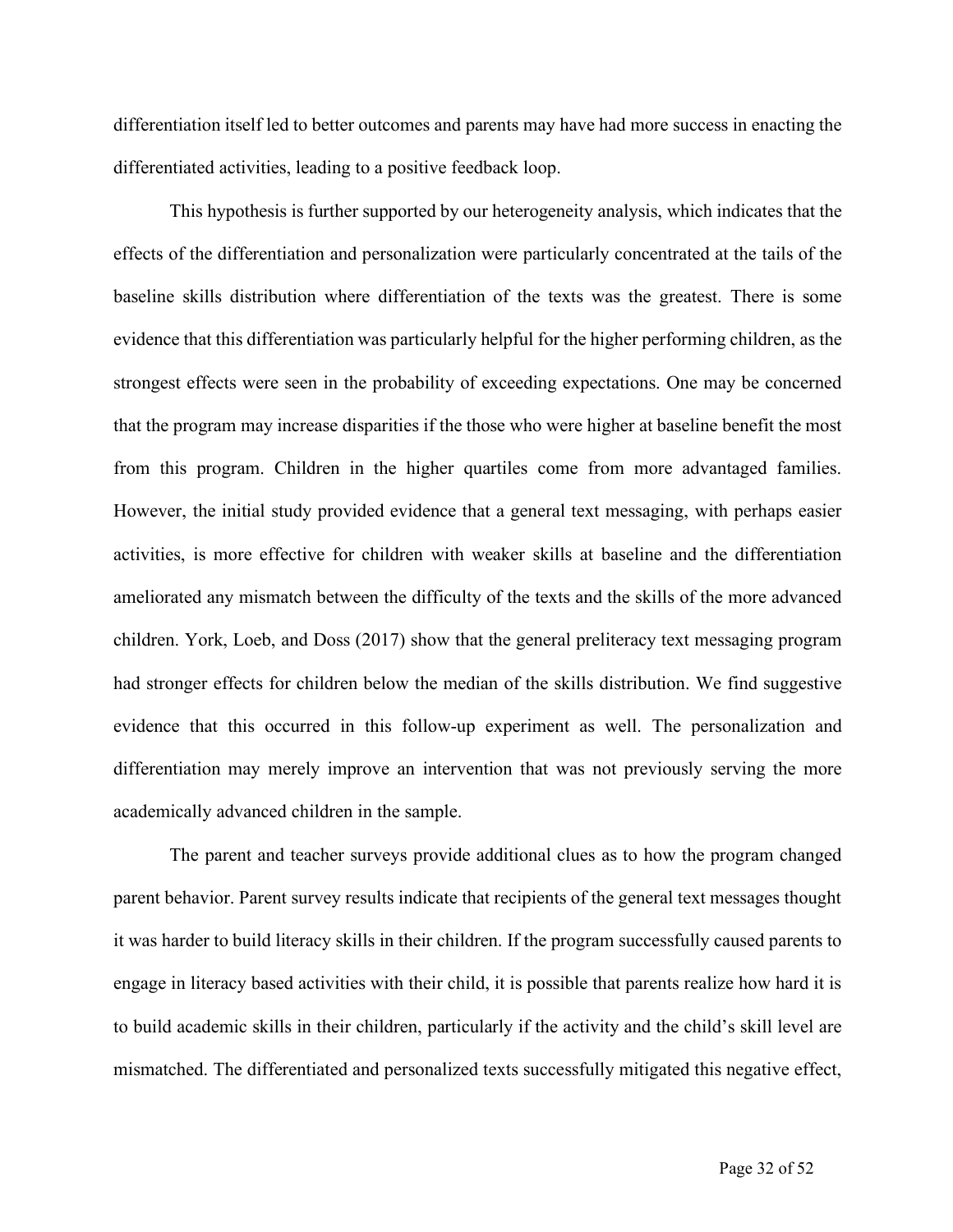indicating that the differentiating of the texts may have indeed aligned the child's skill to the activity. The one unanticipated result, however, is that parents in the differentiated and personalized group appear to have substituted away from engaging with teachers.

These results highlight that programs that break down complex tasks, such as building skills in children, can be effective and produce positive outcomes, but that a mismatch between the difficulty of the task and the ability of the parent and child to carry out that task can attenuate any potential gains. Differentiation and personalization of these programs can extract larger gains by minimizing these mismatches, and we demonstrate that even "light-touch" differentiation and personalization based on extant data can generate these gains. The ease and ubiquity of text messaging make it a nimble medium through which educational stakeholders can deliver this differentiated and personalized interventions that minimize frictions caused by mismatch.

Scaling the intervention can be particularly cost effective. The only additional costs over a base texting program are the costs of organizing students into groups according to formative assessment results, the costs of differentiating the activities, and the cost of one sending one extra text message. With the use of current technology we can automate the assignment of students to groups, such that the per-family cost of differentiating the tip tends towards zero as more families are added to the program. The only cost that grows with membership is the texting cost, which is very small compared to other interventions. Overall, differentiating and personalizing textmessage interventions based on formative assessment has the promise to produce additional education gains with relatively little additional costs.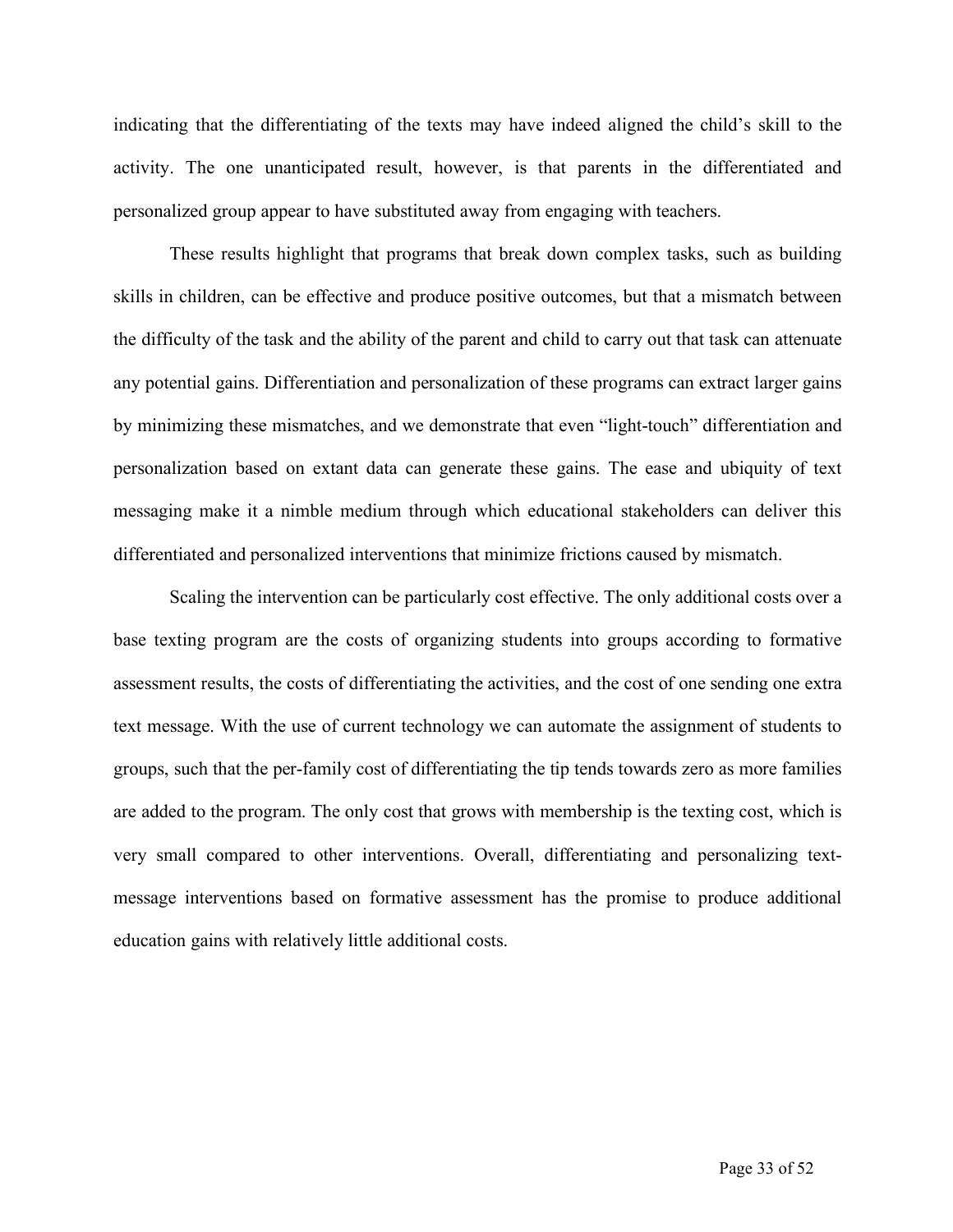#### *References*

- Allcott, Hunt. 2011. "Social Norms and Energy Conservation." *Journal of Public Economics,* 95(9-10):1082-1095.
- Avery, Christopher and Thomas, J Kane. 2004. "Student Perceptions of College Opportunities. The Boston COACH Program." In *College Choices: The Economics of Where to Go, When to Go, and How to Pay For It*, ed. Caroline Hoxby, 355-394. Chicago: The University of Chicago Press.
- Bergen, John R., Ingrid E. Sladeczek, and Richard D. Schwarz. 1991. "Effects of A Measurement and Planning System on Kindergarteners' Cognitive Development and Educational Programming." *American Educational Research Journal*, 28(3):683-714.
- Bergman, Peter. 2016. "Parent-Child Information Frictions and Human Capital Investment: Evidence from a Field Experiment." *Working Paper.* Retrieved April 8, 2016 from: http://www.columbia.edu/~psb2101/BergmanSubmission.pdf
- Beshears, John, James J. Choi, David Laibson, Brigitte C. Madrian, Katherine L. Milkman. 2015. "The Effect of Providing Peer Information on Retirement Savings Decisions." *The Journal of Finance,* 70(3):1161-1201.
- Black, Paul and Dylan Wiliam. 1998a. "Inside the Black Box: Raising Standards Through Classroom Assessment." *Phi Delta Kappan,* 80(2):139-148.

\_\_\_\_\_\_\_\_\_\_. 1998b. "Assessment and Classroom Learning." *Assessment In Education,* 5(1):7 74.

- Cortes, Kalena, Hans Fricke, Susanna Loeb, and David Song. 2017. "Actionable Advice to Foster Parental Engagement: Evidence from An Early-Childhood Text Messaging Experiment." Stanford Mimeo.
- Castleman, Benjamin L. and Lindsay C. Page. 2015. "Summer Nudging: Can Personalized Text Messages and Peer Mentor Outreach Increase College Going Among Low-Income High School Graduates?" *Journal of Economic Behavior and Organization, 115*:144-160.
- DellaVigna, Stefano. 2009. "Psychology and Economics: Evidence from the Field." *Journal of Economic Literature*, 47(2):315-372.
- Dizon-Ross, Rebecca. 2017. "Parents' Perceptions and Children's Education: Experimental Evidence from Malawi." *Working Paper.* Retrieved August 7, 217 from http://faculty.chicagobooth.edu/rebecca.dizon-ross/research/papers/perceptions.pdf
- Escueta, Maya, Vincent Quan, Andre Joshua Nickow, and Philip Oreopoulos. 2017. "Education Technology: An Evidence-Based Review." *NBER Working Paper 23744*. Retrieved November 2, 2017 from www.nber.org/papers/w23744.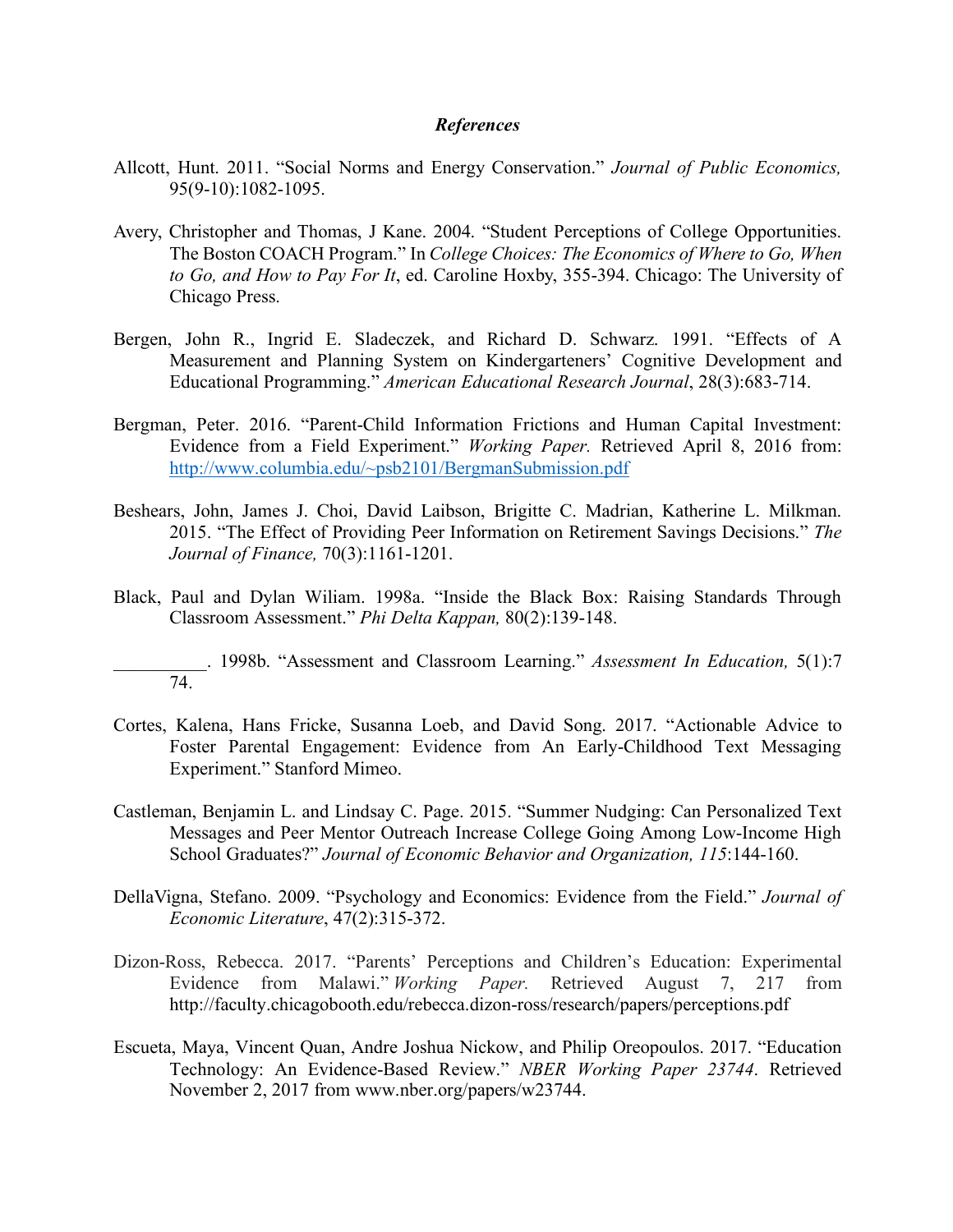- Frey, Bruno S. and Stephan Meier. 2004. "Social Comparisons and Pro-Social Behavior: Testing 'Conditional Cooperation' in a Field Experiment." *American Economic Review*, 94(5):1717–1722.
- Fountas and Pinnell. 2012. "Field Study of Reliability and Validity of the Fountas and Pinnell Benchmark Assessment Systems 1 and 2." Retrieved, July 8, 2015 from http://www.heinemann.com/fountasandpinnell/research/BASFieldStudyFullReport.pdf
- Gerber, Alan. S. and Todd Rogers. 2009. "Descriptive Social Norms and Motivation to Vote: Everybody's Voting and So Should You." *The Journal of Politics*, 71(1):178-191.
- Grodsky, Eric and Melanie T. Jones. 2007. "Real and Imagined Barriers to College Entry: Perceptions of Cost." *Social Science Research,* 36(2):745-766.
- Hastings, Justine S. and Jeffrey M. Weinstein. 2008. "Information, School Choice, and Academic Achievement: Evidence from Two Experiments." *Quarterly Journal of Economics,*  123(4):1373-1414.
- Hoxby, Caroline, and Sarah Turner. 2013. "Expanding College Opportunities for High-Achieving, Low Income Students." *Stanford Institute for Economic Policy Research Discussion Paper*, (12-014).
- Kast, Felipe, Stephan Meier, and Dina Pomeranz. 2012. "Under-Savers Anonymous: Evidence on Self-Help Groups and Peer Pressure as a Savings Commitment Device." *NBER Working paper 18417*. Retrieved March 30, 2016 from http://www.nber.org/papers/w18417.pdf
- Karlan, Dean, Margaret McConnell, Sendhil Mullainathan, and Jonathan Zinman. 2016. "Getting To the Top of Mind: How Reminders Increase Saving." *Management Science,* 62(12): 3393-3411.
- Kraft, Matthew A. and Todd A. Rogers. 2015. "The Underutilized Potential of Teacher-to-Parent Communication: Evidence from a Field Experiment." *Economics of Education Review,*  $47.49-63$
- Kulik, Chen-Lin C. and James A. Kulik. 1984. "Effects of Ability Grouping on Elementary School Pupils: A Meta-Analysis." Presented at the 92<sup>nd</sup> annual meeting of the American Psychological Association in Toronto, Ontario, Canada.
- Kulik, James A. and Chen-Lin C. Kulik. 1992. "Meta-analytic findings on grouping programs." *Gifted Child Quarterly,* 36(2):73-77.
- Lee, David S. 2009. "Training, Wages, and Sample Selection: Estimating Sharp Bounds on Treatment Effects." *Review of Economic Studies,* 76(3):1071-1102.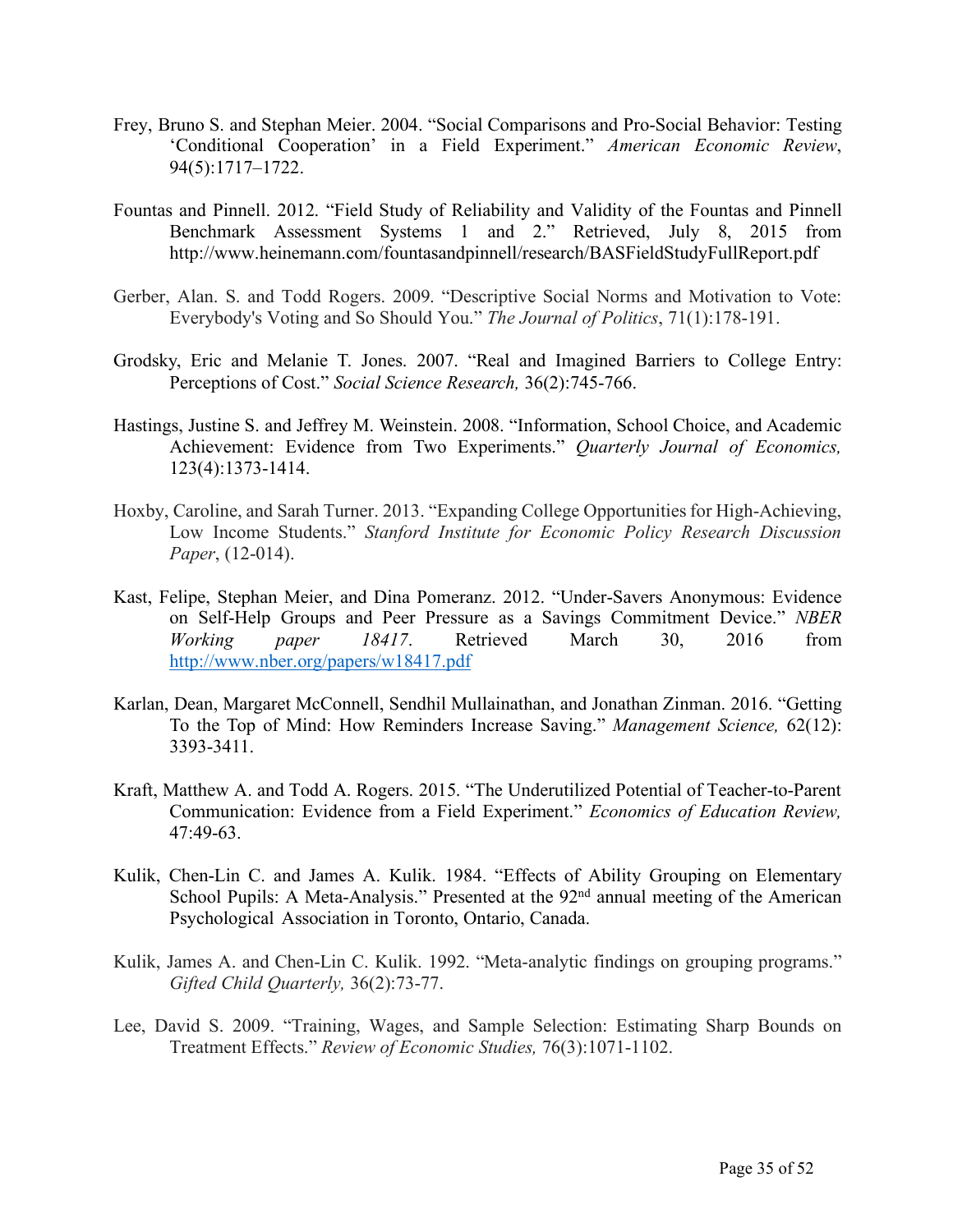- Lou, Yipling, Philip C. Abrami, John C. Spence, Catherine Poulsen, Bette Chambers, and Sylvia d'Apollinia. 1996. "Within-class grouping: A meta-analysis." *Review of Educational Research*, 66(4):423-458.
- Mullainathan, Sendhil, and Richard H. Thaler. 2000. "Behavioral Economics." *NBER Working Paper No. w7948*. Retrieved December 15, 2015 from http://www.nber.org/papers/w7948
- Pane, John.F, Beth Ann Griffin, Daniel F. McCaffrey, and Rita Karam. 2014. "Effectiveness of Cognitive Tutor Algebra I at Scale." *Educational Evaluation and Policy Analysis,* 36(2):127-144.
- Robinson, Joseph P. 2009. "Evidence of a Differential Effect of Ability-Grouping on the Reading Achievement Growth of Language-Minority Hispanics." *Educational Evaluation and Policy Analysis*, 30(2):141-180.
- Samejima, Fumiko. 1997. "Graded Response Model." In *Handbook of Modern Item Response Theory*, eds. Wim. J. van der Linden and Ronald K. Hambleton, 85–100. New York, NY: Springer New York.
- Valant, Jon, and Susanna Loeb. 2014. "Information, Choice, and Decision-Making: Field Experiments with Adult and Student School Choosers." *Working Paper*.
- Van Klaveren, Chris, Sebastiaan Vonk, and Ilja Cornelisz. 2017. "The Effect of Adaptive Versus Static Practicing on student Learning- Evidence from a Randomized Field Experiment." *Economics of Education Review,* 58:175-187.
- Vygotsky, Lev S. 1978a. "Interaction between learning and development." *Readings on the Development of Children,* 23(3):34-41.
	- \_\_\_\_\_\_\_\_\_\_. 1978b. "Mind in Society: The Development of Higher Psychological." Cambridge, MA: Harvard University.
- York, Benjamin N., Susanna Loeb, and Christopher Doss. 2017. "One Step at a Time: The Effect of an Early Literacy Text Messaging Program for Parents of Preschoolers." *NBER Working Paper 20659*. Retrieved December 2, 2014 from: http://www.nber.org/papers/w20659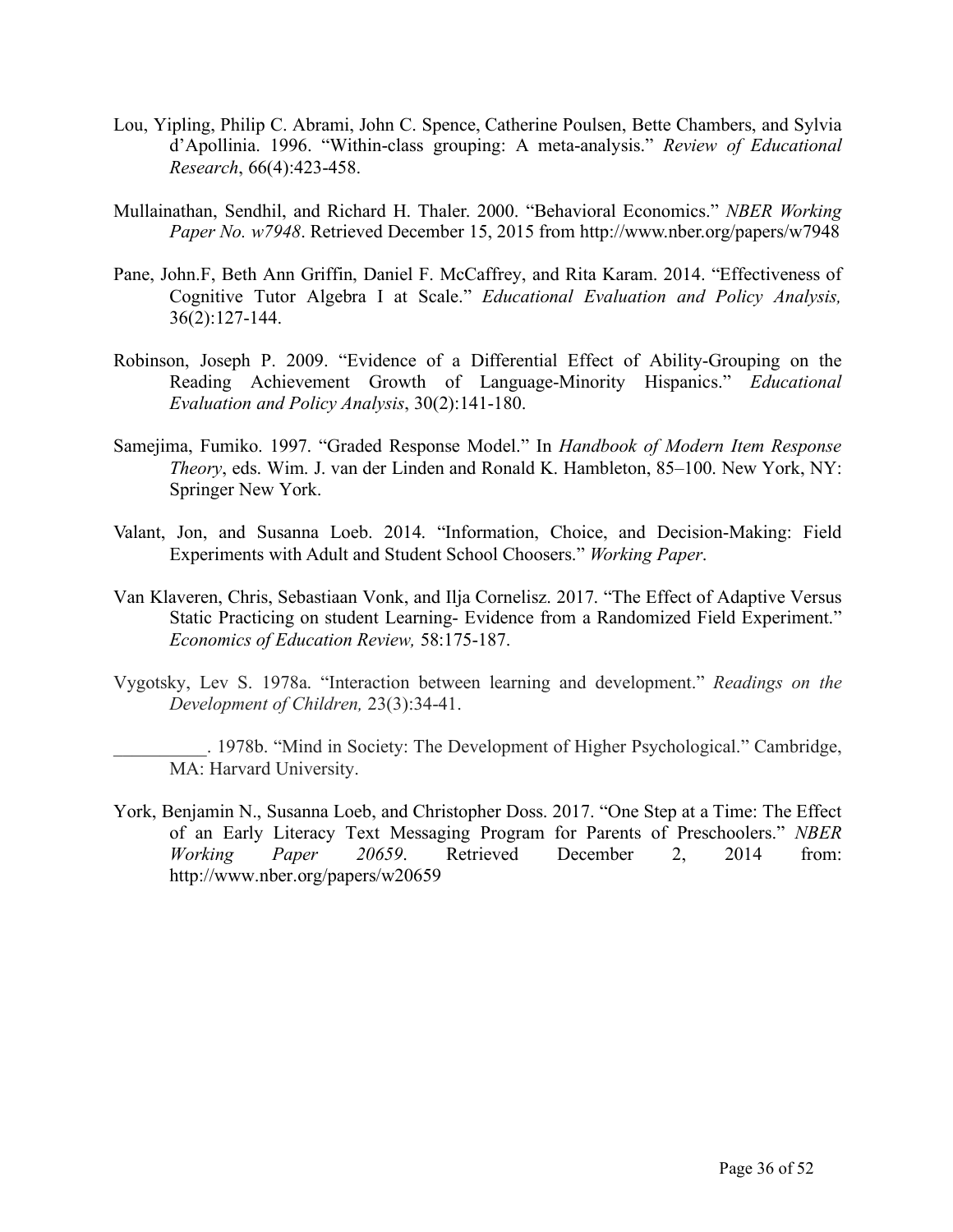|           | <b>General Example 1</b>                                                                                                                                                                     | <b>Personalized Example 1</b>                                                                                                                                                                                                                                                                                                            |                                                                                                                                                                                                                                                                                                                                                        |                                                                                                                                                                                                                                                                                                                                              |                                                                                                                                                                                                                                                                                                                                                       |  |
|-----------|----------------------------------------------------------------------------------------------------------------------------------------------------------------------------------------------|------------------------------------------------------------------------------------------------------------------------------------------------------------------------------------------------------------------------------------------------------------------------------------------------------------------------------------------|--------------------------------------------------------------------------------------------------------------------------------------------------------------------------------------------------------------------------------------------------------------------------------------------------------------------------------------------------------|----------------------------------------------------------------------------------------------------------------------------------------------------------------------------------------------------------------------------------------------------------------------------------------------------------------------------------------------|-------------------------------------------------------------------------------------------------------------------------------------------------------------------------------------------------------------------------------------------------------------------------------------------------------------------------------------------------------|--|
|           |                                                                                                                                                                                              | <b>Ouartile 1</b>                                                                                                                                                                                                                                                                                                                        | Quartile 2                                                                                                                                                                                                                                                                                                                                             | Quartile 3                                                                                                                                                                                                                                                                                                                                   | <b>Ouartile 4</b>                                                                                                                                                                                                                                                                                                                                     |  |
| Monday    | to reading.                                                                                                                                                                                  | FACT: Beginning word sounds are often made up of multiple letters like "th" or "st". Learning these sounds is a key                                                                                                                                                                                                                      |                                                                                                                                                                                                                                                                                                                                                        |                                                                                                                                                                                                                                                                                                                                              |                                                                                                                                                                                                                                                                                                                                                       |  |
| Wednesday | TIP: As your child<br>ask:<br>dressed<br>gets<br>what<br>sound<br>does<br>with?<br><b>SHOE</b><br>start<br>What letters are in<br>'shh'? (s and h) What<br>else starts with 'shh'?<br>Shirt! | TIP: Your child's fall<br>K test shows s/he is<br>learn<br>starting<br>to<br>beginning<br>word<br>sounds. Support this<br>progress with simple<br>activities!<br>As your child gets<br>dressed say: Shhh-oe<br>starts with shhh. Do<br>you know what else<br>with<br>shhh?<br>starts<br>Shh-irt!! What letters<br>are in shhh? (s and h) | TIP: Your child's<br>fall K test shows<br>his/her<br>knowledge<br>of beginning word<br>sounds is growing.<br>Support<br>this<br>progress with simple<br>activities! As your<br>child gets dressed<br>ask:<br>what<br>sound<br><b>SHOE</b><br>does<br>start<br>with? What letters<br>are in 'shh'? (s and<br>h) What else starts<br>with 'shh'? (Shirt) | TIP: Your child's<br>fall K test shows<br>his/her knowledge<br>of beginning word<br>sounds is solid.<br>Support<br>this<br>with<br>progress<br>simple activities!<br>As your child gets<br>dressed say: What<br>are 2 things you<br>wear that start with<br>the 'shhh' sound?<br>(Shoes and Shirt)<br>What letters are in<br>shhh? (s and h) | TIP: Your child's fall<br>K test shows his/her<br>knowledge<br>of<br>beginning<br>word<br>sounds is<br>strong.<br>Support this progress<br>with<br>simple<br>activities!<br>As your<br>child gets dressed<br>say: Name things we<br>wear that start with<br>'shhh'<br>sound.<br>the<br>(shoes shorts shirt)<br>What letters are in<br>shhh? (s and h) |  |
| Friday    | <b>GROWTH:</b><br>Keep<br>practicing<br>word<br>sounds! Now<br>ask:<br>what sound does brrr-<br>eakfast start with?<br>What<br>foods<br>(Brrr)<br>brrr?<br>with<br>start<br>(Bread, brownie) | <b>GROWTH:</b><br>Keep<br>practicing<br>word<br>sounds! Ask:<br>what<br>does<br>brr-<br>sound<br>start with?<br>eakfast<br>(Brrr) Name a food<br>that starts with brrr<br>(Bread)                                                                                                                                                        | <b>GROWTH:</b><br>Keep<br>practicing<br>word<br>sounds! Ask: what<br>sound<br>does<br>brrr-<br>eakfast start with?<br>(Brrr) What 2 foods<br>with<br>$\rm{brr?}$<br>start<br>(Bread, brownie)                                                                                                                                                          | GROWTH: Keep<br>practicing<br>word<br>sounds! Ask: what<br>sound<br>does<br>brr-<br>eakfast start with?<br>What foods start<br>with brr? (Bread,<br>brownie, broccoli)                                                                                                                                                                       | <b>GROWTH:</b><br>Keep<br>word<br>practicing<br>sounds! Say: Name<br>as many foods as you<br>can that start with the<br>same sound as brrr-<br>eakfast<br>(Bread,<br>brownie)                                                                                                                                                                         |  |

| <b>Control Example 1</b>              | <b>Control Example 2</b>                                                                                                                                                                                                                                        |
|---------------------------------------|-----------------------------------------------------------------------------------------------------------------------------------------------------------------------------------------------------------------------------------------------------------------|
| and returned it to the school office. | Wednesday   TIP: Planning for school emergencies is important.   TIP: SFUSD is all about great food. Did you know local<br>Make sure that you filled out the Emergency Card   chefs hand prepare our meals fresh daily? Go  <br>to www.sfusd.edu to learn more. |

# **Figure 1:** Text Examples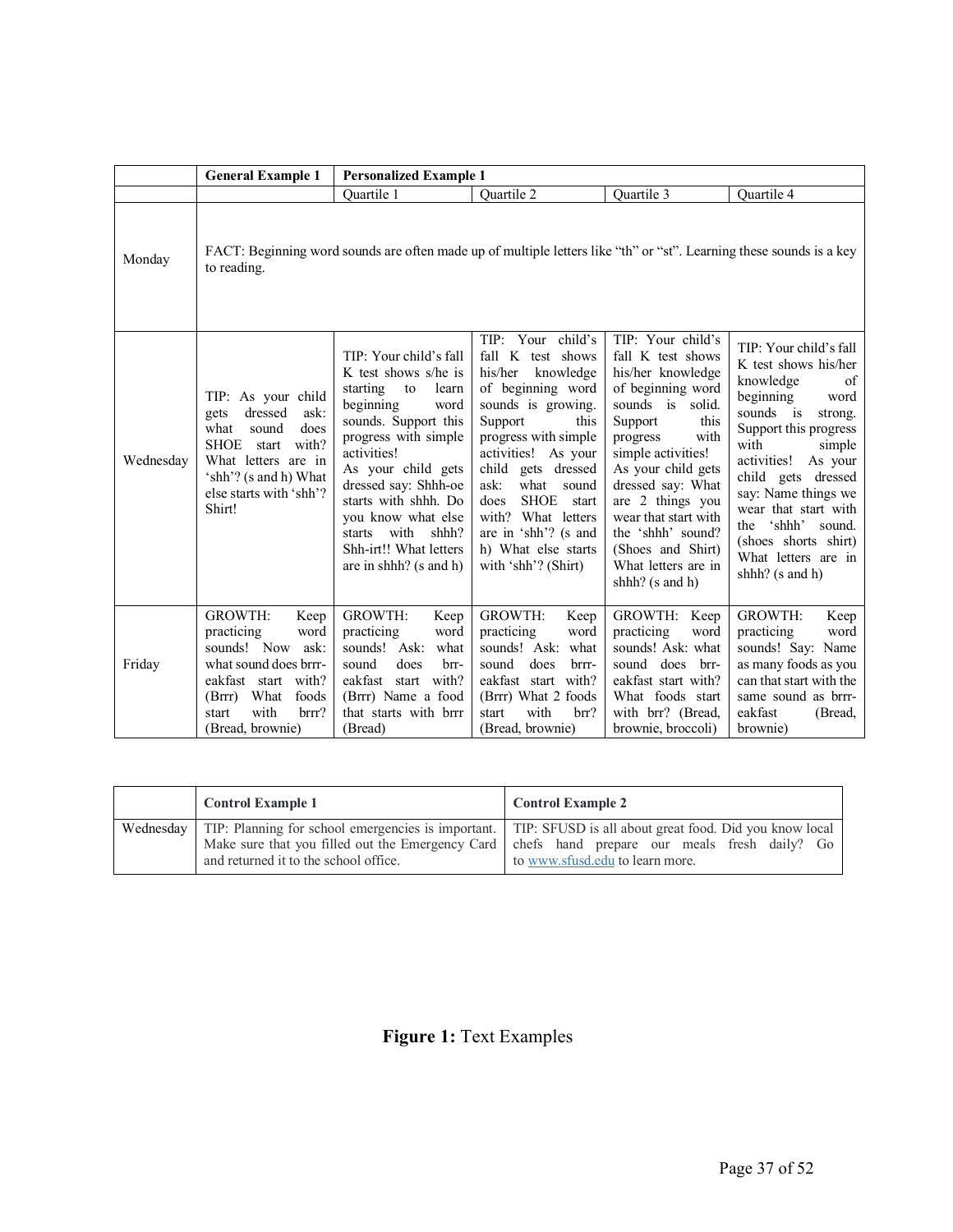| Table 1                       |
|-------------------------------|
| <b>Descriptive Statistics</b> |

|                                   | Parent | Survey           | Teacher | Survey               | Academic<br>Outcomes |                | <b>SFUSD</b><br>Kindergarten |          |
|-----------------------------------|--------|------------------|---------|----------------------|----------------------|----------------|------------------------------|----------|
|                                   |        | Sample $(N=475)$ |         | Sample ( $N = 409$ ) |                      | Sample (N=578) | Cohort (N=4,532)             |          |
| Variable                          | Mean   | St. Dev.         | Mean    | St. Dev.             | Mean                 | St. Dev.       | Mean                         | St. Dev. |
| Panel A: Children                 |        |                  |         |                      |                      |                |                              |          |
| Male                              | 0.520  | 0.500            | 0.531   | 0.500                | 0.509                | 0.500          | 0.509                        | 0.500    |
| Hispanic                          | 0.324  | 0.469            | 0.333   | 0.472                | 0.346                | 0.476          | 0.266                        | 0.442    |
| Asian                             | 0.326  | 0.469            | 0.342   | 0.475                | 0.334                | 0.472          | 0.234                        | 0.426    |
| Decline To State Ethnicity        | 0.046  | 0.210            | 0.056   | 0.231                | 0.057                | 0.232          | 0.166                        | 0.372    |
| White                             | 0.074  | 0.262            | 0.071   | 0.257                | 0.074                | 0.263          | 0.144                        | 0.651    |
| Other                             | 0.168  | 0.375            | 0.198   | 0.399                | 0.189                | 0.392          | 0.188                        | 0.391    |
| Age in Years                      | 5.423  | 0.294            | 5.458   | 0.292                | 5.431                | 0.297          | 5.497                        | 0.297    |
| Enrolled<br>Transitional<br>in    | 0.053  | 0.224            | 0.049   | 0.216                | 0.066                | 0.248          | 0.082                        | 0.275    |
| Kindergarten                      |        |                  |         |                      |                      |                |                              |          |
| Parent rating of letter knowledge | 3.055  | 0.903            | 3.054   | 0.903                | 3.045                | 0.917          |                              |          |
| Parent rating of letter sounds    | 3.191  | 1.142            | 3.177   | 1.179                | 3.214                | 1.173          |                              |          |
| Parent rating of rhyming          | 3.051  | 1.225            | 3.051   | 1.255                | 3.031                | 1.242          |                              |          |
| Panel B: Parents                  |        |                  |         |                      |                      |                |                              |          |
| Has less than a bachelor's degree | 0.636  | 0.482            | 0.636   | 0.482                | 0.651                | 0.477          |                              |          |
| Received Texts in English         | 0.543  | 0.499            | 0.523   | 0.500                | 0.526                | 0.500          |                              |          |
| Received Texts in Spanish         | 0.242  | 0.429            | 0.247   | 0.432                | 0.260                | 0.439          |                              |          |
| Received Texts in Chinese         | 0.215  | 0.411            | 0.230   | 0.421                | 0.215                | 0.411          |                              |          |
| <b>First Year Receiving Texts</b> | 0.383  | 0.487            | 0.457   | 0.499                | 0.422                | 0.494          |                              |          |
| Age in Years                      | 34.90  | 6.185            | 34.34   | 6.129                | 34.38                | 6.248          |                              |          |
|                                   |        |                  | 7       |                      |                      |                |                              |          |
| Times per week read to child      | 2.979  | 0.864            | 2.913   | 0.877                | 2.952                | 0.871          |                              |          |
| Times per week told stories to    | 2.792  | 0.868            | 2.761   | 0.846                | 2.769                | 0.856          |                              |          |
| child                             |        |                  |         |                      |                      |                |                              |          |
| Times per week sang to child      | 2.856  | 0.862            | 2.837   | 0.850                | 2.822                | 0.845          |                              |          |
| Times per week child ask to be    | 2.943  | 0.914            | 2.914   | 0.908                | 2.941                | 0.907          |                              |          |
| read to                           |        |                  |         |                      |                      |                |                              |          |

Note: Parents rated the letter knowledge of their child in one of four categories: 1=The child knows no letters, 2=Some, 3=Most, 4=All. Parents rated how well their child can produce letter sounds and rhyme in one of five categories: 1=Not at all, 2=Not very well, 3=Somewhat well, 4=Well, 5=Very Well. Answer options for weekly parental activities and how often the child asks to be read to include: 1=Not at all, 2=Once or twice per week, 3=Three to six times, 4=Every day. Missing values set at the sample average. For families in first year of experiment the baseline survey questions were given in September 2014. For families in the second year of the experiment the baseline survey questions were given in September 2013. All child demographics are from San Francisco Unified School District administration files.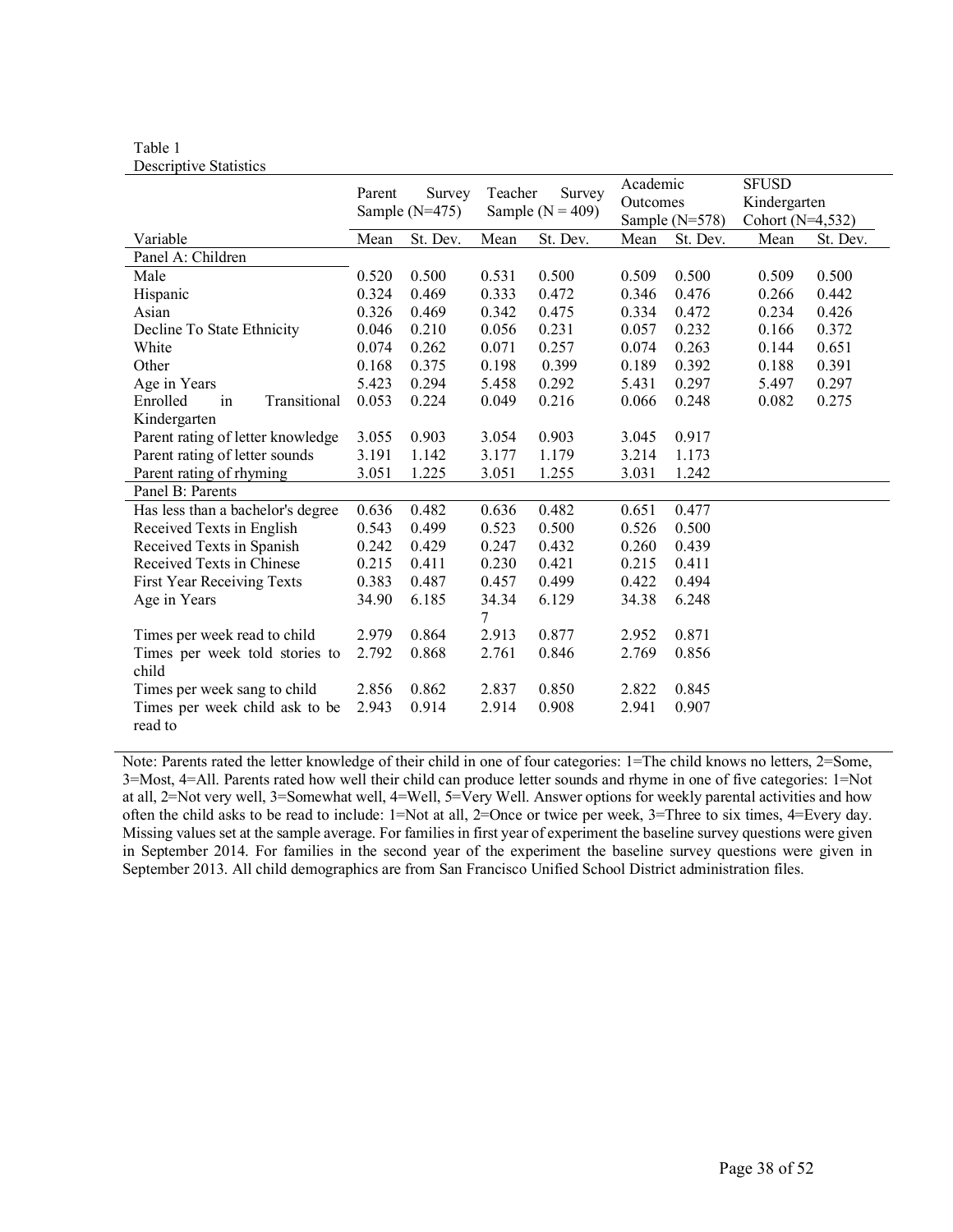| Table 2 |                          |
|---------|--------------------------|
|         | <b>Overall Attrition</b> |

| $\sim$ , $\sim$ . $\sim$ . The set $\sim$ |           |      |                   |  |
|-------------------------------------------|-----------|------|-------------------|--|
|                                           | (1)       |      | (2)               |  |
|                                           | General   | Text | Personalized Text |  |
|                                           | Treatment |      | Treatment         |  |
| Not in Parent Survey Sample               | 0.003     |      | $-0.007$          |  |
|                                           | (0.0501)  |      | (0.0496)          |  |
| Not in Teacher Survey Sample              | $-0.066$  |      | $-0.075+$         |  |
|                                           | (0.0398)  |      | (0.0378)          |  |
| Not in Academic Sample                    | $-0.016$  |      | $-0.0189$         |  |
|                                           | (0.0389)  |      | (0.0402)          |  |

Note: Each pair of cells represents the results of a separate regression of the treatment effect on an indicator for not being in the sample defined by the row header. Column headers indicate the model components.  $N = 794$ . Models include randomization site fixed effects. Standard errors are clustered by randomization site. Parent survey sample refers to end line parent survey respondents, teacher survey sample refers to end line teacher survey respondents, and academic sample refers to children tested in fall of first grade on the Fountas and Pinnell Benchmark Assessment system. +indicates p<0.10, \*p<0.05, \*\*p<0.01, \*\*\*p<0.001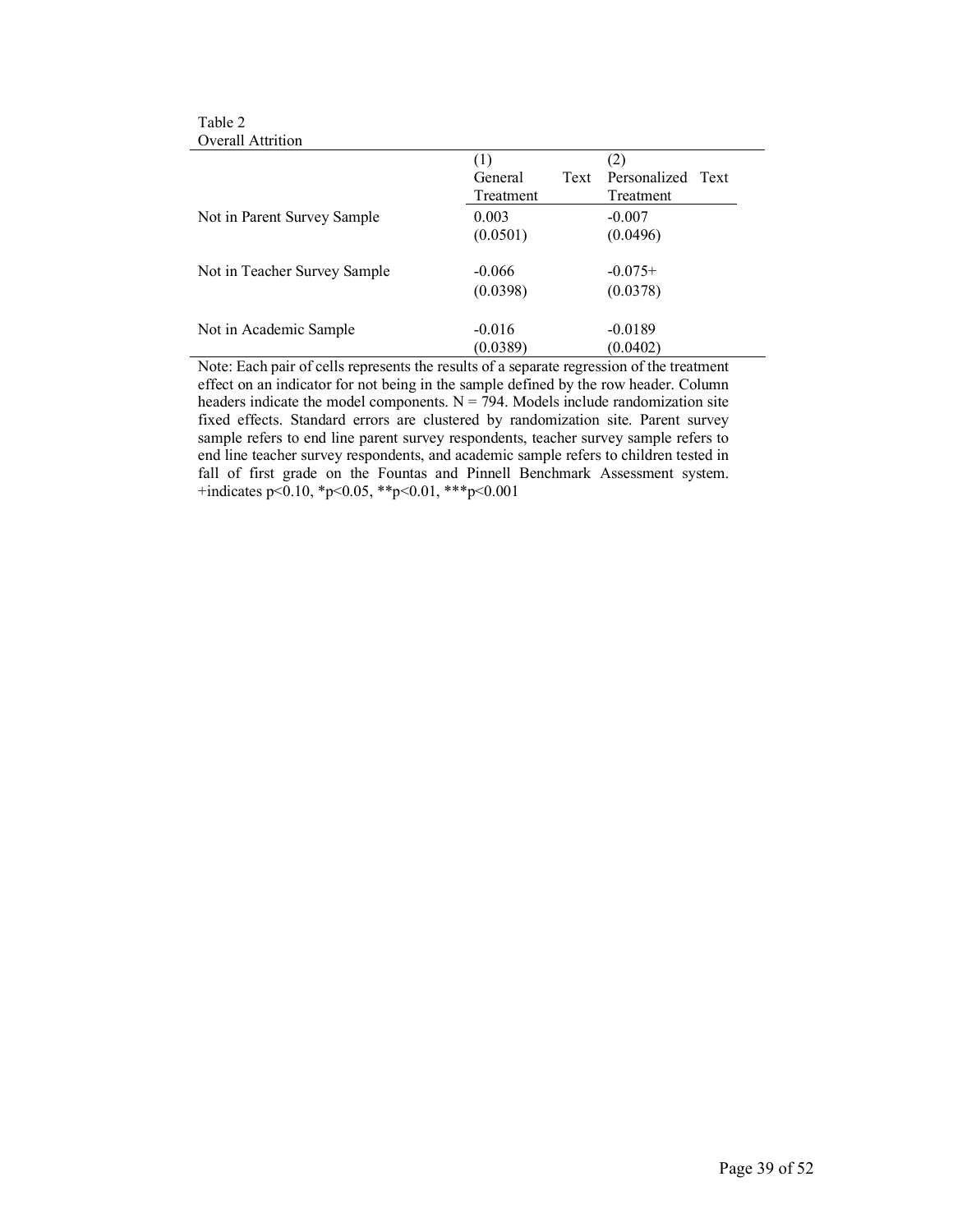|                                            | (1)          | (2)          | (3)       | (4)          |
|--------------------------------------------|--------------|--------------|-----------|--------------|
|                                            | General      | Personalized | General   | Personalized |
|                                            | Text         | Text         | Text      | Text         |
|                                            | Treatment    | Treatment    | Treatment | Treatment    |
| Panel A: Reading Level Outcomes            |              |              |           |              |
| Reading level (ordinal logit)              | $-0.0638$    | 0.2753       | 0.0133    | $0.4915***$  |
|                                            | (0.1478)     | (0.1811)     | (0.1769)  | (0.1331)     |
| Reading level(standardized point scale)    | 0.0031       | $0.1851+$    | 0.0058    | $0.1828*$    |
|                                            | (0.0804)     | (0.0948)     | (0.0779)  | (0.0782)     |
| Pr(Reading Level A or Above)               | $-0.0037$    | 0.0264       | 0.0013    | 0.0177       |
|                                            | (0.0253)     | (0.0337)     | (0.0236)  | (0.0314)     |
| Pr(Reading Level C or Above)               | 0.0115       | $-0.0035$    | 0.0162    | $-0.0086$    |
|                                            | (0.0417)     | (0.0494)     | (0.0383)  | (0.0408)     |
| Pr(Reading Level E or Above)               | $-0.0027$    | $0.0890 +$   | 0.0085    | $0.0884*$    |
|                                            | (0.0454)     | (0.0467)     | (0.0453)  | (0.0385)     |
| Pr(Reading Level G or Above)               | $-0.0061$    | 0.0413       | $-0.0101$ | 0.0414       |
|                                            | (0.0437)     | (0.0414)     | (0.0444)  | (0.0388)     |
| Panel B: District Academic Benchmarks,     |              |              |           |              |
| <b>Exceeds Expectations</b>                | $-0.0127$    | $0.1180**$   | $-0.013$  | $0.1205***$  |
|                                            | (0.0466)     | (0.0380)     | (0.0449)  | (0.0331)     |
| Meets or Exceeds Expectations              | $-0.0052$    | $0.0869*$    | 0.0037    | $0.0900**$   |
|                                            | (0.0411)     | (0.0368)     | (0.0373)  | (0.0301)     |
| Approaches, Meets, or Exceeds Expectations | 0.0263       | 0.0094       | 0.0291    | 0.0074       |
|                                            | (0.0508)     | (0.0466)     | (0.0474)  | (0.0410)     |
| Randomization Site Fixed Effects           | ✓            |              | ✓         |              |
| Language of Texts                          | $\checkmark$ | $\checkmark$ | ✓         |              |
| <b>Baseline Survey Controls</b>            |              |              |           |              |
| <b>Administrative Covariates</b>           |              |              |           |              |

Table 3 Effects on Fountas and Pinnell Benchmark Assessment System academic outcomes

Note: Each pair of cells represents the results of a separate regression of the treatment effect on the relevant academic outcome. Column headers indicate the model components. Row headers indicate the academic outcome. A Graded Response Model was used to create the factors of baseline survey responses. Factors were made from parent reports of parent age and education, parent reports of the child's knowledge of letters, letter sounds, and rhyming, parents reports of the frequency with which the parent read to, told stories to, and sang to their child, and parent reports of how often the child asks questions.  $N = 578$  for all regressions. Source data are district test files of the Fountas and Pinnell Benchmark Assessment System in fall of first grade. Standard errors are clustered at the randomization site level. +indicates  $p<0.10$ , \* $p<0.05$ , \*\* $p<0.01$ , \*\*\* $p<0.001$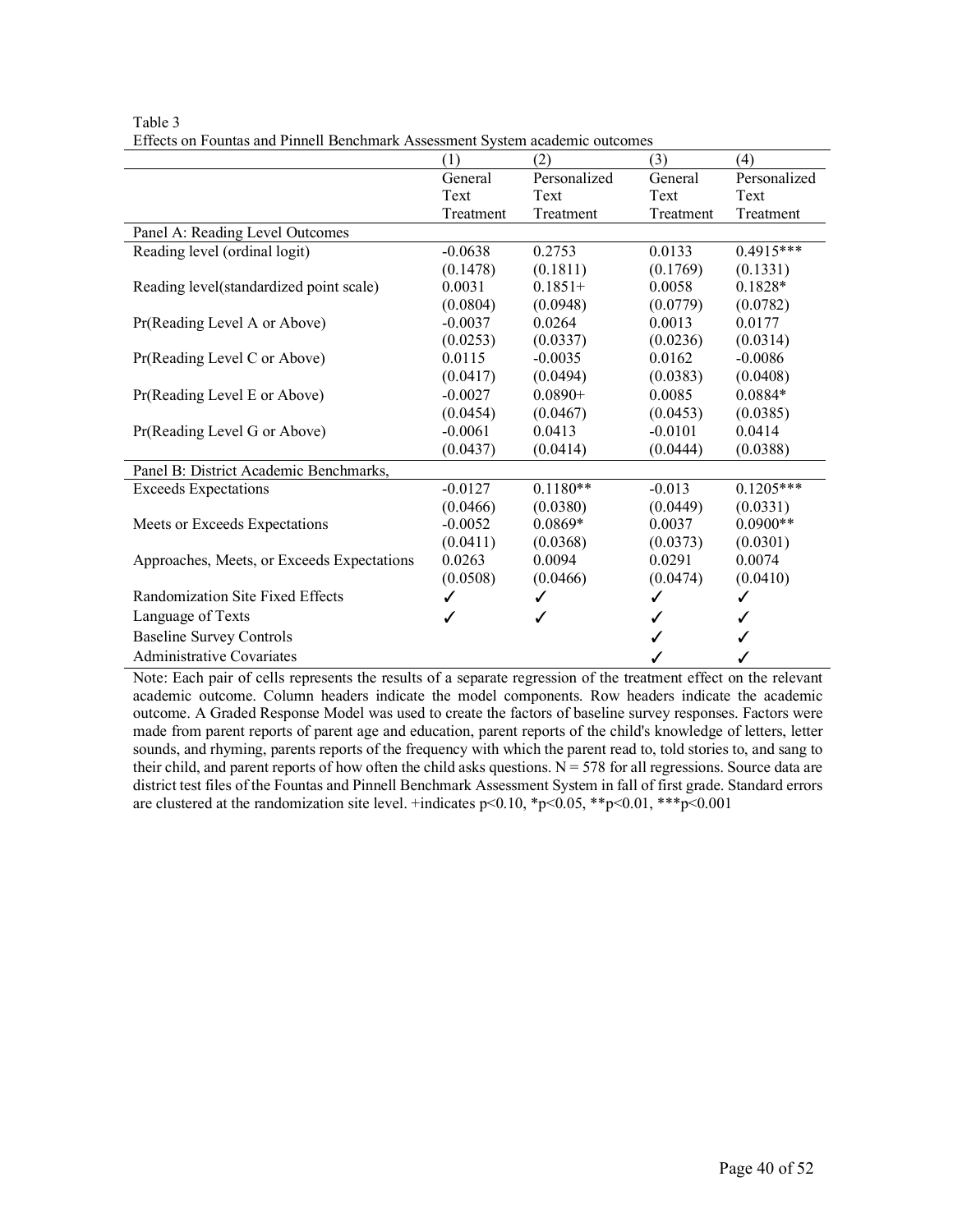| L'INCOLO UN PATCHE DONOTO AND NOMIC ACHIVIERS |              | (2)                   | (3)                | (4)                   |     |
|-----------------------------------------------|--------------|-----------------------|--------------------|-----------------------|-----|
|                                               | (1)          |                       |                    |                       |     |
|                                               | General Text | Personalized          | General Text       | Personalized          | N   |
|                                               | Treatment    | <b>Text Treatment</b> | Treatment          | <b>Text Treatment</b> |     |
| Panel A: Parent Outcome Factors               |              |                       |                    |                       |     |
| Parent Belief Factor                          | $-0.1459$    | 0.0539                | $-0.1551$          | 0.031                 | 455 |
|                                               | (0.1395)     | (0.1444)              | (0.1445)           | (0.1339)              |     |
| Activities Factor                             | 0.0856       | $0.2717*$             | 0.1375             | $0.2628*$             | 421 |
|                                               | (0.1301)     | (0.1020)              | (0.1314)           | (0.1056)              |     |
| Panel B Parent Beliefs                        |              |                       |                    |                       |     |
| Enjoys home literacy activities               | $-0.1514$    | $-0.0369$             | $-0.1572$          | $-0.0359$             | 462 |
|                                               | (0.1127)     | (0.1397)              | (0.1157)           | (0.1297)              |     |
| Knows literacy skills needed for              | $-0.1361$    | 0.0908                | $-0.1558$          | 0.0525                | 458 |
| first grade                                   | (0.1348)     | (0.1355)              | (0.1381)           | (0.1224)              |     |
| Believes can build literacy skills            | $-0.1357$    | 0.0165                | $-0.1516$          | $-0.0152$             | 459 |
|                                               | (0.1328)     | (0.1453)              | (0.1395)           | (0.1374)              |     |
| Believes he/she plays an important            | $-0.0613$    | $-0.0536$             | $-0.0575$          | $-0.0542$             | 460 |
| role in building literacy skills              | (0.1248)     | (0.1391)              | (0.1302)           | (0.1262)              |     |
| Building reading skills is easy               | $-0.2659+$   | 0.0854                | $-0.2737+$         | 0.0487                | 459 |
|                                               | (0.1447)     | (0.1409)              | (0.1431)           | (0.1418)              |     |
| Feels supported                               | 0.0132       | $0.2114+$             | 0.014              | 0.2014                | 457 |
|                                               | (0.1508)     | (0.1256)              | (0.1578)           | (0.1222)              |     |
| Panel C: Parent Activities                    |              |                       |                    |                       |     |
| Read words with child                         | $0.2371*$    | 0.2022                | $0.2423*$          | 0.1653                | 463 |
|                                               | (0.1175)     | (0.1233)              | (0.1205)           | (0.1231)              |     |
| Wrote notes with child                        | 0.0581       | 0.1239                | 0.0618             | 0.0976                | 461 |
|                                               | (0.1276)     | (0.1432)              | (0.1326)           | (0.1436)              |     |
| Took books when left the house                | $0.2183+$    | $0.2720+$             | $0.2674*$          | $0.2829+$             | 461 |
|                                               | (0.1147)     | (0.1395)              | (0.1065)           | (0.1452)              |     |
| Read books to child                           | 0.0158       | 0.1374                | 0.053              | 0.1426                | 454 |
|                                               | (0.1129)     | (0.1052)              | (0.1103)           | (0.1010)              |     |
| Had child read books to parent                | 0.0609       | $-0.0364$             | 0.0891             | $-0.0677$             | 461 |
|                                               | (0.1510)     | (0.1136)              | (0.1296)           | (0.1038)              |     |
| Reviewed parts of a book                      | 0.0101       | $0.2191*$             | 0.0398             | $0.2102 +$            | 462 |
|                                               | (0.1277)     | (0.1004)              | (0.1266)           | (0.1092)              |     |
| Reviewed direction of reading                 | $-0.0017$    | 0.3336***             | 0.0084             | $0.3154**$            | 461 |
|                                               | (0.1355)     | (0.0857)              | (0.1324)           | (0.0950)              |     |
| Corrected mistakes while reading              | 0.1167       | $0.2794*$             | 0.1227             | $0.2502*$             | 462 |
|                                               | (0.1150)     | (0.1065)              | (0.1241)           | (0.1083)              |     |
| Asked child questions about book              | 0.0564       |                       |                    |                       | 464 |
|                                               | (0.1199)     | 0.1652<br>(0.1234)    | 0.0938<br>(0.1236) | 0.1767<br>(0.1268)    |     |
| Practiced rhyming                             | 0.144        | $0.3535***$           |                    | 0.3699***             | 460 |
|                                               |              |                       | 0.1759             |                       |     |
|                                               | (0.1515)     | (0.1003)              | (0.1429)           | (0.0910)              |     |
| Practiced writing child's name                | 0.0879       | 0.1604                | 0.1164             | 0.151                 | 459 |
|                                               | (0.1336)     | (0.1268)              | (0.1333)           | (0.1387)              |     |
| Randomization Site Fixed Effects              | ✓            | $\checkmark$          | ✓                  | ✓                     |     |
| Language of Texts                             | $\checkmark$ | $\checkmark$          | ✓                  | ✓                     |     |
| <b>Baseline Survey Controls</b>               |              |                       | ✓                  | ✓                     |     |
| <b>Administrative Covariates</b>              |              |                       |                    |                       |     |

Table 4 Effects on parent beliefs and home activities

Note: Each pair of cells represents the results of a separate regression of the treatment effect on the relevant outcome. Column headers indicate the model components. Row headers indicate the literacy outcome. All literacy outcomes are standardized. Factor analysis was used to determine the outcome factors. See Table A1 in the online appendix for a list of survey questions that compose each outcome factor. Covariates are detailed in Table 3. Standard errors are clustered at the randomization site level. Source data are the responses to parent surveys. +indicates p<0.10, \*p<0.05, \*\*p<0.01, \*\*\*p<0.001.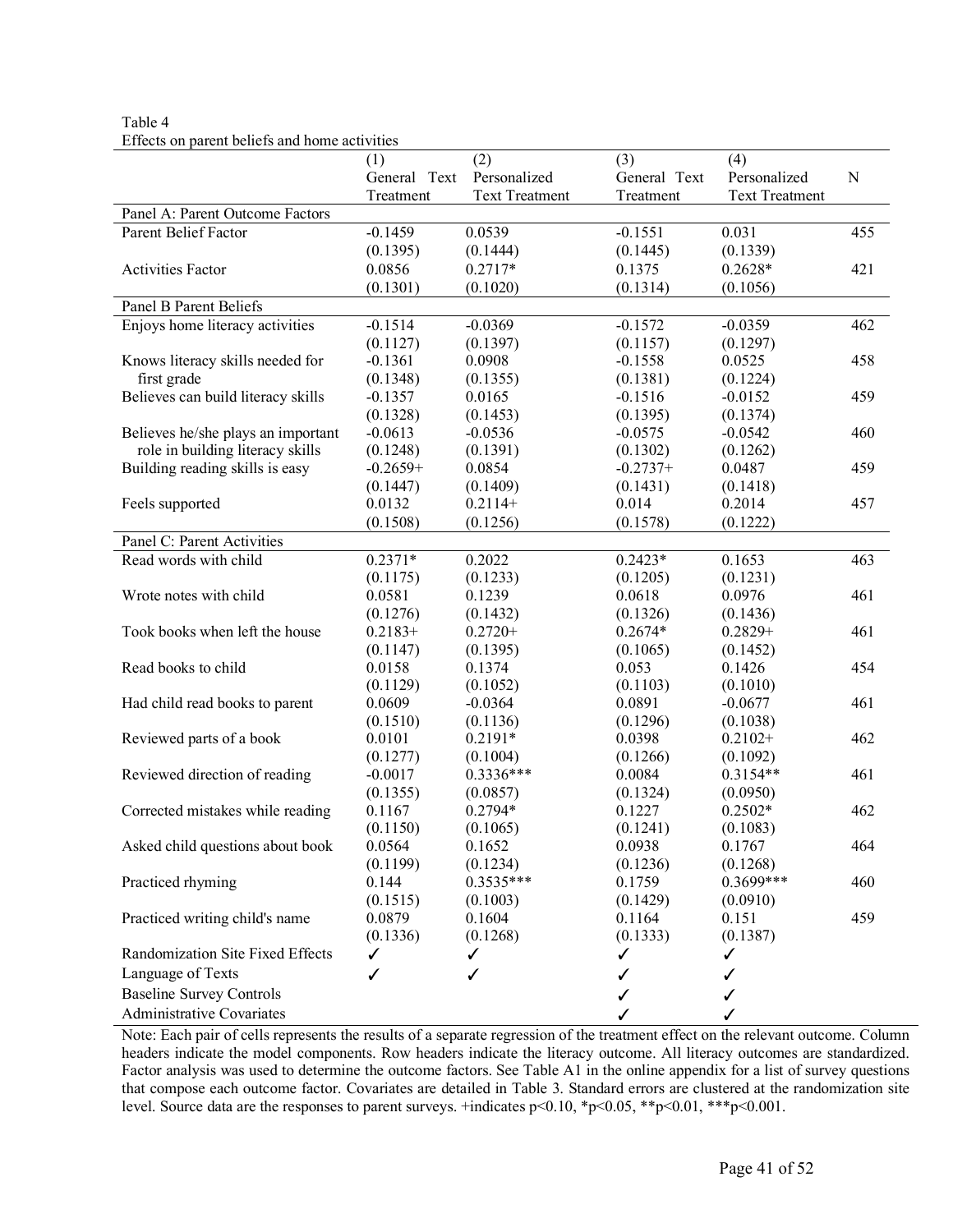Table 5 Effects on parent interactions with teachers

|                                                       | (1)             | (2)                   | (3)          | (4)                   |     |
|-------------------------------------------------------|-----------------|-----------------------|--------------|-----------------------|-----|
|                                                       | Text<br>General | Personalized          | General Text | Personalized          | N   |
|                                                       | Treatment       | <b>Text Treatment</b> | Treatment    | <b>Text Treatment</b> |     |
| Panel A: Outcome Factors                              |                 |                       |              |                       |     |
| Parent Report of Interactions Factor                  | $0.2150+$       | $0.1595+$             | $0.2295+$    | 0.1136                | 472 |
| $(N = 388)$                                           | (0.1271)        | (0.0892)              | (0.1209)     | (0.0812)              |     |
| Teacher Report of Interactions Factor                 | 0.1843          | $-0.218$              | 0.2162       | $-0.1739$             | 368 |
| $(N = 348)$                                           | (0.1338)        | (0.1495)              | (0.1333)     | (0.1537)              |     |
| Panel B: Parent Reports on Interactions with Teacher  |                 |                       |              |                       |     |
| Talked to teacher                                     | 0.1917          | 0.0744                | $0.2060+$    | 0.0499                | 475 |
|                                                       | (0.1278)        | (0.1110)              | (0.1204)     | (0.1022)              |     |
| Talked to teacher about child's                       | 0.0765          | 0.0983                | 0.0759       | 0.036                 | 474 |
| interests                                             | (0.1201)        | (0.1010)              | (0.1200)     | (0.1033)              |     |
| Talked to teacher about how well                      | $0.2460+$       | $0.1431 +$            | 0.2658*      | 0.1126                | 475 |
| child is getting along with others                    | (0.1238)        | (0.0810)              | (0.1261)     | (0.0886)              |     |
| Talked to teacher about how well                      | 0.1485          | $0.2102*$             | 0.1593       | $0.1657+$             | 473 |
| child is doing in school                              | (0.1291)        | (0.0997)              | (0.1196)     | (0.0863)              |     |
| Talked to teacher about child's early                 | 0.1104          | $0.1697+$             | 0.1094       | 0.1259                | 474 |
| literacy skills                                       | (0.1284)        | (0.0896)              | (0.1258)     | (0.0888)              |     |
| Talked to teacher about child's                       | 0.1977          | 0.1441                | 0.1878       | 0.0974                | 474 |
| reading skills                                        | (0.1339)        | (0.1001)              | (0.1267)     | (0.0926)              |     |
| Asked for book and home activity                      | 0.184           | 0.1448                | $0.2014+$    | 0.1052                | 474 |
| recommendations                                       | (0.1233)        | (0.1232)              | (0.1141)     | (0.1231)              |     |
| How well does parent know teacher                     | $0.2319+$       | 0.0533                | $0.2592*$    | 0.0455                | 474 |
|                                                       | (0.1195)        | (0.0975)              | (0.1128)     | (0.0840)              |     |
| Panel C: Teacher Reports on Interactions with Parents |                 |                       |              |                       |     |
| Parent talks about child's interests                  | $0.1940+$       | $-0.1446$             | $0.2312+$    | $-0.0892$             | 396 |
|                                                       | (0.1132)        | (0.1487)              | (0.1185)     | (0.1528)              |     |
| Parent asks how well child gets along                 | 0.161           | $-0.0814$             | 0.1982       | $-0.03$               | 395 |
| with others                                           | (0.1520)        | (0.1595)              | (0.1580)     | (0.1727)              |     |
| Parent asks how well child is doing                   | 0.165           | $-0.1961$             | 0.1982       | $-0.1357$             | 397 |
| in school                                             | (0.1626)        | (0.1792)              | (0.1585)     | (0.1901)              |     |
| Parent asks about child's literacy                    | 0.196           | $-0.2259*$            | $0.2553+$    | $-0.1751$             | 396 |
| skills                                                | (0.1289)        | (0.1000)              | (0.1321)     | (0.1128)              |     |
| Parent asks how to help child learn                   | 0.1912          | $-0.1905$             | 0.2063       | $-0.1775$             | 397 |
| to read                                               | (0.1442)        | (0.1540)              | (0.1490)     | (0.1579)              |     |
| Parent asks for book                                  | 0.0227          | $-0.1683$             | 0.0251       | $-0.1528$             | 396 |
| recommendations                                       | (0.1160)        | (0.1267)              | (0.1273)     | (0.1438)              |     |
| Parent talks about home activities                    | $0.2825*$       | $-0.0759$             | 0.2787*      | $-0.0571$             | 409 |
|                                                       | (0.1216)        | (0.1484)              | (0.1131)     | (0.1720)              |     |
| How well does teacher know parent                     | $-0.0315$       | $-0.2453+$            | $-0.0762$    | $-0.2610+$            | 382 |
|                                                       | (0.1575)        | (0.1378)              | (0.1709)     | (0.1527)              |     |
| Randomization Site Fixed Effects                      | ✓               | ✓                     | ✓            | ✓                     |     |
| Language of Texts                                     | ✓               | ✓                     |              |                       |     |
| Factors of Baseline Survey Responses                  |                 |                       |              |                       |     |
| <b>Administrative Covariates</b>                      |                 |                       |              |                       |     |

Note: Each pair of cells represents the results of a separate regression of the treatment effect on the relevant outcome. Column headers indicate the model components. All outcomes are standardized. Factor analysis was used to create the outcome factors. The parent report of interactions factor is made up of the questions in Panel A, the teacher report of interactions factor is made up questions in Panel B. Covariates are detailed in Table 3. Source data in Panels A and B are the responses to parent surveys fielded after the texting program ended in August of 2015. Source data in Panels A and C are the responses to teacher surveys fielded in May of 2015. +indicates p<0.10, \*p<0.05, \*\*p<0.01, \*\*\*p<0.001.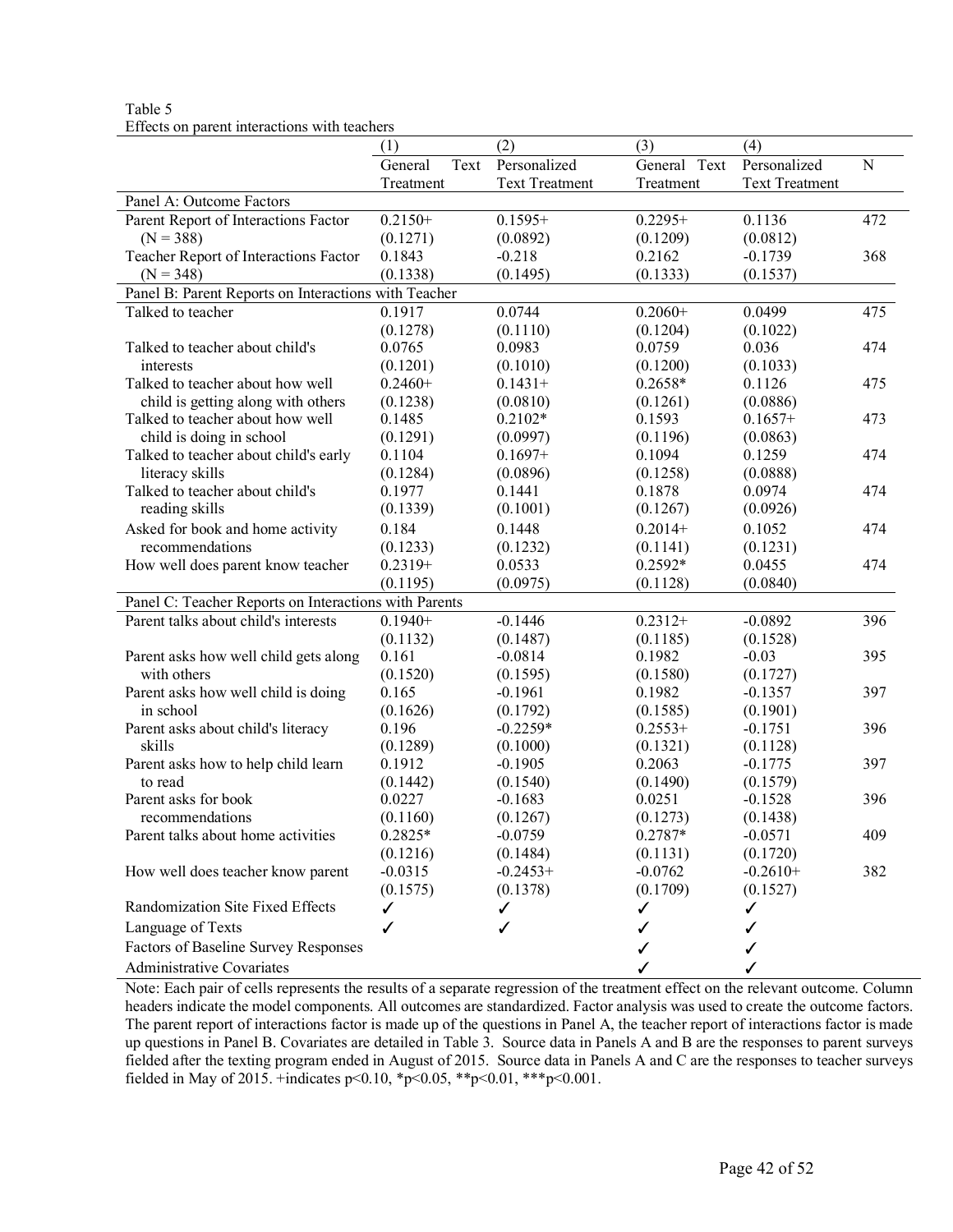| Table 6 |                                             |  |
|---------|---------------------------------------------|--|
|         | Effects on parental attitudes towards texts |  |

| Effects on parental attitudes towards texts |              |                       |              |                       |     |
|---------------------------------------------|--------------|-----------------------|--------------|-----------------------|-----|
|                                             |              | (2)                   | (3)          | (4)                   |     |
|                                             | General Text | Personalized          | General Text | Personalized          |     |
|                                             | Treatment    | <b>Text Treatment</b> | Treatment    | <b>Text Treatment</b> | N   |
| <b>Read Texts</b>                           | 0.0101       | $-0.0154$             | 0.0503       | $-0.0184$             | 474 |
|                                             | (0.1105)     | (0.1333)              | (0.1068)     | (0.1242)              |     |
| <b>Used Texts</b>                           | 0.1603       | $0.2781*$             | 0.1646       | $0.2879*$             | 474 |
|                                             | (0.1082)     | (0.1156)              | (0.1079)     | (0.1134)              |     |
| Texts were helpful                          | $0.3129**$   | $0.4601***$           | $0.3066**$   | $0.4560***$           | 473 |
|                                             | (0.0911)     | (0.1014)              | (0.0912)     | (0.0988)              |     |
| Texts were made for you                     | $0.3982***$  | $0.4324***$           | $0.3857***$  | $0.4529***$           | 473 |
|                                             | (0.0921)     | (0.0996)              | (0.1020)     | (0.1046)              |     |
| Would recommend texts to others             | 0.1019       | $0.2475*$             | 0.073        | $0.2292*$             | 471 |
|                                             | (0.1268)     | (0.1018)              | (0.1291)     | (0.1053)              |     |
| Randomization Site Fixed Effects            |              |                       |              |                       |     |
| Language of Texts                           | ✔            | ✓                     | ✓            | √                     |     |
| <b>Factors of Baseline Survey Responses</b> |              | ✔                     | ✓            |                       |     |
| <b>Administrative Covariates</b>            |              |                       |              |                       |     |

Note: Each pair of cells represents the results of a separate regression of the treatment effect on the relevant outcome. Column headers indicate the model components. All outcomes are standardized. Covariates are detailed in Table 3. Standard errors are clustered at the randomization site level. Source data are the responses to parent surveys fielded after the texting program ended in August of 2015. +indicates  $p<0.10$ ,  $\sp{\ast}p<0.05$ ,  $\sp{\ast}p<0.01$ ,  $\sp{\ast} \sp{\ast}p<0.001$ .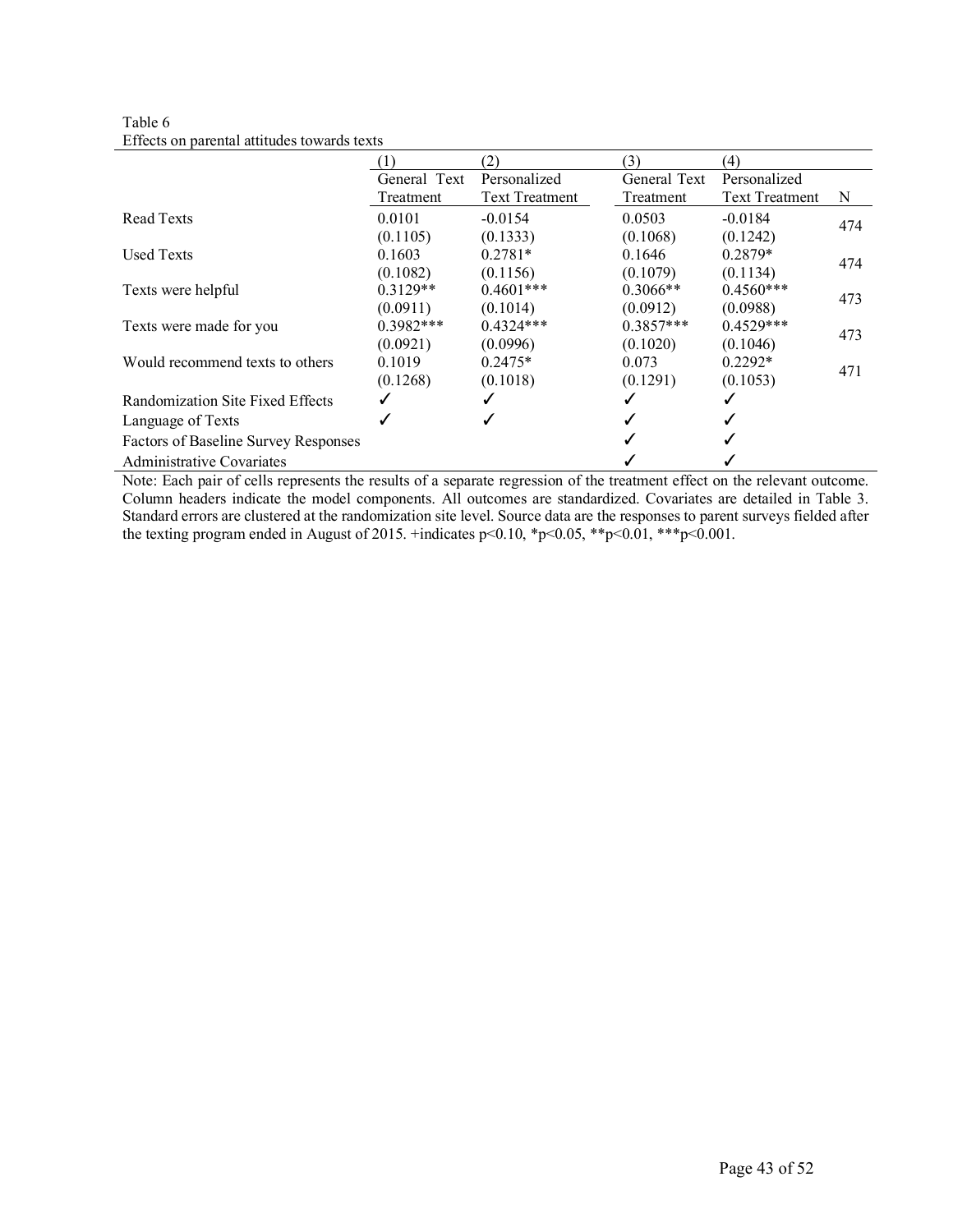Table 7

Heterogeneity of academic outcomes by baseline academic performance (first year of experiment only)

|                                            | (1)                           | (2)                         |
|--------------------------------------------|-------------------------------|-----------------------------|
|                                            | <b>General Text Treatment</b> | Personalized Text Treatment |
| Panel A: Quartiles 2 and 3 ( $N = 123$ )   |                               |                             |
| Reading level (ordinal logit)              | 0.3545                        | 0.4253                      |
|                                            | (0.3405)                      | (0.3780)                    |
| Reading level (standardized point scale)   | 0.0645                        | 0.0895                      |
|                                            | (0.1095)                      | (0.0817)                    |
| <b>Exceeds Expectations</b>                | 0.0092                        | 0.0495                      |
|                                            | (0.1089)                      | (0.0799)                    |
| Meets or Exceeds Expectations              | $0.1713+$                     | 0.2196                      |
|                                            | (0.0882)                      | (0.1346)                    |
| Approaches, Meets, or Exceeds Expectations | 0.051                         | 0.046                       |
|                                            | (0.1015)                      | (0.1515)                    |
| Panel B: Quartiles 1 and 4 ( $N = 121$ )   |                               |                             |
| Reading level (ordinal logit)              | $-0.3068$                     | $0.9128*$                   |
|                                            | (0.7124)                      | (0.4183)                    |
| Reading level (standardized point scale)   | $-0.1222$                     | 0.3631                      |
|                                            | (0.2898)                      | (0.2348)                    |
| <b>Exceeds</b> Expectations                | $-0.0722$                     | $0.2154*$                   |
|                                            | (0.1048)                      | (0.0844)                    |
| Meets or Exceeds Expectations              | $-0.0934$                     | 0.0728                      |
|                                            | (0.1169)                      | (0.0824)                    |
| Approaches, Meets, or Exceeds Expectations | $-0.0559$                     | 0.0361                      |
|                                            | (0.1258)                      | (0.0795)                    |

Note: Each pair of cells represents the results of a separate regression of the treatment effect on the relevant academic outcome. Column headers indicate the model components. The reference category is the control group. Row headers indicate the academic outcome. Panel headers indicate the quartile subsample. All models include randomization site fixed effects, controls for texting language, factors of baseline survey responses, and administrative covariates. Covariates are detailed in Table 3. Source data are district test files of the Fountas and Pinnell Benchmark Assessment System in fall of first grade. Standard errors are clustered at the randomization site level. +indicates p<0.10, \*p<0.05, \*\*p<0.01, \*\*\*p<0.001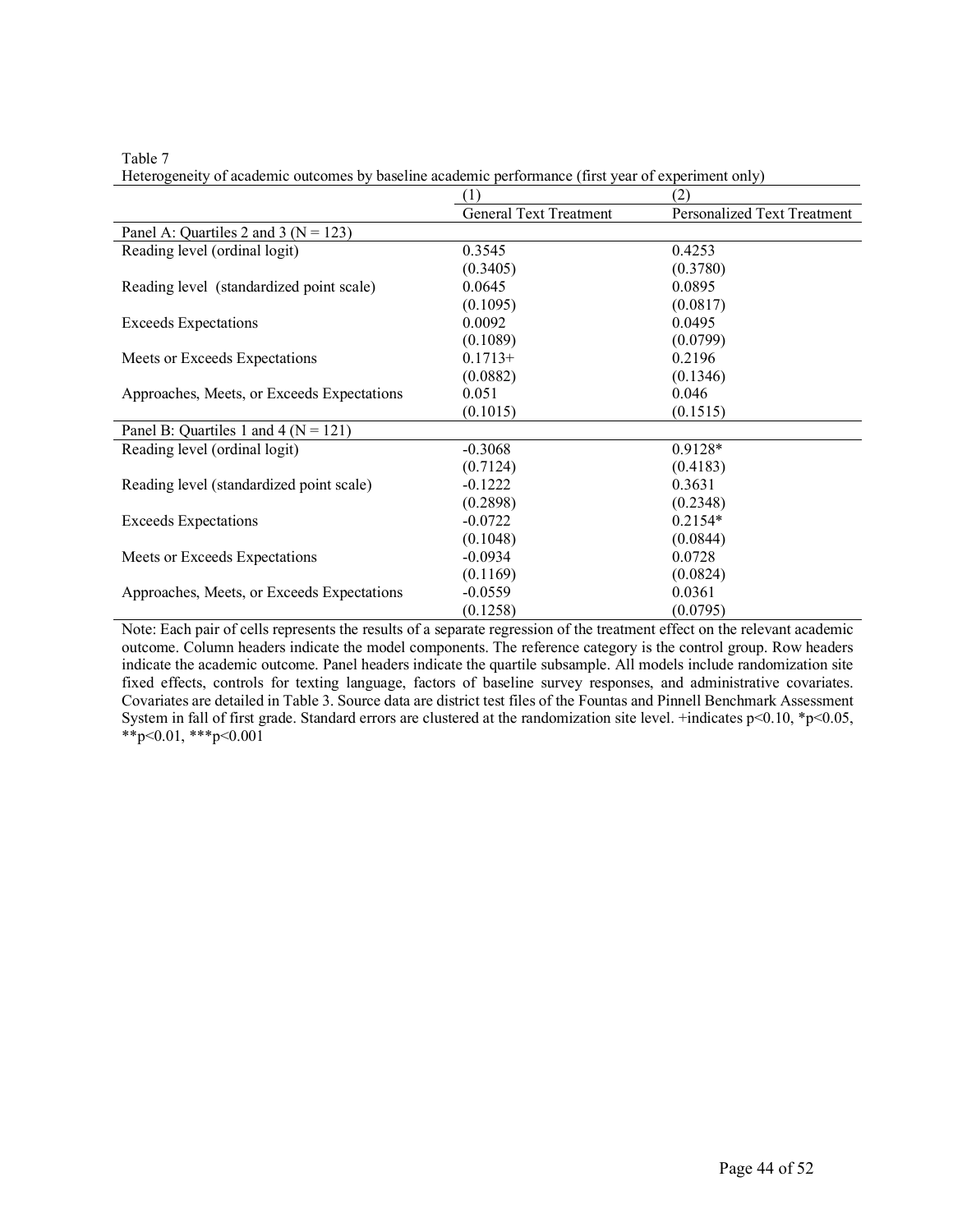#### Table 8

Effects academic skills on second year participants, by median of prekindergarten baseline skills distribution

|                                                  | Model 1                       |                             |  |  |  |
|--------------------------------------------------|-------------------------------|-----------------------------|--|--|--|
|                                                  | (1)                           | (2)                         |  |  |  |
|                                                  | <b>General Text Treatment</b> | Personalized Text Treatment |  |  |  |
| Panel A: Below Median of Baseline Skills (N=165) |                               |                             |  |  |  |
| Reading level (ordinal logit)                    | 0.5437                        | 0.6644                      |  |  |  |
|                                                  | (0.6224)                      | (0.4397)                    |  |  |  |
| Reading level (standardized point scale)         | 0.1414                        | 0.1426                      |  |  |  |
|                                                  | (0.1316)                      | (0.1253)                    |  |  |  |
| <b>Exceeds Expectations</b>                      | 0.0739                        | $0.1628*$                   |  |  |  |
|                                                  | (0.0764)                      | (0.0735)                    |  |  |  |
| Meets or Exceeds Expectations                    | 0.148                         | 0.148                       |  |  |  |
|                                                  | (0.1012)                      | (0.1012)                    |  |  |  |
| Approaches, Meets, or Exceeds Expectations       | 0.1727                        | 0.0261                      |  |  |  |
|                                                  | (0.1415)                      | (0.1114)                    |  |  |  |
| Panel B: Above Median of Baseline Skills (N=166) |                               |                             |  |  |  |
| Reading level (ordinal logit)                    | $-0.6473$                     | 0.4734                      |  |  |  |
|                                                  | (0.5700)                      | (0.3280)                    |  |  |  |
| Reading level (standardized point scale)         | $-0.0168$                     | 0.2114                      |  |  |  |
|                                                  | (0.2394)                      | (0.2254)                    |  |  |  |
| <b>Exceeds</b> Expectations                      | 0.0045                        | 0.0645                      |  |  |  |
|                                                  | (0.1117)                      | (0.0726)                    |  |  |  |
| Meets or Exceeds Expectations                    | $-0.1269$                     | 0.0714                      |  |  |  |
|                                                  | (0.0909)                      | (0.0664)                    |  |  |  |
| Approaches, Meets, or Exceeds Expectations       | 0.011                         | 0.0739                      |  |  |  |
|                                                  | (0.0847)                      | (0.0555)                    |  |  |  |

Note: Each pair of cells represents the results of a separate regression of the treatment effect on the relevant academic outcome. Column headers indicate the model components. The reference category is the control group. Row headers indicate the academic outcome. Panel headers indicate the subsample. All models include the covariates detailed in Table 3 including randomization site fixed effects, control for text message language, factors of baseline survey questions, and administrative covariates. Source data are district test files of the Fountas and Pinnell Benchmark Assessment System in fall of first grade. Baseline skills were calculated from performance on the Phonological Awareness Literacy Screening administered in fall of 2013. Standard errors are clustered by randomization site. +indicates p<0.10, \*p<0.05, \*\*p<0.01, \*\*\*p<0.001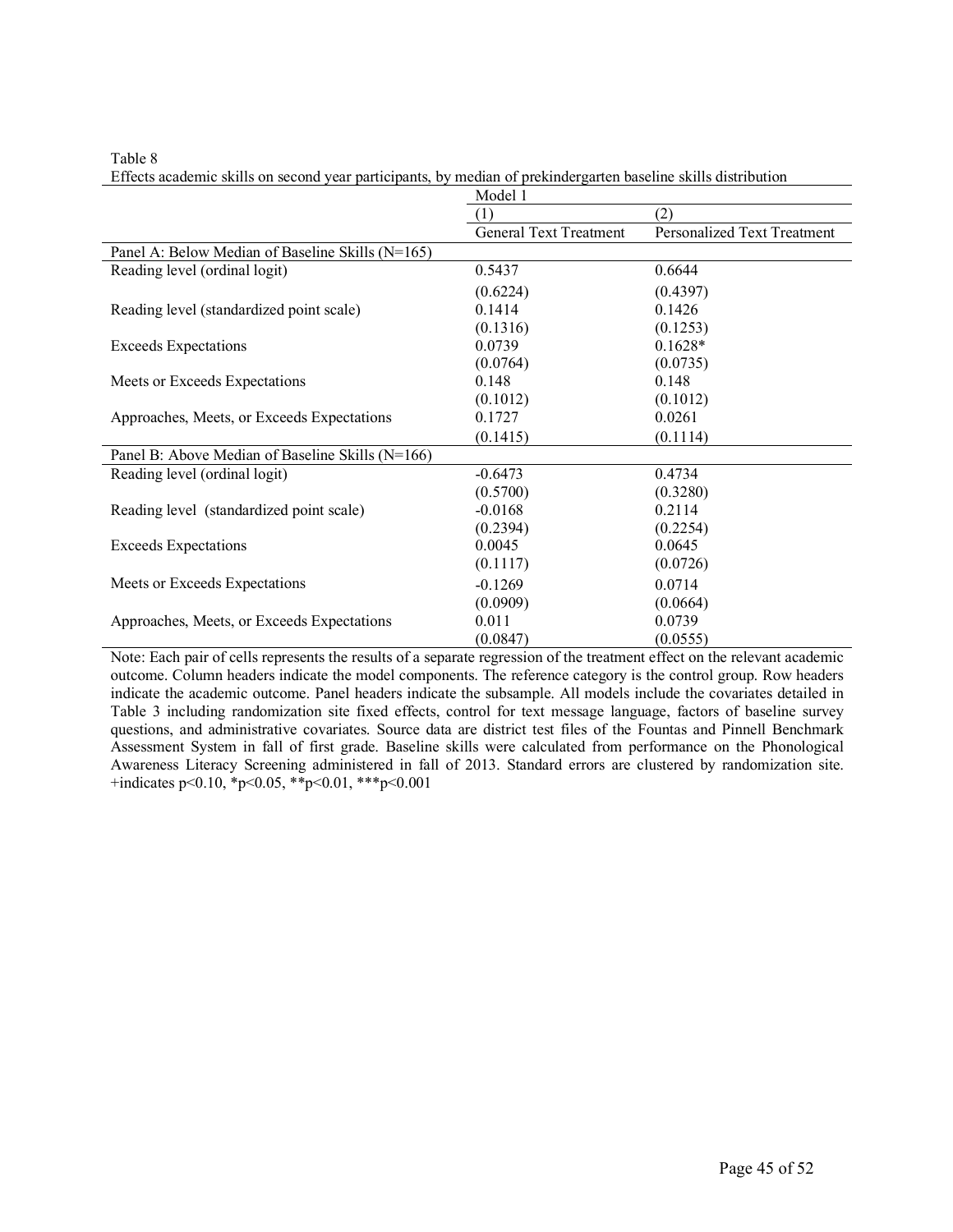#### Table 9 Bounds on teacher survey outcomes

| $50$ and $50$ and $50$ and $50$ and $50$ and $50$ | Original Estimates |              | <b>Upper Bounds</b> |              | Lower Bounds |              |             |               |
|---------------------------------------------------|--------------------|--------------|---------------------|--------------|--------------|--------------|-------------|---------------|
|                                                   |                    |              |                     |              |              |              |             |               |
|                                                   | (1)                | (2)          | (3)                 | (4)          | (5)          | (6)          |             |               |
|                                                   | General            | Personalized | General             | Personalized | General      | Personalized |             |               |
|                                                   | Text               | Text         | Text                | Text         | Text         | Text         |             |               |
|                                                   | Treatment          | Treatment    | Treatment           | Treatment    | Treatment    | Treatment    | N(Original) | N(Lee Bounds) |
| Teacher Report of Interactions Factor             | 0.2162             | $-0.1739$    | $0.3313*$           | $-0.0018$    | 0.0036       | $-0.1687$    | 368         | 339           |
|                                                   | (0.1333)           | (0.1537)     | (0.1264)            | (0.1650)     | (0.1315)     | (0.1909)     |             |               |
| Parent talks about child's interests              | $0.2312 +$         | $-0.0892$    | $0.3666*$           | 0.0678       | 0.0584       | $-0.2497$    |             | 367           |
|                                                   | (0.1185)           | (0.1528)     | (0.1765)            | (0.1866)     | (0.0839)     | (0.1617)     | 396         |               |
| Parent asks how well child gets along             | 0.1982             | $-0.03$      | $0.3729*$           | 0.1825       | 0.0859       | $-0.2598$    | 395         | 367           |
| with others                                       | (0.1580)           | (0.1727)     | (0.1730)            | (0.1943)     | (0.1663)     | (0.1724)     |             |               |
| Parent asks how well child is doing               | 0.1982             | $-0.1357$    | 0.2412              | 0.0965       | 0.0326       | $-0.2593$    |             | 367           |
| in school                                         | (0.1585)           | (0.1901)     | (0.1629)            | (0.1907)     | (0.1765)     | (0.1866)     | 397         |               |
| Parent asks about child's literacy                | $0.2553+$          | $-0.1751$    | $0.3531*$           | $-0.0255$    | $-0.0282$    | $-0.3225**$  | 396         | 367           |
| skills                                            | (0.1321)           | (0.1128)     | (0.1395)            | (0.1159)     | (0.1391)     | (0.1060)     |             |               |
| Parent asks how to help child learn               | 0.2063             | $-0.1775$    | $0.3770*$           | 0.0295       | $-0.0992$    | $-0.4491**$  | 397         |               |
| to read                                           | (0.1490)           | (0.1579)     | (0.1594)            | (0.1728)     | (0.1303)     | (0.1310)     |             | 367           |
| Parent asks for book                              | 0.0251             | $-0.1528$    | 0.0993              | $-0.0574$    | $-0.1815$    | $-0.3850**$  | 396         |               |
| recommendations                                   | (0.1273)           | (0.1438)     | (0.1538)            | (0.1705)     | (0.1316)     | (0.1371)     |             | 367           |
| Parent talks about home activities                | $0.2787*$          | $-0.0571$    | $0.3770**$          | 0.1502       | 0.1132       | $-0.2381$    |             |               |
|                                                   | (0.1131)           | (0.1720)     | (0.1182)            | (0.1535)     | (0.1067)     | (0.1882)     | 409         | 379           |
| How well does teacher know parent                 | $-0.0762$          | $-0.2610+$   | 0.0959              | $-0.0827$    | $-0.2474$    | $-0.3581*$   |             |               |
|                                                   | (0.1709)           | (0.1527)     | (0.1671)            | (0.1851)     | (0.1805)     | (0.1659)     | 382         | 351           |

Note: Each pair of cells represents the results of a separate regression of the treatment effect on the relevant outcome. Row headers indicate the outcome. Column headers indicate model components. All outcomes are standardized. Factor analysis was used to create the outcome factors. Upper and lower bound estimates were calculated by the procedure recommended by Lee (2009). All models include randomization site fixed effects, controls for texting language, factors of baseline survey responses, and administrative covariates. Covariates are detailed in Table 3. Source data in Panels A and C are the responses to teacher surveys fielded in May of 2015. Standard errors are clustered at the randomization site level. +indicates p<0.10, \*p<0.05, \*\*p<0.01, \*\*\*p<0.001.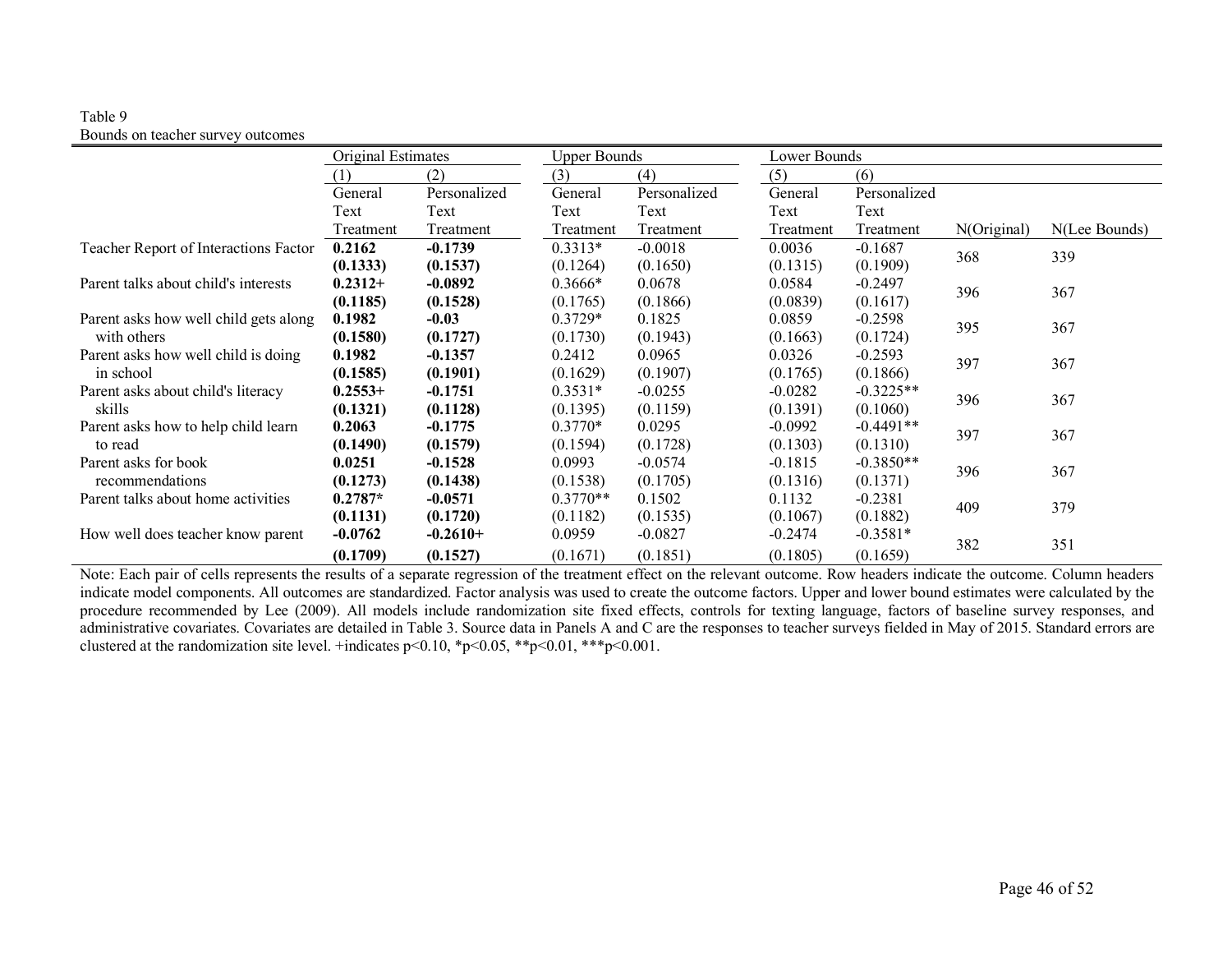| <i><b>Appendix</b></i> |
|------------------------|
|------------------------|

|           | <b>General Example 2</b>                                                                                                                                   | <b>Personalized Example 2</b>                                                                                                                                                                                                              |                                                                                                                                                                                                                                                      |                                                                                                                                                                                                                                                                                      |                                                                                                                                                                                                                                                                                                                        |  |  |
|-----------|------------------------------------------------------------------------------------------------------------------------------------------------------------|--------------------------------------------------------------------------------------------------------------------------------------------------------------------------------------------------------------------------------------------|------------------------------------------------------------------------------------------------------------------------------------------------------------------------------------------------------------------------------------------------------|--------------------------------------------------------------------------------------------------------------------------------------------------------------------------------------------------------------------------------------------------------------------------------------|------------------------------------------------------------------------------------------------------------------------------------------------------------------------------------------------------------------------------------------------------------------------------------------------------------------------|--|--|
|           |                                                                                                                                                            | Quartile 1                                                                                                                                                                                                                                 | Quartile 2                                                                                                                                                                                                                                           | Quartile 3                                                                                                                                                                                                                                                                           | Quartile 4                                                                                                                                                                                                                                                                                                             |  |  |
| Monday    | FACT: Spelling can be a fun way for your child to practice his/her reading and writing skills in a new way!                                                |                                                                                                                                                                                                                                            |                                                                                                                                                                                                                                                      |                                                                                                                                                                                                                                                                                      |                                                                                                                                                                                                                                                                                                                        |  |  |
| Wednesday | TIP: Say: Let's spell the word<br>"he". Sound it out. What makes<br>the "hhh" sound? What makes the<br>"eee" sound? "He" is spelled H-E.<br>Try we and be. | TIP: Here is a tip based<br>on your child's K<br>literacy exam. Say:<br>"Let's spell the word<br>'he'. Sound it out. 'H'<br>makes the 'hhh' sound.<br>'E' makes the 'eee'<br>sound 'He' is spelled<br>H-E." Do it again with<br>we and be. | TIP: Here is a tip based<br>on your child's K<br>literacy exam. Say:<br>"Let's spell the word<br>'he'. Sound it out.<br>What makes the 'hhh'<br>sound? What makes<br>the 'eee' sound? 'He'<br>is spelled H-E. Now<br>you try to spell we and<br>be." | TIP: Here is a tip based<br>on your child's K<br>literacy exam. Say:<br>"Let's spell the word<br>'he'. Sound it out. What<br>makes the 'hhh' sound?<br>What makes the 'eee'<br>sound? 'He' is spelled<br>H-E. What rhymes with<br>'he' (we, be, she). Can<br>you spell those words?" | TIP: Here is a tip<br>based on your child's<br>K literacy exam. Say:<br>"Let's spell the word<br>'he'. Sound it out.<br>What makes the 'hhh'<br>sound? What makes<br>the 'eee' sound? 'He'<br>is spelled H-E. What<br>rhymes with 'he' (we,<br>be, she). Can you<br>spell those words?<br>Can you write them<br>down?" |  |  |
| Friday    | GROWTH: Keep spelling! Have a<br>spelling bee at home. First you<br>spell a word (my, is, no). Then ask<br>your child to spell one (by, it, go).           | <b>GROWTH:</b> Keep<br>spelling! Now ask your<br>child spell words like<br>'my', 'by', and 'shy'.                                                                                                                                          | GROWTH: Keep<br>spelling! Have a<br>spelling bee at home.<br>First you spell a word<br>$(my, is, no)$ . Then ask<br>your child to spell one<br>(by, it, go).                                                                                         | <b>GROWTH:</b> Keep<br>spelling! Have a<br>spelling bee. You spell a<br>word (my, is, no). Then<br>your child spells one<br>(by, it, go). Take turns<br>writing them down.                                                                                                           | <b>GROWTH:</b> Keep<br>spelling! Have a<br>spelling bee. You<br>spell a word (my/no).<br>Then your child spells<br>a rhyming word<br>$(by/go)$ . Take turns<br>writing them.                                                                                                                                           |  |  |

**Figure A1:** Additional Text Examples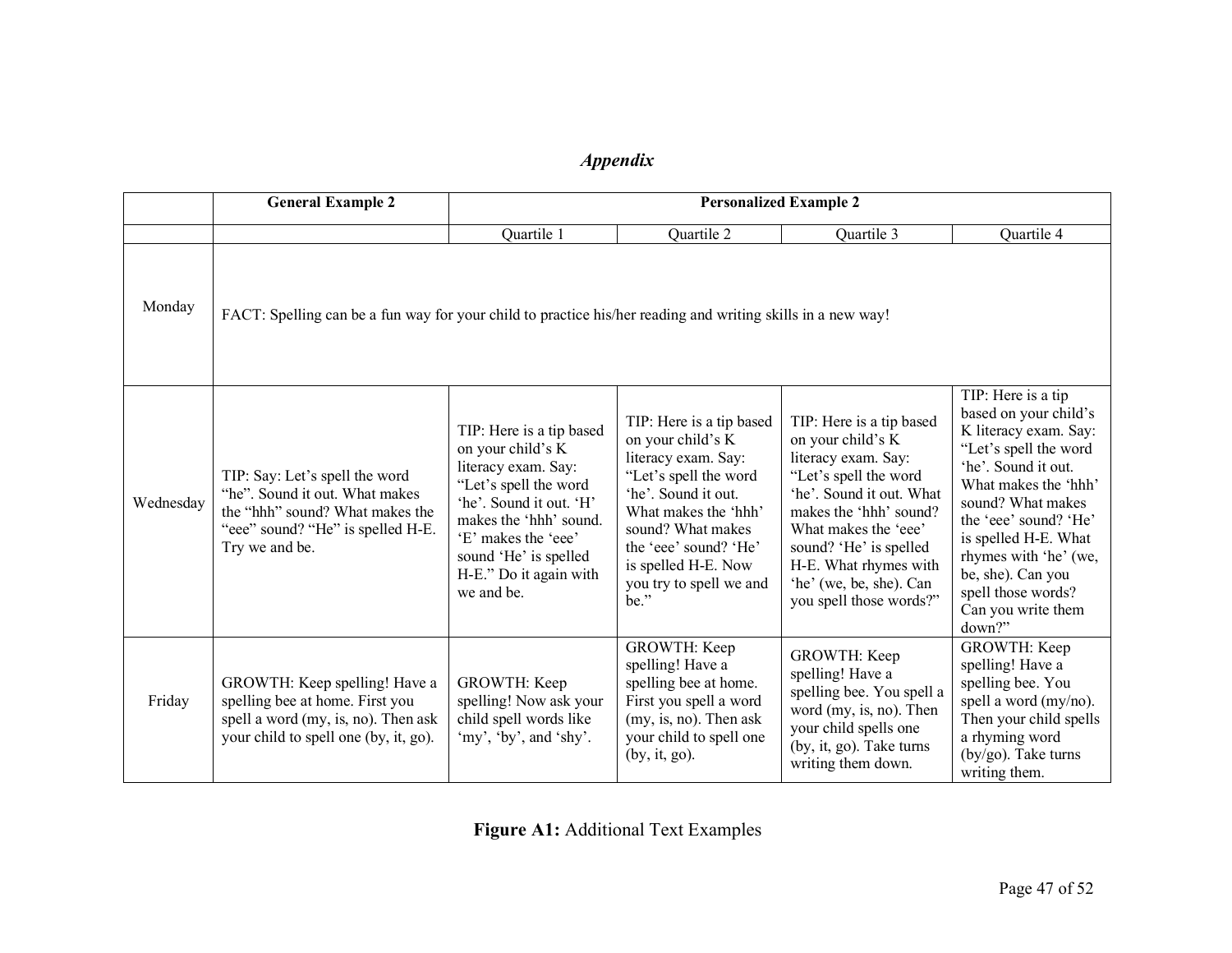Table A1

Factor analysis details

| I actor anaryois actains<br>Component                                                                                                                                                 | Scoring Coefficient |
|---------------------------------------------------------------------------------------------------------------------------------------------------------------------------------------|---------------------|
| Panel A: Parent belief factor (N=455)                                                                                                                                                 |                     |
| I enjoy doing activities with my child that build his/her reading skills                                                                                                              | 0.19260             |
| I know which literacy skills my child needs to be ready for first grade                                                                                                               | 0.20657             |
| I know what I can do to help my child build the literacy skills necessary for 1st                                                                                                     | 0.20496             |
| I play an important role in building my child's reading skills                                                                                                                        | 0.19675             |
| Building my child's reading skills is easy                                                                                                                                            | 0.17396             |
| I feel supported in helping prepare my child for first grade                                                                                                                          | 0.20099             |
| Eigenvalue: 4.32627 (72.10% of variance explained)                                                                                                                                    |                     |
| Panel B: Activities factor (N=421)                                                                                                                                                    |                     |
| Last week, how many times did you do each of the following reading related activities with your child?                                                                                |                     |
| Practiced reading words                                                                                                                                                               | 0.06533             |
| Write a note to you child for him/her to read                                                                                                                                         | 0.06543             |
| Brought books when leaving the house                                                                                                                                                  | 0.05682             |
| Read to your child                                                                                                                                                                    | 0.06038             |
| Had your child read to you                                                                                                                                                            | 0.07063             |
| Showed your child the different parts of a book                                                                                                                                       | 0.06847             |
| Showed your child that we read from left to right                                                                                                                                     | 0.06640             |
| Asked your child to follow the words with her/her finger as your read                                                                                                                 | 0.07554             |
| Asked questions about the pictures in a book                                                                                                                                          | 0.07843             |
| Worked with your child to correct his/her mistakes as s/he read                                                                                                                       | 0.06746<br>0.07513  |
| Asked your child questions about a book or story s/he recently read or heard<br>Last week how many times did you do each of the following literacy skills activities with your child? |                     |
| Said beginning word sounds with your child                                                                                                                                            | 0.07149             |
| Hunted for lower and upper case letters in a book or magazine                                                                                                                         | 0.07216             |
| Said a new word to your child and talked about what it means                                                                                                                          | 0.07467             |
| Asked your child questions to spark his/her imagination                                                                                                                               | 0.06705             |
| Said ending word sounds with your child                                                                                                                                               | 0.07582             |
| Hunted for small words in a book or magazine                                                                                                                                          | 0.07155             |
| Said rhyming words with your child                                                                                                                                                    | 0.07792             |
| Helped your child write his/her name                                                                                                                                                  | 0.05825             |
| Had your child describe the things s/he sees                                                                                                                                          | 0.07235             |
| Had your child help you with a daily routine                                                                                                                                          | 0.06063             |
| Played a game with your child like "I spy"                                                                                                                                            | 0.06951             |
| Eigenvalue: 9.43160 (42.87% of variance explained)                                                                                                                                    |                     |
| Panel C: Parent reports of school involvement factor (N=472)                                                                                                                          |                     |
| During a typical week, how many times did you talk to your child's teacher                                                                                                            | 0.12826             |
| How well did you know your child's kindergarten teacher                                                                                                                               | 0.12096             |
| Since January, how times did you talk to your child's teacher about:                                                                                                                  |                     |
| Your child's interests                                                                                                                                                                | 0.16105             |
| How your child is getting along with other children                                                                                                                                   | 0.16008             |
| How your child is doing in school                                                                                                                                                     | 0.16802             |
| Your child's early literacy skills                                                                                                                                                    | 0.16666             |
| Your child's reading skills                                                                                                                                                           | 0.17171             |
| Books that your child might like or activities to do at home with your child<br>Eigenvalue: 5.11333 (63.92% of variance explained)                                                    | 0.16563             |
| Panel D: Teacher reports of parent involvement factor (N=348)                                                                                                                         |                     |
| How well do you know the parents of (child's name)                                                                                                                                    | 0.12023             |
| How often do parents of (child's name) ask you about the following topics                                                                                                             |                     |
| Their child's interests                                                                                                                                                               | 0.16266             |
| How their child gets along with others                                                                                                                                                | 0.16110             |
| What their child is doing in school                                                                                                                                                   | 0.17707             |
| Their child's understanding of early literacy skills like letter sounds                                                                                                               | 0.17832             |
| Things they can do to help their child learn to read                                                                                                                                  | 0.18057             |
| Book recommendations                                                                                                                                                                  | 0.14672             |
| Tell you about what they are doing at home to help their child learn                                                                                                                  | 0.17137             |
| Eigenvalue: 4.68350 (58.54% of variance explained)                                                                                                                                    |                     |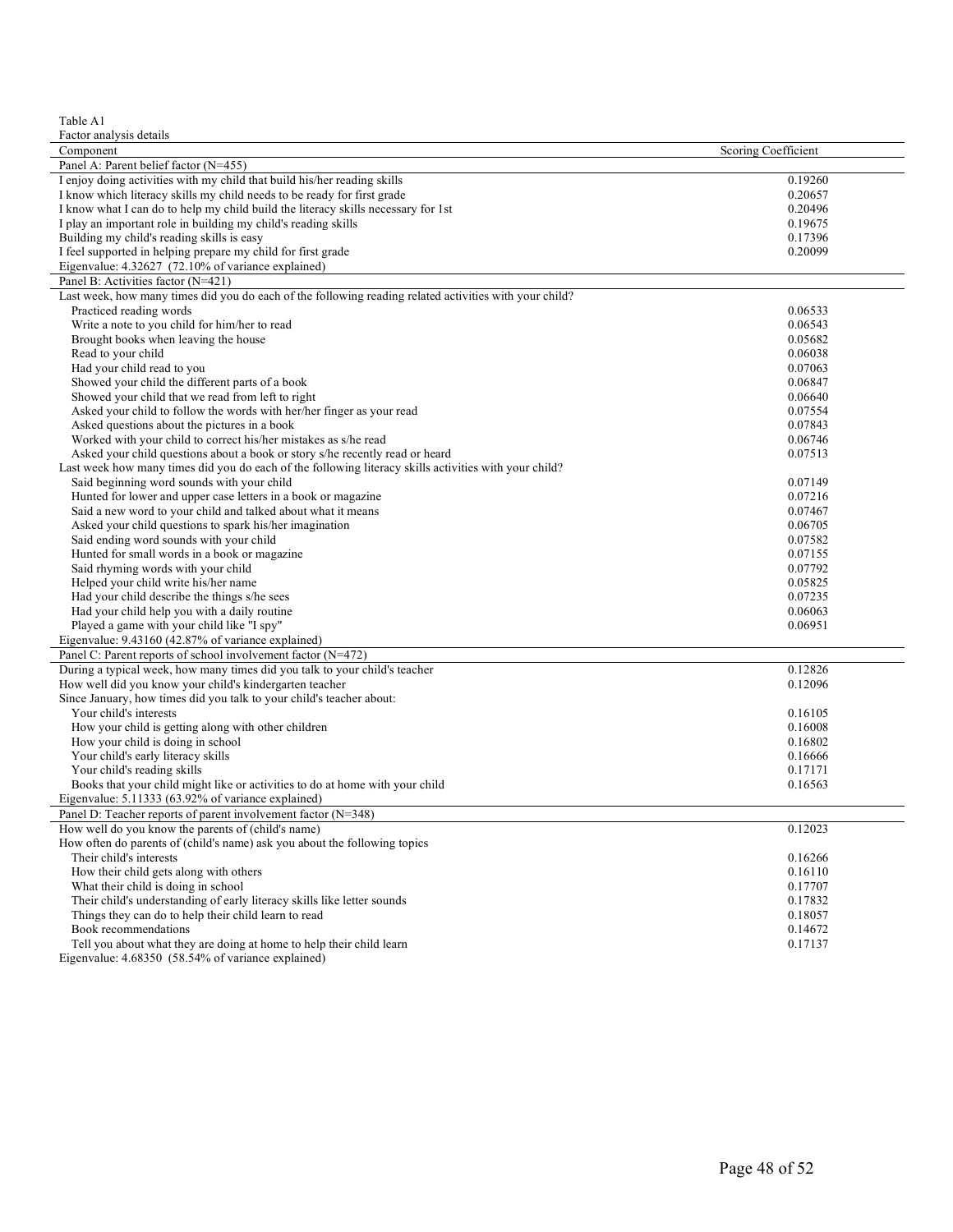#### Table A2 Covariate Balance

|                                               | Parent Survey Sample<br>$(N=475)$ |              |            | Teacher Survey Sample<br>$(N=409)$ | Academic Sample (N=578) |              |  |
|-----------------------------------------------|-----------------------------------|--------------|------------|------------------------------------|-------------------------|--------------|--|
|                                               | (1)                               | (2)          | (3)        | (4)                                | (5)                     | (6)          |  |
|                                               | General                           | Personalized | General    | Personalized                       | General                 | Personalized |  |
|                                               | Text                              | Text         | Text       | Text                               | Text                    | Text         |  |
|                                               | Treatment                         | Treatment    | Treatment  | Treatment                          | Treatment               | Treatment    |  |
| Panel A: Factors of Baseline Survey Ouestions |                                   |              |            |                                    |                         |              |  |
| Literacy Skills Factor                        | $-0.0776$                         | $-0.1487$    | $-0.004$   | $-0.2334$                          | $-0.054$                | $-0.1707$    |  |
|                                               | (0.1457)                          | (0.1424)     | (0.1669)   | (0.1791)                           | (0.1078)                | (0.1175)     |  |
| Home Activities Factor                        | 0.0.278                           | 0.0625       | 0.1691     | $-0.0129$                          | 0.0332                  | $-0.0201$    |  |
|                                               | (0.0988)                          | (0.0764)     | (0.1039)   | (0.0954)                           | (0.0759)                | (0.0843)     |  |
| Parent Background Factor                      | 0.1448                            | 0.1419       | 0.1741     | 0.0117                             | 0.1175                  | 0.0694       |  |
|                                               | (0.1465)                          | (0.1760)     | (0.1639)   | (0.2079)                           | (0.1383)                | (0.1744)     |  |
| Panel B: Child Covariates                     |                                   |              |            |                                    |                         |              |  |
| Male                                          | $-0.014$                          | $-0.026$     | $-0.0307$  | $-0.0888+$                         | $-0.0204$               | $-0.0459$    |  |
|                                               | (0.0490)                          | (0.0519)     | (0.0608)   | (0.0526)                           | (0.0445)                | (0.0480)     |  |
| Hispanic                                      | $-0.0006$                         | $-0.0212$    | $-0.0212$  | $-0.0009$                          | 0.0086                  | $-0.0123$    |  |
|                                               | (0.0538)                          | (0.0457)     | (0.0509)   | (0.0400)                           | (0.0379)                | (0.0360)     |  |
| Asian                                         | 0.0144                            | 0.0075       | 0.0747     | 0.021                              | 0.0416                  | $-0.0008$    |  |
|                                               | (0.0458)                          | (0.0475)     | (0.0495)   | (0.0564)                           | (0.0324)                | (0.0367)     |  |
| Decline To State Ethnicity                    | $-0.0162$                         | $-0.0065$    | $-0.0062$  | $-0.0135$                          | $-0.0048$               | $-0.0132$    |  |
|                                               | (0.0245)                          | (0.0243)     | (0.0254)   | (0.0332)                           | (0.0234)                | (0.0268)     |  |
| White                                         | $-0.0476$                         | $-0.0267$    | $-0.0504*$ | $-0.0345$                          | $-0.0677**$             | $-0.035$     |  |
|                                               | (0.0297)                          | (0.0252)     | (0.0213)   | (0.0332)                           | (0.0237)                | (0.0231)     |  |
| Other                                         | 0.0349                            | 0.0569       | 0.0031     | 0.0279                             | 0.0223                  | 0.0613       |  |
|                                               | (0.0461)                          | (0.0488)     | (0.0553)   | (0.0496)                           | (0.0377)                | (0.0414)     |  |
| Age in Years                                  | $-0.0078$                         | 0.057        | 0.0281     | 0.0653                             | $-0.017$                | 0.0262       |  |
|                                               | (0.0349)                          | (0.0365)     | (0.0349)   | (0.0360)                           | (0.0266)                | (0.0346)     |  |
| Enrolled in Transitional Kindergarten         | $-0.0042$                         | 0.0312       | $-0.0116$  | 0.0329                             | 0.0202                  | 0.0305       |  |
|                                               | (0.0167)                          | (0.0375)     | (0.0252)   | (0.0267)                           | (0.0226)                | (0.0351)     |  |
| Panel C: Parent Covariates                    |                                   |              |            |                                    |                         |              |  |
| Received Texts in English                     | 0.0544                            | $-0.0024$    | 0.0131     | $-0.0148$                          | 0.0375                  | 0.0174       |  |
|                                               | (0.0338)                          | (0.0324)     | (0.0289)   | (0.0325)                           | (0.0307)                | (0.0290)     |  |
| Received Texts in Spanish                     | $-0.0312$                         | $-0.0261$    | $-0.0091$  | $-0.0083$                          | $-0.021$                | $-0.0165$    |  |
|                                               | (0.0318)                          | (0.0296)     | (0.0267)   | (0.0319)                           | (0.0227)                | (0.0277)     |  |
| Received Texts in Chinese                     | $-0.0232$                         | 0.0285       | $-0.004$   | 0.0231                             | $-0.0164$               | $-0.0009$    |  |
|                                               | (0.0237)                          | (0.0291)     | (0.0227)   | (0.0282)                           | (0.0207)                | (0.0292)     |  |

Note: Each pair of cells represents the results of a separate regression of the treatment effect on the relevant covariate. Column headers indicate the sample and model components. The reference category is the control group. Row headers indicate the covariate tested. A Graded Response Model was used to create the covariate factors. The literary skills factor was made from the parent ratings of the child's letter knowledge, letter sounds, and rhyming. The home activities factor was made from parent reports of how often they read, told stories, and sang with their child, and how often the child asked to be read to. The parent background factor was made with parent age and education. All regressions include randomization site fixed effects. Standard errors are clustered at the randomization site level. Source data in Panels A and C are the responses to parent surveys fielded in August of 2015. Source data in Panel B are San Francisco Unified School District Administrative Files. +indicates p<0.10, \*p<0.05, \*\*p<0.01, \*\*\*p<0.001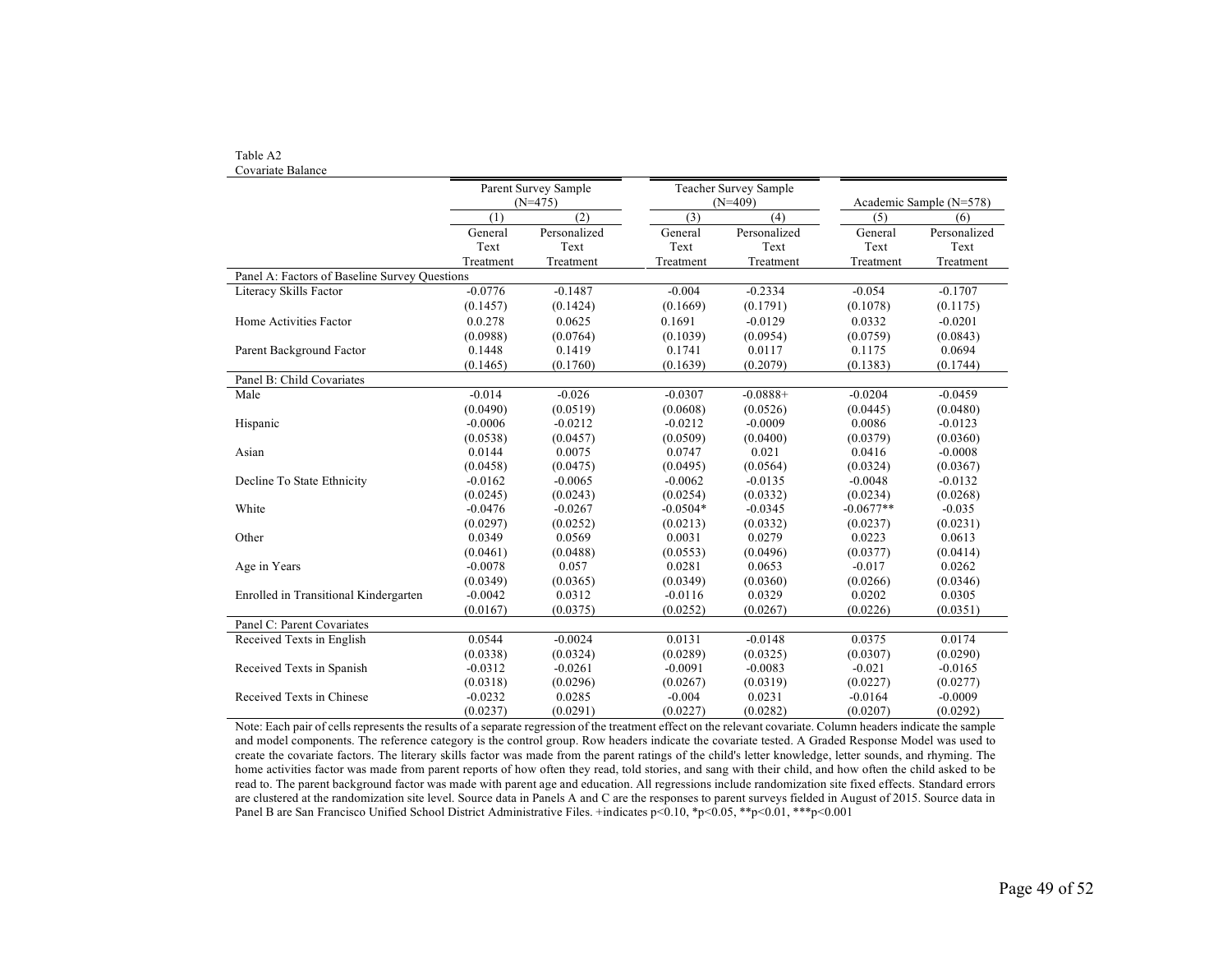| <b>General Text</b><br><b>Personalized Text</b><br>Treatment * Covariate<br>Treatment * Covariate<br>Panel A: Not in Parent Survey Sample<br>$-0.1199$<br>English<br>$-0.0832$<br>(0.0909)<br>(0.0743)<br>Spanish<br>0.0827<br>0.1399<br>(0.1118)<br>(0.0971)<br>Chinese<br>0.0945<br>$-0.0385$<br>(0.1140)<br>(0.1141)<br>Male<br>$-0.0042$<br>0.0733<br>(0.0756)<br>(0.0897)<br>Age in Years<br>$-0.037$<br>$-0.0642$<br>(0.1185)<br>(0.1105)<br>$-0.0306$<br>0.0258<br>First Year in Program<br>(0.1100)<br>(0.1019)<br>Panel B: Not in Teacher Survey Sample<br>English<br>$-0.0292$<br>0.0038<br>(0.0739)<br>(0.0659)<br>Spanish<br>0.08<br>$-0.0044$<br>(0.0939)<br>(0.0774)<br>Chinese<br>$-0.0558$<br>0.0087<br>(0.0828)<br>(0.0885)<br>Male<br>0.0296<br>0.0619 |
|--------------------------------------------------------------------------------------------------------------------------------------------------------------------------------------------------------------------------------------------------------------------------------------------------------------------------------------------------------------------------------------------------------------------------------------------------------------------------------------------------------------------------------------------------------------------------------------------------------------------------------------------------------------------------------------------------------------------------------------------------------------------------|
|                                                                                                                                                                                                                                                                                                                                                                                                                                                                                                                                                                                                                                                                                                                                                                          |
|                                                                                                                                                                                                                                                                                                                                                                                                                                                                                                                                                                                                                                                                                                                                                                          |
|                                                                                                                                                                                                                                                                                                                                                                                                                                                                                                                                                                                                                                                                                                                                                                          |
|                                                                                                                                                                                                                                                                                                                                                                                                                                                                                                                                                                                                                                                                                                                                                                          |
|                                                                                                                                                                                                                                                                                                                                                                                                                                                                                                                                                                                                                                                                                                                                                                          |
|                                                                                                                                                                                                                                                                                                                                                                                                                                                                                                                                                                                                                                                                                                                                                                          |
|                                                                                                                                                                                                                                                                                                                                                                                                                                                                                                                                                                                                                                                                                                                                                                          |
|                                                                                                                                                                                                                                                                                                                                                                                                                                                                                                                                                                                                                                                                                                                                                                          |
|                                                                                                                                                                                                                                                                                                                                                                                                                                                                                                                                                                                                                                                                                                                                                                          |
|                                                                                                                                                                                                                                                                                                                                                                                                                                                                                                                                                                                                                                                                                                                                                                          |
|                                                                                                                                                                                                                                                                                                                                                                                                                                                                                                                                                                                                                                                                                                                                                                          |
|                                                                                                                                                                                                                                                                                                                                                                                                                                                                                                                                                                                                                                                                                                                                                                          |
|                                                                                                                                                                                                                                                                                                                                                                                                                                                                                                                                                                                                                                                                                                                                                                          |
|                                                                                                                                                                                                                                                                                                                                                                                                                                                                                                                                                                                                                                                                                                                                                                          |
|                                                                                                                                                                                                                                                                                                                                                                                                                                                                                                                                                                                                                                                                                                                                                                          |
|                                                                                                                                                                                                                                                                                                                                                                                                                                                                                                                                                                                                                                                                                                                                                                          |
|                                                                                                                                                                                                                                                                                                                                                                                                                                                                                                                                                                                                                                                                                                                                                                          |
|                                                                                                                                                                                                                                                                                                                                                                                                                                                                                                                                                                                                                                                                                                                                                                          |
|                                                                                                                                                                                                                                                                                                                                                                                                                                                                                                                                                                                                                                                                                                                                                                          |
|                                                                                                                                                                                                                                                                                                                                                                                                                                                                                                                                                                                                                                                                                                                                                                          |
|                                                                                                                                                                                                                                                                                                                                                                                                                                                                                                                                                                                                                                                                                                                                                                          |
|                                                                                                                                                                                                                                                                                                                                                                                                                                                                                                                                                                                                                                                                                                                                                                          |
|                                                                                                                                                                                                                                                                                                                                                                                                                                                                                                                                                                                                                                                                                                                                                                          |
| (0.0831)<br>(0.0773)                                                                                                                                                                                                                                                                                                                                                                                                                                                                                                                                                                                                                                                                                                                                                     |
| $-0.2297+$<br>$-0.0677$<br>Age in Years                                                                                                                                                                                                                                                                                                                                                                                                                                                                                                                                                                                                                                                                                                                                  |
| (0.1155)<br>(0.1116)                                                                                                                                                                                                                                                                                                                                                                                                                                                                                                                                                                                                                                                                                                                                                     |
| First Year in Program<br>0.0988<br>0.0705                                                                                                                                                                                                                                                                                                                                                                                                                                                                                                                                                                                                                                                                                                                                |
| (0.0771)<br>(0.0650)                                                                                                                                                                                                                                                                                                                                                                                                                                                                                                                                                                                                                                                                                                                                                     |
| Panel C: Not in Academic Sample                                                                                                                                                                                                                                                                                                                                                                                                                                                                                                                                                                                                                                                                                                                                          |
| English<br>$-0.0153$<br>$-0.0884$                                                                                                                                                                                                                                                                                                                                                                                                                                                                                                                                                                                                                                                                                                                                        |
| (0.0756)<br>(0.0716)                                                                                                                                                                                                                                                                                                                                                                                                                                                                                                                                                                                                                                                                                                                                                     |
| Spanish<br>0.0291<br>0.0316                                                                                                                                                                                                                                                                                                                                                                                                                                                                                                                                                                                                                                                                                                                                              |
| (0.0939)<br>(0.1055)                                                                                                                                                                                                                                                                                                                                                                                                                                                                                                                                                                                                                                                                                                                                                     |
| Chinese<br>$-0.0156$<br>0.106                                                                                                                                                                                                                                                                                                                                                                                                                                                                                                                                                                                                                                                                                                                                            |
| (0.0671)<br>(0.1244)                                                                                                                                                                                                                                                                                                                                                                                                                                                                                                                                                                                                                                                                                                                                                     |
| Male<br>$-0.0528$<br>0.0432                                                                                                                                                                                                                                                                                                                                                                                                                                                                                                                                                                                                                                                                                                                                              |
| (0.0801)<br>(0.0766)                                                                                                                                                                                                                                                                                                                                                                                                                                                                                                                                                                                                                                                                                                                                                     |
| 0.0475<br>0.0255<br>Age in Years                                                                                                                                                                                                                                                                                                                                                                                                                                                                                                                                                                                                                                                                                                                                         |
| (0.1396)<br>(0.1155)                                                                                                                                                                                                                                                                                                                                                                                                                                                                                                                                                                                                                                                                                                                                                     |
| $-0.0212$<br>First Year in Program<br>$-0.0289$                                                                                                                                                                                                                                                                                                                                                                                                                                                                                                                                                                                                                                                                                                                          |
| (0.0809)<br>(0.0812)                                                                                                                                                                                                                                                                                                                                                                                                                                                                                                                                                                                                                                                                                                                                                     |

Table A3 Attrition by student characteristic

Note: Each pair of cells represents the results of a separate regression of the treatment effect on the on an indicator for not being in the sample defined by the panel header. Column headers indicate the model components. Row headers indicate the baseline covariate with which the treatment indicators are interacted.  $N = 794$ . Models include randomization site fixed effects. Standard errors are clustered at the randomization site level. Source data in Panel A are parent surveys fielded in August of 2015. Source data in Panel B are teacher surveys fielded in May of 2015. Source data in Panel C are San Francisco Unified School District test files of the fall administration of the Fountas and Pinnell Benchmark Assessment System. Male and age in years are from district administrative Files. +indicates p<0.10, \*p<0.05, \*\*p<0.01, \*\*\*p<0.001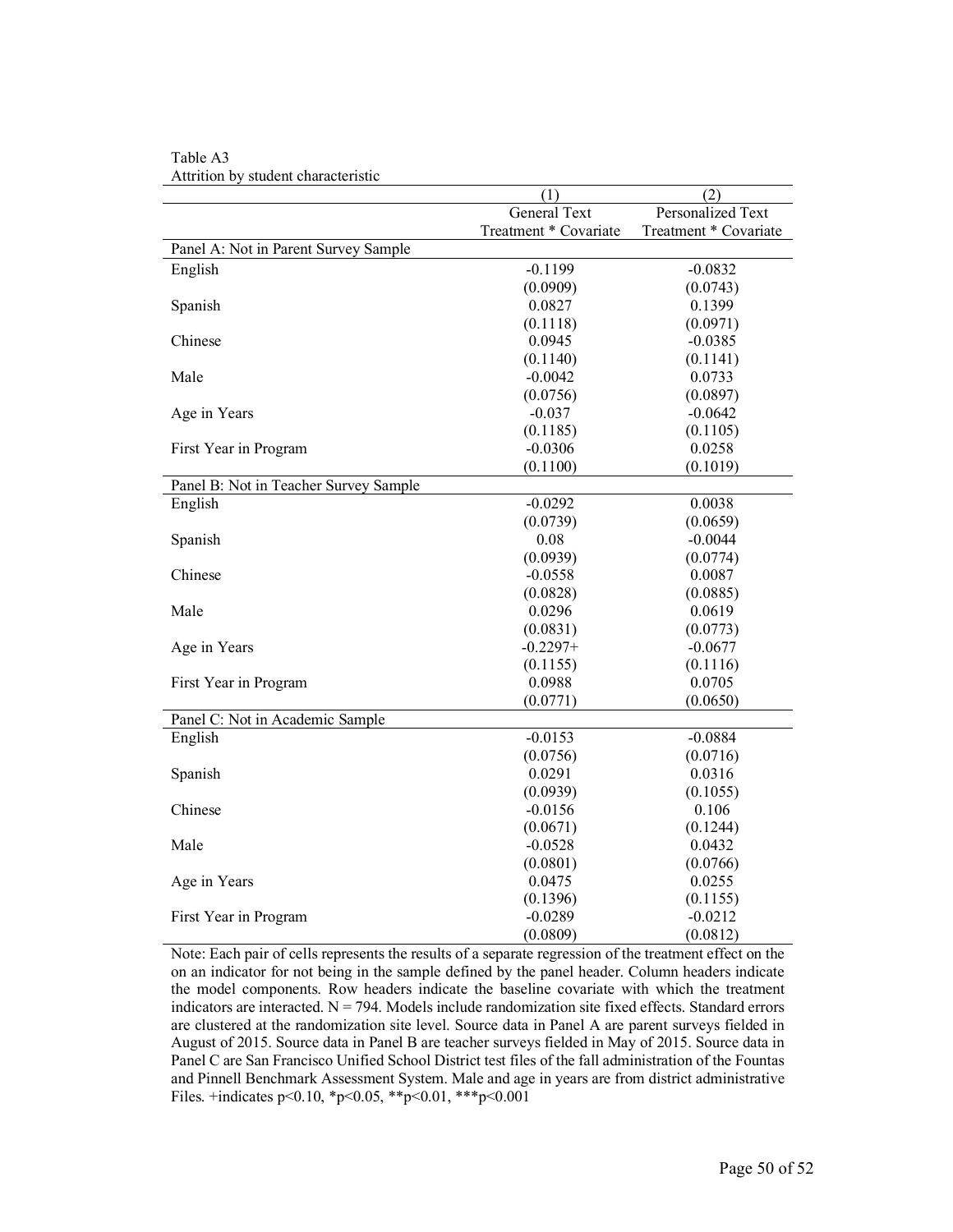|                                               | (1)          | (2)                   |
|-----------------------------------------------|--------------|-----------------------|
|                                               | General Text | Personalized          |
|                                               | Treatment    | <b>Text Treatment</b> |
| Panel A: First Year in Program ( $N = 244$ )  |              |                       |
| Reading level (ordinal logit)                 | $-0.0381$    | $0.5932*$             |
|                                               | (0.2838)     | (0.2524)              |
| Reading level (standardized point scale)      | $-0.0494$    | $0.2260+$             |
|                                               | (0.1180)     | (0.1271)              |
| <b>Exceeds Expectations</b>                   | $-0.0351$    | $0.1575**$            |
|                                               | (0.0540)     | (0.0485)              |
| Meets or Exceeds Expectations                 | 0.0191       | $0.1087+$             |
|                                               | (0.0602)     | (0.0536)              |
| Approaches, Meets, or Exceeds Expectations    | $-0.0012$    | 0.0029                |
|                                               | (0.0534)     | (0.0587)              |
| Panel B: Second Year in Program ( $N = 344$ ) |              |                       |
| Reading level (ordinal logit)                 | $-0.0289$    | $0.4324**$            |
|                                               | (0.2614)     | (0.1620)              |
| Reading level (standardized point scale)      | 0.0223       | 0.1661                |
|                                               | (0.1027)     | (0.1021)              |
| <b>Exceeds Expectations</b>                   | $-0.0017$    | $0.0928*$             |
|                                               | (0.0649)     | (0.0432)              |
| Meets or Exceeds Expectations                 | $-0.0112$    | 0.0868*               |
|                                               | (0.0497)     | (0.0371)              |
| Approaches, Meets, or Exceeds Expectations    | 0.0564       | 0.0127                |
|                                               | (0.0722)     | (0.0519)              |

| Table A4                                                 |  |
|----------------------------------------------------------|--|
| Heterogeneity of academic outcomes by year in experiment |  |

Note: Each pair of cells represents the results of a separate regression of the treatment effect on the relevant academic outcome. Column headers indicate the model components. The reference category is the control group. Row headers indicate the academic outcome. Panel headers indicate the quartile subsample. All models include randomization site fixed effects, controls for texting language, factors of baseline survey responses, and administrative covariates. Covariates are detailed in Table 3. Source data are district test files of the Fountas and Pinnell Benchmark Assessment System in fall of first grade. Standard errors are clustered at the randomization site level. +indicates  $p<0.10$ , \* $p<0.05$ , \*\* $p<0.01$ , \*\*\*p<0.001